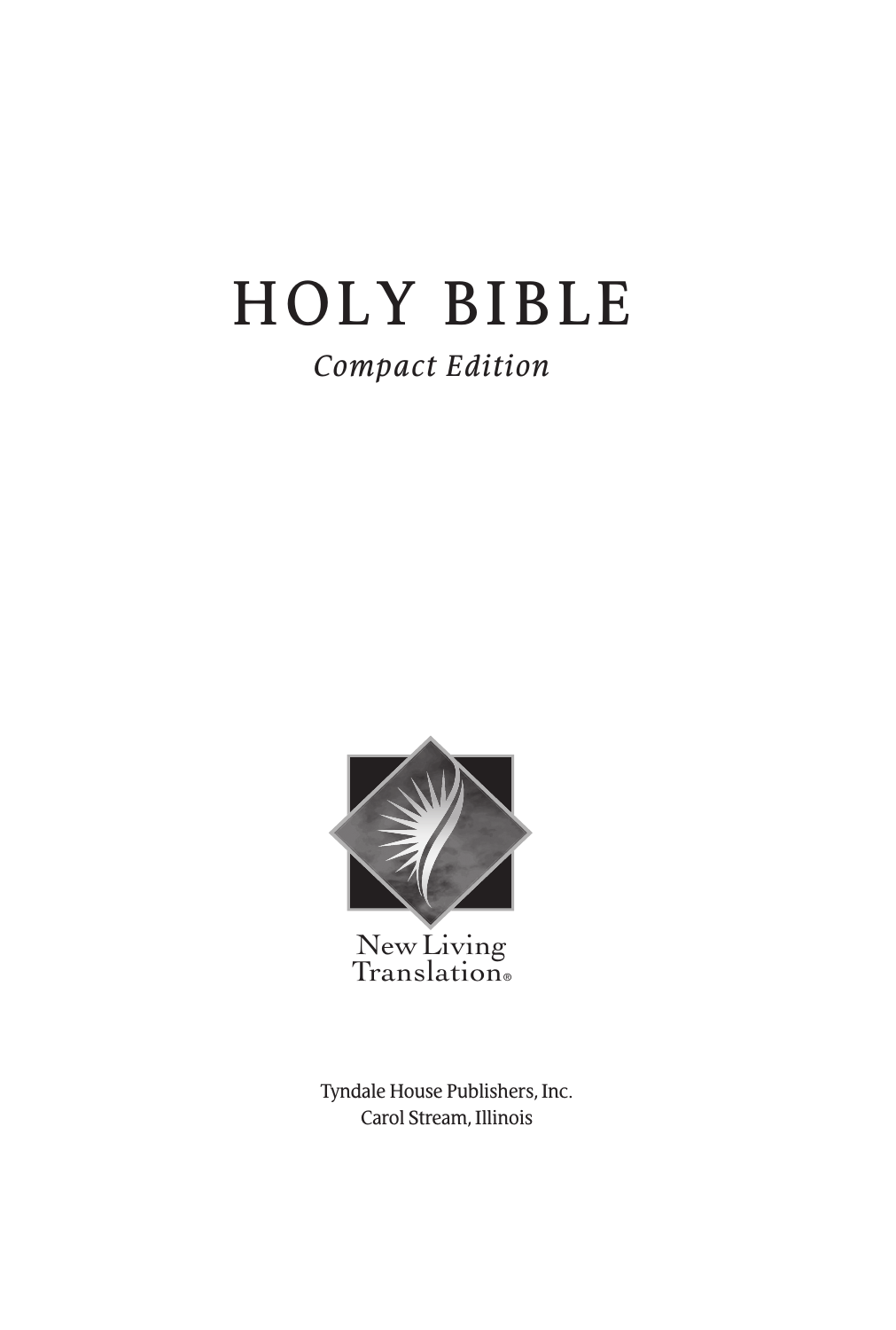Visit Tyndale online at www.newlivingtranslation.com and www.tyndale.com.

This Bible is an edition of the *Holy Bible,* New Living Translation.

*Holy Bible,* New Living Translation, copyright © 1996, 2004, 2015 by Tyndale House Foundation. All rights reserved. The text of the *Holy Bible*, New Living Translation, may be quoted in any form (written, visual, electronic, or audio) up to and inclusive of five hundred (500) verses without express written permission of the publisher, provided that the verses quoted do not account for more than twenty-five percent (25%) of the work in which they are quoted, and provided that a complete book of the Bible is not quoted.

When the *Holy Bible,* New Living Translation, is quoted, one of the following credit lines must appear on the copyright page or title page of the work:

Scripture quotations are taken from the *Holy Bible*, New Living Translation, copyright © 1996, 2004, 2015 by Tyndale House Foundation. Used by permission of Tyndale House Publishers, Inc., Carol Stream, Illinois 60188. All rights reserved.

Unless otherwise indicated, all Scripture quotations are taken from the *Holy Bible*, New Living Translation, copyright © 1996, 2004, 2015 by Tyndale House Foundation. Used by permission of Tyndale House Publishers, Inc., Carol Stream, Illinois 60188. All rights reserved.

Scripture quotations marked NLT are taken from the *Holy Bible*, New Living Translation, copyright © 1996, 2004, 2015 by Tyndale House Foundation. Used by permission of Tyndale House Publishers, Inc., Carol Stream, Illinois 60188. All rights reserved.

When quotations from the NLT text are used in nonsalable media, such as church bulletins, orders of service, newsletters, transparencies, or similar media, a complete copyright notice is not required, but the initials *NLT* must appear at the end of each quotation.

Quotations in excess of five hundred (500) verses or twenty-five percent (25%) of the work, or other permission requests, must be approved in writing by Tyndale House Publishers, Inc. Send requests by e-mail to: permission@ tyndale.com or call 630-668-8300, ext. 5023.

Publication of any commentary or other Bible reference work produced for commercial sale that uses the New Living Translation requires written permission for use of the NLT text.

Zips edition cover photograph of plaid pattern © Hong Li/iStockphoto; propeller © Baris Simsek/iStockphoto; eagle © CSA Images/iStockphoto; illustration of grunge © Roman Okopny/iStockphoto; watercolor background © bloodsugar/Shutterstock. All rights reserved.

For manufacturing information regarding glipit product, please call 1-800-323-9400.

This Bible is typeset in the typeface *Lucerna,* designed by Brian Sooy & Co. exclusively for Tyndale House Publishers, Inc. All rights reserved.

*TYNDALE, New Living Translation, NLT,* the New Living Translation logo, and *LeatherLike* are registered trademarks of Tyndale House Publishers, Inc. *The Truth Made Clear*, *TuTone, Zips, glipit*, and *express your faith your way* are trademarks of Tyndale House Publishers, Inc.

|    |                                               |    |    |    |    | ISBN 978-1-4143-0172-3 Bonded Leather Black                                 |
|----|-----------------------------------------------|----|----|----|----|-----------------------------------------------------------------------------|
|    |                                               |    |    |    |    | ISBN 978-1-4143-0173-0 Bonded Leather Burgundy                              |
|    |                                               |    |    |    |    | ISBN 978-1-4964-3349-7 Bonded Leather Navy                                  |
|    |                                               |    |    |    |    | ISBN 978-1-4143-2201-8 Canvas Green Camo                                    |
|    | ISBN 978-1-4143-2202-5 Canvas Pink Camo       |    |    |    |    |                                                                             |
|    |                                               |    |    |    |    | ISBN 978-1-4143-0930-9 LeatherLike Magenta/Pink                             |
|    |                                               |    |    |    |    | ISBN 978-1-4143-1399-3 LeatherLike Pink Flower with Burnt Sienna/Sour Apple |
|    |                                               |    |    |    |    | ISBN 978-1-4143-1400-6 LeatherLike Fuchsia Floral/Plum                      |
|    |                                               |    |    |    |    | ISBN 978-1-4143-6341-7 LeatherLike Brown/Tan Guitar Pick                    |
|    |                                               |    |    |    |    | ISBN 978-1-4143-6342-4 LeatherLike Strawberry/Kiwi                          |
|    |                                               |    |    |    |    | ISBN 978-1-4143-6344-8 LeatherLike Black Cross                              |
|    |                                               |    |    |    |    | ISBN 978-1-4143-9772-6 Leatherl ike Pink/Brown                              |
|    |                                               |    |    |    |    | ISBN 978-1-4143-9773-3 LeatherLike Brown/Tan                                |
|    |                                               |    |    |    |    | ISBN 978-1-4143-9774-0 LeatherLike Black/Onvx                               |
|    |                                               |    |    |    |    | ISBN 978-1-4143-9775-7 Leatherl ike Rustic Brown                            |
|    | ISBN 978-1-4143-5372-2 LeatherLike White      |    |    |    |    |                                                                             |
|    | ISBN 978-0-8423-7233-6 Metal, Silver Thirsty  |    |    |    |    |                                                                             |
|    |                                               |    |    |    |    | ISBN 978-1-4143-1357-3 Metal, Pink He Loves Me                              |
|    |                                               |    |    |    |    | ISBN 978-1-4143-5454-5 Metal, Metal Diamond Plate                           |
|    | ISBN 978-1-4143-5455-2 Metal, Silver 4-GVN    |    |    |    |    |                                                                             |
|    |                                               |    |    |    |    | ISBN 978-1-4143-7860-2 Zips, Canvas with Blue Zipper                        |
|    |                                               |    |    |    |    | ISBN 978-1-4143-8513-6 Zips, Canvas with Red Zipper                         |
|    |                                               |    |    |    |    | ISBN 978-1-4143-8514-3 Zips, Canvas with Yellow Zipper                      |
|    |                                               |    |    |    |    | ISBN 978-1-4143-9771-9 Zips, Shimmery Canvas with Pink Zipper               |
|    | ISBN 978-1-4143-8124-4 glipit blue silicone   |    |    |    |    |                                                                             |
|    | ISBN 978-1-4143-8125-1 glipit purple silicone |    |    |    |    |                                                                             |
|    | ISBN 978-1-4964-1663-6 The Higher Bible       |    |    |    |    |                                                                             |
|    | Printed in China                              |    |    |    |    |                                                                             |
| 24 | 23                                            | 22 | 21 | 20 | 19 | 18                                                                          |
| 29 | 28                                            | 27 | 26 | 25 | 24 | 23                                                                          |

Tyndale House Publishers and Wycliffe Bible Translators share the vision for an understandable, accurate translation of the Bible for every person in the world. Each sale of the *Holy Bible*, New Living Translation, benefits Wycliffe Bible Translators. Wycliffe is working with partners around the world to accomplish Vision 2025—an initiative to start a Bible translation program in every language group that needs it by the year 2025.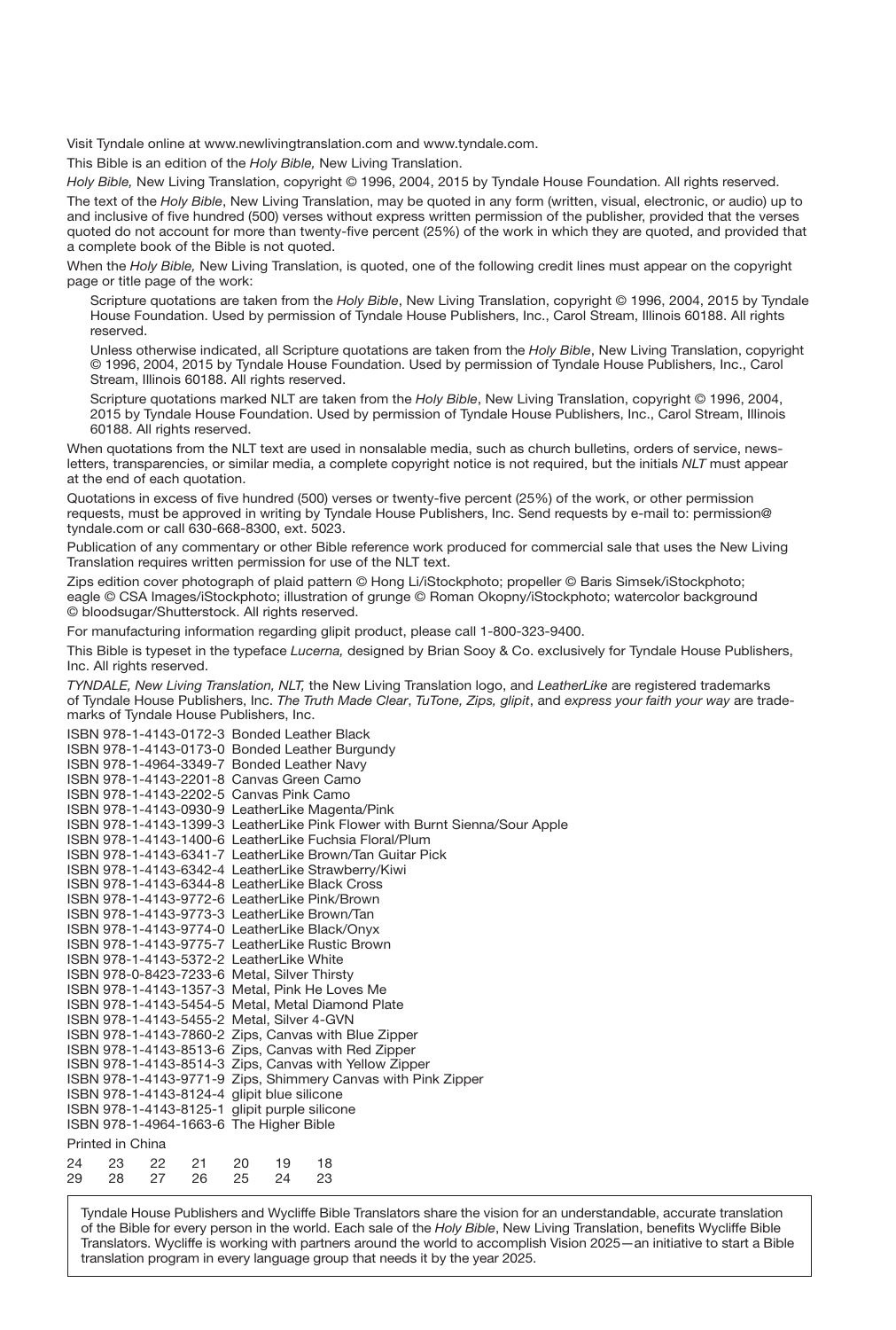# CONTENTS

## THE OLD TESTAMENT

| Genesis  3                          |
|-------------------------------------|
|                                     |
| Leviticus 79                        |
| $Numbers. \ldots \ldots \ldots 104$ |
| Deuteronomy139                      |
| Joshua 168                          |
| Judges 188                          |
| Ruth 208                            |
| $1$ Samuel211                       |
| 2 Samuel235                         |
| 1 Kings 257                         |
| 2 Kings 282                         |
| 1 Chronicles307                     |

| 2 Chronicles333                     |
|-------------------------------------|
| Ezra 362                            |
| Nehemiah371                         |
| Esther 384                          |
| $Job \dots 390$                     |
| Psalms415                           |
| Proverbs $\dots\dots\dots481$       |
| Ecclesiastes 505                    |
| Song of Songs $\dots$ . 512         |
| Isaiah517                           |
| Jeremiah $\ldots \ldots \ldots 570$ |
| Lamentations621                     |
| Ezekiel627                          |

| Daniel 667    |
|---------------|
| Hosea679      |
| Joel 688      |
| Amos 692      |
| Obadiah 699   |
| Jonah 701     |
| Micah703      |
| Nahum709      |
| Habakkuk712   |
| Zephaniah 715 |
| Haggai 718    |
| Zechariah 720 |
| Malachi728    |

## THE NEW TESTAMENT

| Matthew 733      |  |
|------------------|--|
| Mark761          |  |
| Luke 779         |  |
| John 809         |  |
| Acts 830         |  |
| Romans857        |  |
| 1 Corinthians870 |  |
| 2 Corinthians882 |  |
| Galatians890     |  |

| Ephesians $\dots\dots\dots 895$ |
|---------------------------------|
|                                 |
| Philippians899                  |
| Colossians902                   |
| 1 Thessalonians905              |
| 2 Thessalonians908              |
| 1 Timothy 910                   |
| 2 Timothy914                    |
| Titus. 917                      |
| Philemon 919                    |

| Hebrews 920   |
|---------------|
| James930      |
| 1 Peter934    |
| 2 Peter 938   |
| $1$ John 941  |
| 2 John 945    |
| 3 John 946    |
| Jude 947      |
| Revelation949 |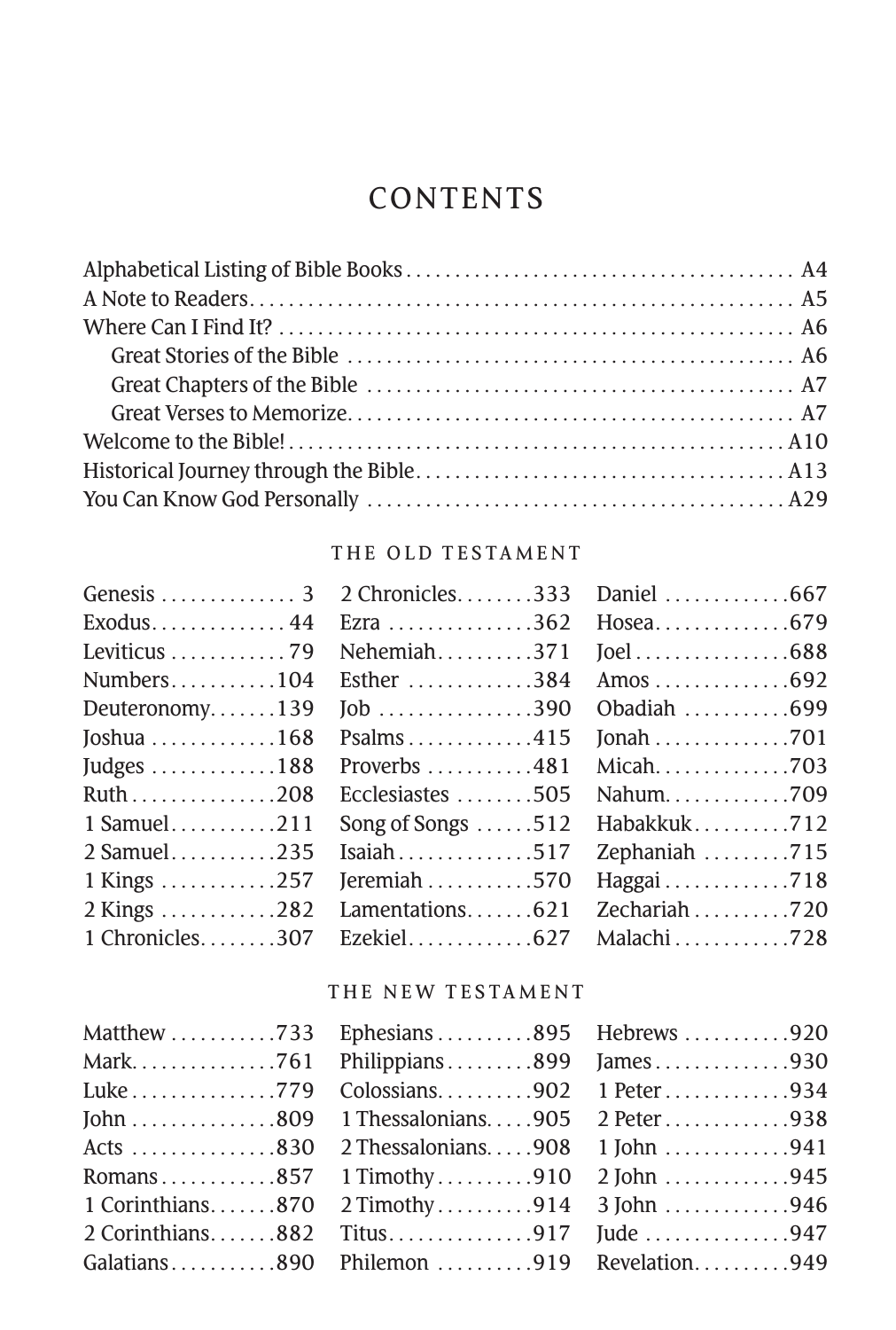## *Alphabetical Listing of Bible Books*

| Acts 830         |
|------------------|
| Amos 692         |
| 1 Chronicles307  |
| 2 Chronicles333  |
| Colossians902    |
| 1 Corinthians870 |
| 2 Corinthians882 |
| Daniel 667       |
| Deuteronomy139   |
| Ecclesiastes 505 |
| Ephesians 895    |
| Esther 384       |
| Exodus. 44       |
| Ezekiel627       |
| Ezra 362         |
| Galatians890     |
| Genesis  3       |
| Habakkuk712      |
| Haggai718        |
| Hebrews 920      |
| Hosea679         |
| Isaiah517        |

| James930        |
|-----------------|
| Jeremiah 570    |
| $Job \dots 390$ |
| Joel688         |
| John 809        |
| 1 John 941      |
| 2 John 945      |
| 3 John 946      |
| Jonah 701       |
| Joshua 168      |
| Jude 947        |
| Judges 188      |
| 1 Kings 257     |
| 2 Kings 282     |
| Lamentations621 |
| Leviticus 79    |
| Luke779         |
| Malachi728      |
| Mark761         |
| Matthew 733     |
| Micah703        |
| Nahum709        |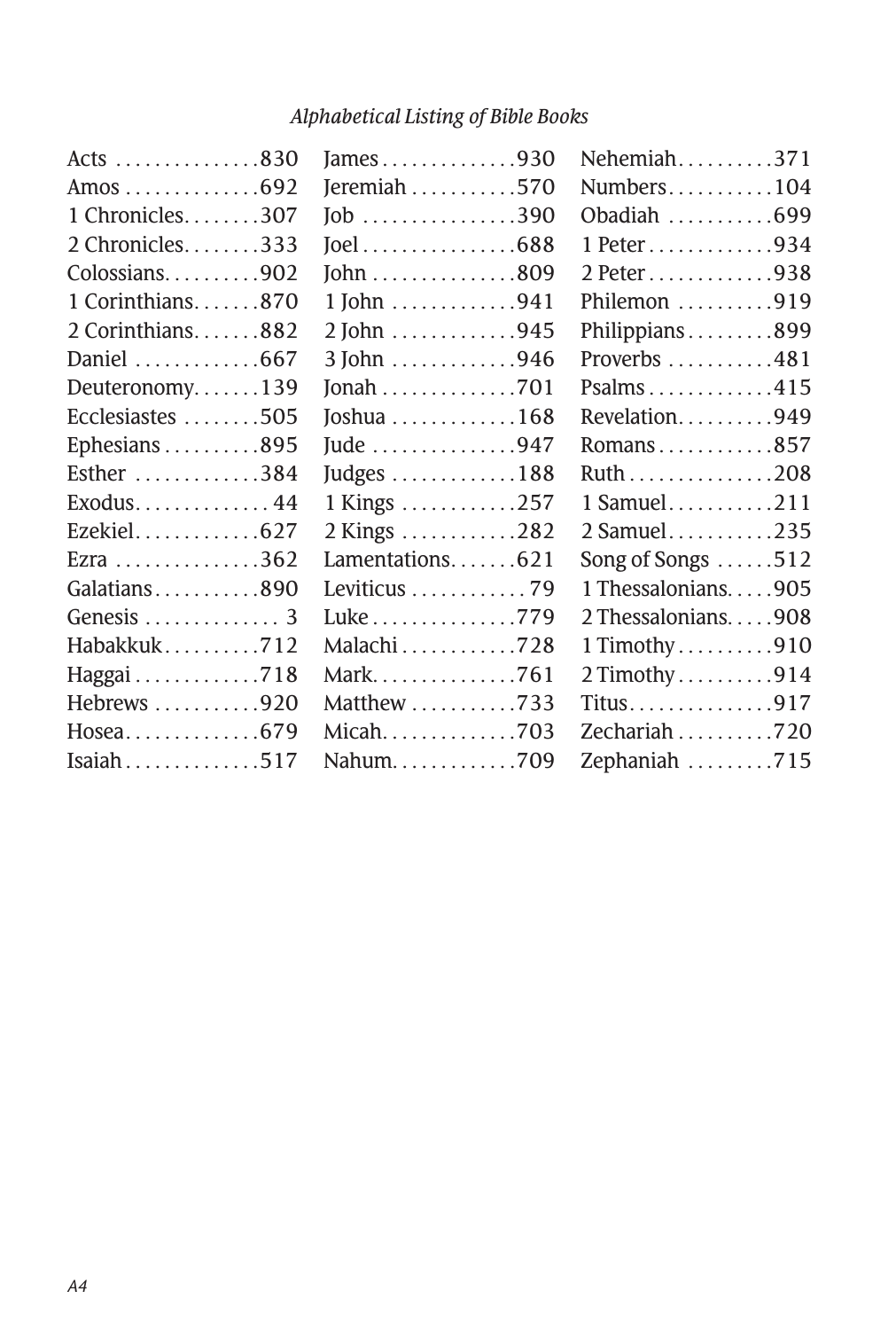## A NOTE TO READERS

The *Holy Bible,* New Living Translation, was first published in 1996. It quickly became one of the most popular Bible translations in the English-speaking world. While the NLT's influence was rapidly growing, the Bible Translation Committee determined that an additional investment in scholarly review and text refinement could make it even better. So shortly after its initial publication, the committee began an eight-year process with the purpose of increasing the level of the NLT's precision without sacrificing its easy-to-understand quality. This second-generation text was completed in 2004, with minor changes subsequently introduced in 2007, 2013, and 2015.

The goal of any Bible translation is to convey the meaning and content of the ancient Hebrew, Aramaic, and Greek texts as accurately as possible to contemporary readers. The challenge for our translators was to create a text that would communicate as clearly and powerfully to today's readers as the original texts did to readers and listeners in the ancient biblical world. The resulting translation is easy to read and understand, while also accurately communicating the meaning and content of the original biblical texts. The NLT is a generalpurpose text especially good for study, devotional reading, and reading aloud in worship services.

We believe that the New Living Translation—which combines the latest biblical scholarship with a clear, dynamic writing style—will communicate God's word powerfully to all who read it. We publish it with the prayer that God will use it to speak his timeless truth to the church and the world in a fresh, new way.

## *The Publishers*

*A full introduction to the NLT can be found at* www.TheNLT.com/NLTintro. *A complete list of the translators can be found at* www.TheNLT.com/scholars.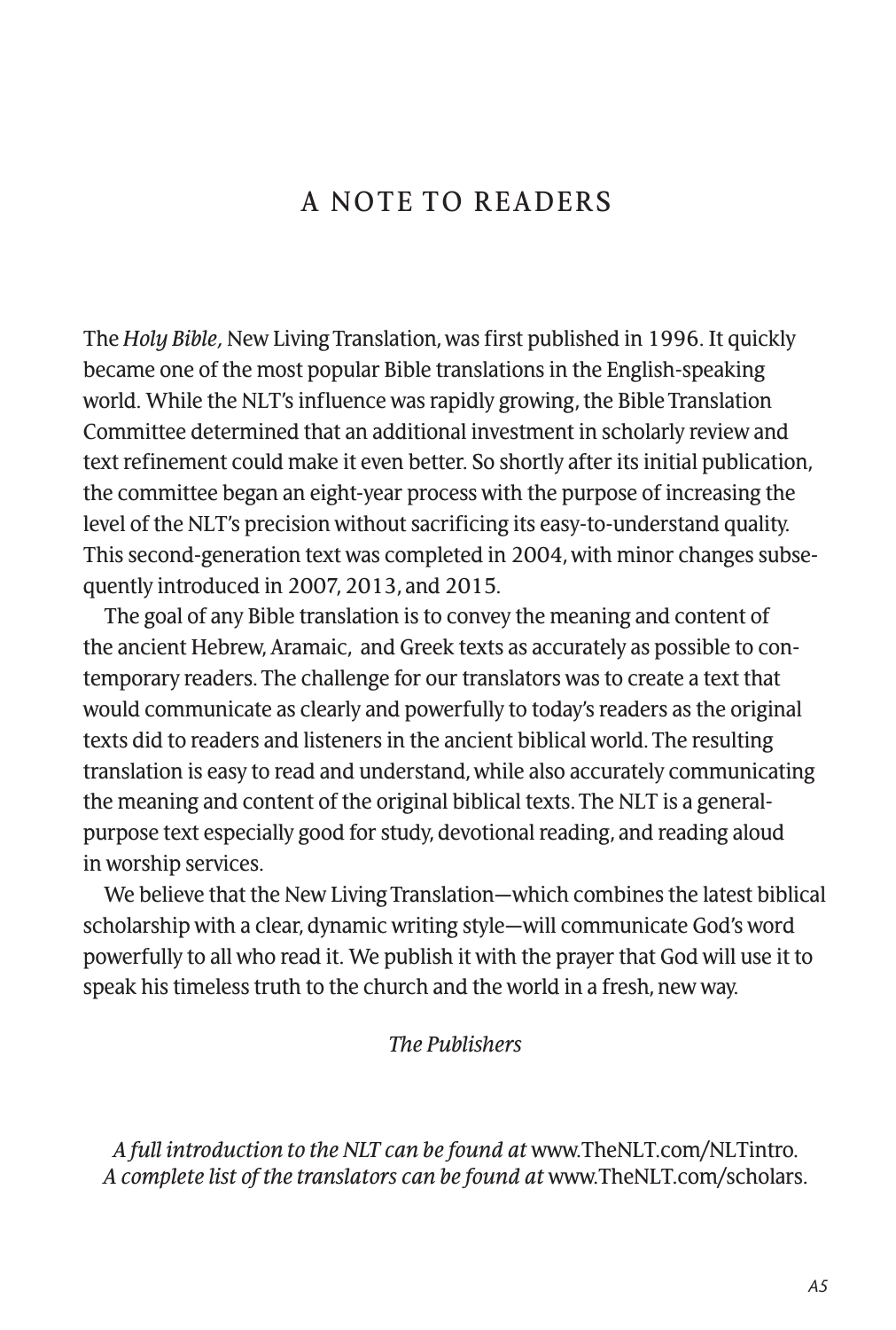# WHERE CAN I FIND IT?

| The Creation Account  Genesis $1:1-2:7$ The Lord's Prayer  Matthew 6:9-13 |  |
|---------------------------------------------------------------------------|--|
| The Great Flood  Genesis 6:1-9:17 The Golden Rule  Luke 6:31              |  |
| The Ten CommandmentsExodus $20:1-17$ The Prodigal SonLuke 15:11-32        |  |
| The Shepherd's Psalm Psalm 23 The Last Supper Matthew 26:20-25            |  |
| The Sermon on the Mount Matthew 5-7 The Love Chapter 1 Corinthians 13     |  |
| The Beatitudes Matthew 5:3-11 The Faith ChapterHebrews 11                 |  |

## GREAT STORIES OF THE BIBLE

| Cain and AbelGenesis 4:1-16                   | David's Mighty Men 1 Chronicles 11:10-25 |
|-----------------------------------------------|------------------------------------------|
| The Flood Genesis 6:1-9:17                    | Esther Saves the JewsEsther 1:1-10:3     |
| The Tower of BabelGenesis 11:1-9              |                                          |
| Abraham's Call. Genesis 12:1-9                | Ezekiel's Vision Ezekiel 37:1-14         |
| Abraham's Obedience Genesis 22:1-19           | The Fiery FurnaceDaniel 3:1-30           |
| Joseph as a Slave Genesis 37:18-36            | The Lions' Den Daniel 6:1-28             |
| Moses Is Born  Exodus 2:1-10                  | Jonah and the Fish Jonah 1:1-2:10        |
| The Burning Bush Exodus 3:1-22                | Jesus Is Born. Matthew 1:18-25           |
| The Ten Plagues. Exodus 7:14-12:30            | Luke 2:1-20                              |
| The Exodus. Exodus 12:31-51                   | Wise Men Visit Jesus Matthew 2:1-12      |
| The Red Sea Exodus 14:21-31                   | Jesus Is Tempted Matthew 4:1-11          |
|                                               | Jesus Feeds 5,000Matthew 14:13-21        |
| The 12 Scouts Numbers 13:1-33                 | Mark 6:30-44                             |
| The Bronze Snake Numbers 21:4-9               | Tesus Walks on Water  Matthew 14:22-36   |
| Jericho Falls Joshua 6:1-27                   | The Good Samaritan Luke 10:25-37         |
| Gideon as Judge $\dots \dots$ Judges 6:1-7:25 | The Lost Son Luke 15:11-32               |
| Samson as Judge Judges 13:1-16:31             | Jesus and Zacchaeus Luke 19:1-10         |
| God Provides for Ruth Ruth 1:1-4:22           | Jesus Raises Lazarus John 11:1-44        |
| Samuel Is Born  1 Samuel 1:1-28               | The Triumphal Entry Matthew 21:1-11      |
| David Kills Goliath 1 Samuel 17:1-51          | The Last Supper Matthew 26:17-30         |
| David and Jonathan  1 Samuel 18:1-4;          | John 13:1-30                             |
| $20:1-42$                                     | Jesus' Crucifixion Matthew 27:32-56      |
| David and Bathsheba 2 Samuel 11:1-27          | John 19:16-42                            |
| Solomon Judges Wisely 1 Kings 3:16-28         | Jesus' Resurrection. Matthew 28:1-15     |
| Elijah's Challenge  1 Kings 18:1-40           | Luke 24:1-34                             |
| God Speaks to Elijah  1 Kings 19:1-18         | Jesus' Ascension Luke 24:50-53           |
| Elisha Heals Naaman2 Kings 5:1-19             | Acts 1:6-11                              |
| A6                                            |                                          |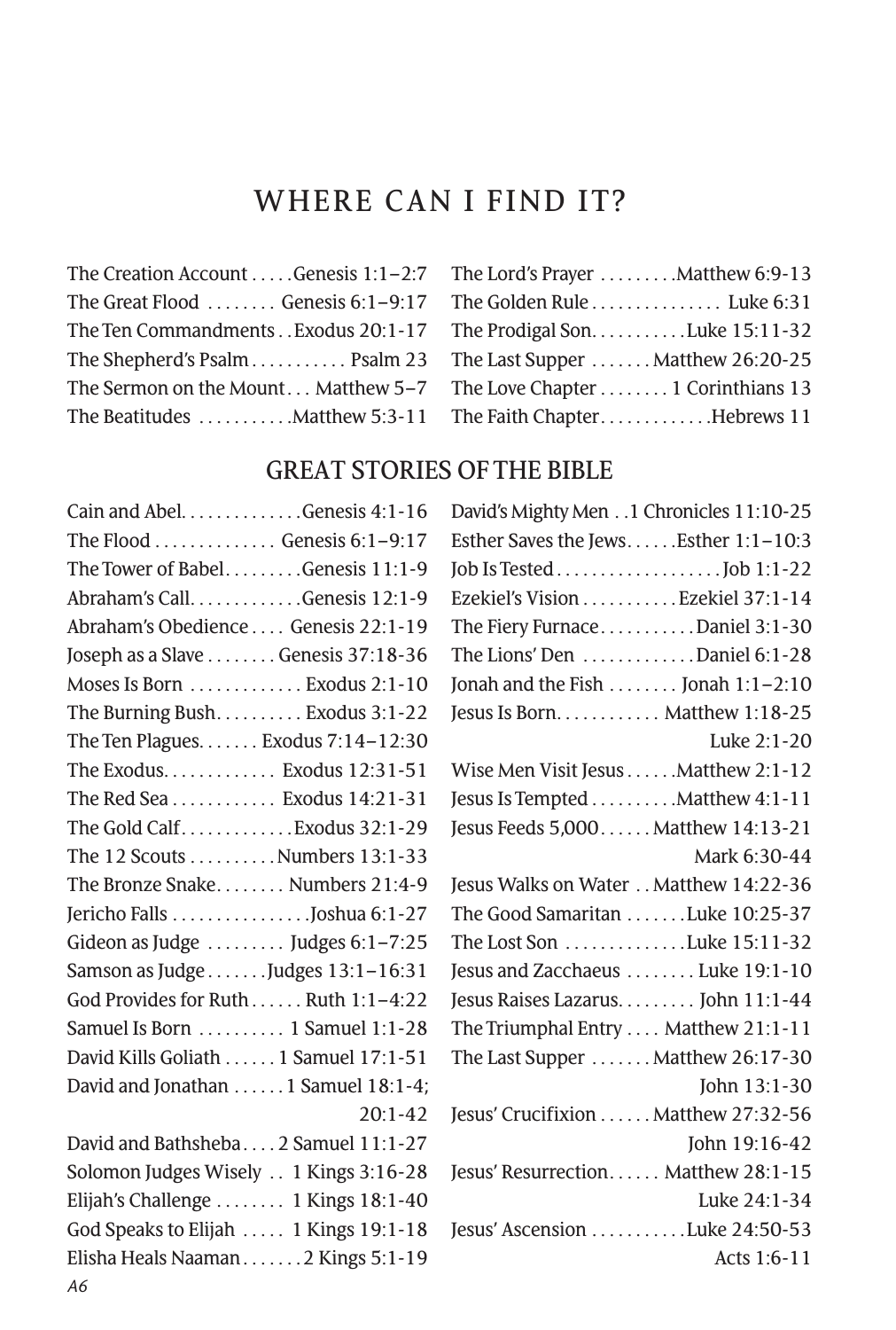| The Holy Spirit Comes Acts 2:1-13 Saul Encounters Jesus Acts 9:1-19 |                                                                      |
|---------------------------------------------------------------------|----------------------------------------------------------------------|
|                                                                     | Ananias and Sapphira Acts 5:1-11 Paul Is Shipwrecked Acts 27:1-28:10 |

## GREAT CHAPTERS OF THE BIBLE

| Genesis 1 Creation                        |  |
|-------------------------------------------|--|
|                                           |  |
| Exodus 20. Ten Commandments               |  |
| Deuteronomy 6. Commitment                 |  |
|                                           |  |
|                                           |  |
| Psalm 119 God's Laws                      |  |
| Psalm 139 God's Knowledge                 |  |
|                                           |  |
| Proverbs 31 A Godly Woman                 |  |
|                                           |  |
| Isaiah 6 Isaiah's Vision                  |  |
| Isaiah 7  Sign of Immanuel                |  |
| Isaiah 52:13-53:12. The Suffering Servant |  |
|                                           |  |
| Ezekiel 33. Israel's Watchman             |  |
| Hosea 14. Healing of Sins                 |  |
| Matthew 5-7 Sermon on the Mount           |  |

| Mark 12 Greatest Commandment     |
|----------------------------------|
| Luke 15Parables of the Lost      |
| John 1  The Eternal Word         |
| John 14–16 The Holy Spirit       |
|                                  |
|                                  |
|                                  |
|                                  |
| 2 Corinthians 12. Dependence     |
| Ephesians 6  Spiritual Armor     |
| Philippians 2  Christ's Humility |
| Colossians 3. Righteous Living   |
| 1 Timothy 3 Leadership           |
|                                  |
|                                  |
| 1 Peter 4  Suffering             |
|                                  |
| Revelation 21-22. Heaven         |

## GREAT VERSES TO MEMORIZE

| Exodus 14:14 God's Protection        |
|--------------------------------------|
| Exodus 20:12-17  Commandments        |
| Leviticus 20:7 Holiness              |
| Deuteronomy 6:4-9 Loving God         |
| Deuteronomy 16:17 Giving             |
| Deuteronomy 33:27 God's Protection   |
|                                      |
| Joshua 24:15 Serving God             |
| 1 Samuel 15:22. Obedience            |
| 2 Samuel 22:31God's Protection       |
| 1 Chronicles 28:9 Seeking God        |
| 1 Chronicles 29:11 God's Reign       |
| 2 Chronicles 7:14Humility/Repentance |
| 2 Chronicles 16:9a Commitment        |
| Nehemiah 9:6 God the Creator         |
|                                      |

| Psalm 9:1  Thankfulness        |  |
|--------------------------------|--|
| Psalm 16:8 God's Presence      |  |
|                                |  |
|                                |  |
| Psalm 19:14. Thoughts/Words    |  |
| Psalm 23:1-6 God Our Shepherd  |  |
| Psalm 24:1  God's Reign        |  |
| Psalm 30:4-5 God's Forgiveness |  |
|                                |  |
|                                |  |
|                                |  |
|                                |  |
| Psalm 51:6-7  Purity           |  |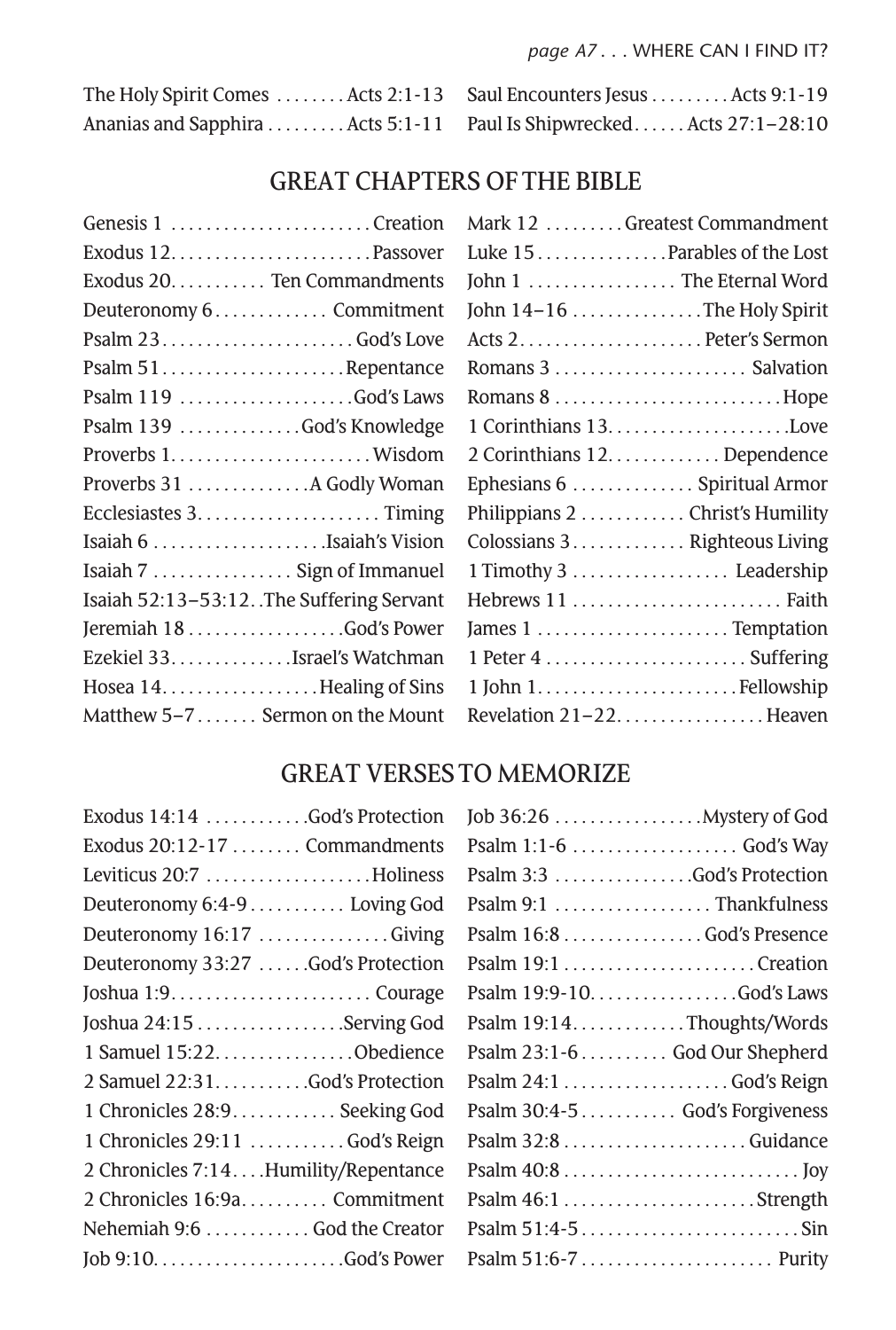| Psalm 51:8-10. Restoration             |
|----------------------------------------|
| Psalm 55:16-17  Prayer/Rescue          |
| Psalm 56:3-4 Fear/Trust                |
|                                        |
| Psalm 91:1  Rest in God                |
| Psalm 92:1  Thankfulness               |
| Psalm 96:3  Testimony                  |
| Psalm 100:3God the Creator             |
| Psalm 102:25-27 God Is Unchanging      |
| Psalm 103:13  God Our Father           |
| Psalm 107:1Testimony                   |
| Psalm 116:1 Prayer                     |
| Psalm 116:15 Grief at Death            |
| Psalm 119:9. Purity/God's Word         |
| Psalm 119:105  God's Word/Guidance     |
| Psalm 139:13-16 God the Creator        |
| Proverbs 1:7 Fear of God/Wisdom        |
| Proverbs 1:8 Education/Obeying Parents |
| Proverbs 3:5-6 Trust in God            |
| Proverbs 11:2 Pride/Humility           |
| Proverbs 15:1 Gentleness/Speech        |
| Proverbs 18:24 Friendship              |
| Proverbs 19:1  Honesty                 |
| Proverbs 21:21 Godliness               |
| Ecclesiastes 12:1 Honoring God         |
| Ecclesiastes 12:13-14Duty/Fear of God  |
|                                        |
| Isaiah 40:6-8 Humanity/God's Word      |
| Isaiah 40:29-31 Renewed Strength       |
| Isaiah 41:10. Fear/Strength            |
| Isaiah 53:6 Christ Our Substitute      |
| Isaiah 55:6  Seeking God               |
| Isaiah 55:9 God's Power                |
| Isaiah 58:11 Guidance/Provision        |
|                                        |
| Jeremiah 15:16 God's Words             |
| Jeremiah 29:11  God's Plan             |
| Jeremiah 31:3 God's Love               |
| Lamentations 3:22-23 God's Love        |
| Amos 5:24 Justice                      |
| Micah 6:8 Duty/Righteousness           |

| Habakkuk 3:19 Confidence in God          | oration       |
|------------------------------------------|---------------|
| Malachi 3:10 Giving                      | Rescue        |
| Matthew 5:3-11 Blessings in Christ       | r/Trust       |
| Matthew 5:43-45 Love for Enemies         | Purity        |
| Matthew 20:26-28  Servant Leadership     | in God        |
| Mark 11:25  Forgiveness                  | fulness       |
| Luke 6:31 Loving Others                  | timony        |
|                                          | Creator       |
| Luke 14:26-27 Following Christ           | anging        |
|                                          | Father        |
| John 11:25 Resurrection                  | timony        |
| John 14:1 Trust                          | Prayer        |
| John 14:6  Christ Alone                  | Death         |
| John 14:27 Peace                         | s Word        |
|                                          | idance        |
| Acts 16:31  Faith                        | Creator       |
| Romans 1:4  Jesus                        | /isdom        |
| Romans 1:16  Good News                   | Parents       |
| Romans 3:23  Sin/Salvation               | in God        |
| Romans 5:1-2  Faith/Peace with God       | umility       |
| Romans 6:23 Spiritual Death/Eternal Life | Speech        |
| Romans 8:28 God's Plan                   | ndship        |
| Romans 12:1-2Commitment to God           | ionesty       |
| 1 Corinthians 10:13  Temptation          | dliness       |
| 2 Corinthians 1:3-4 Comfort              | ng God        |
| 2 Corinthians 4:7 God's Power            | of God        |
| 2 Corinthians 5:17. New Persons          | .Peace        |
| 2 Corinthians 9:7 Giving Cheerfully      | s Word        |
| Galatians 5:22-23  Fruit of the Spirit   | <b>rength</b> |
| Galatians 6:4 Responsibility             | rength        |
| Galatians 6:9  Discouragement            | ostitute      |
| Ephesians 3:20 God's Power               | ng God        |
| Ephesians 4:25 Truth                     | Power         |
|                                          | ovision       |
| Ephesians 4:28  Stealing                 | Prayer        |
| Ephesians 4:29 Bad Language              | Words         |
| Ephesians 6:1  Family Relationships      | l's Plan      |
| Philippians 4:6 Joy and Peace            | l's Love      |
| Philippians 4:13 Strength                | l's Love      |
| Philippians 4:19  Needs                  | Justice       |
| Colossians 1:15-17  Christ the Creator   | usness        |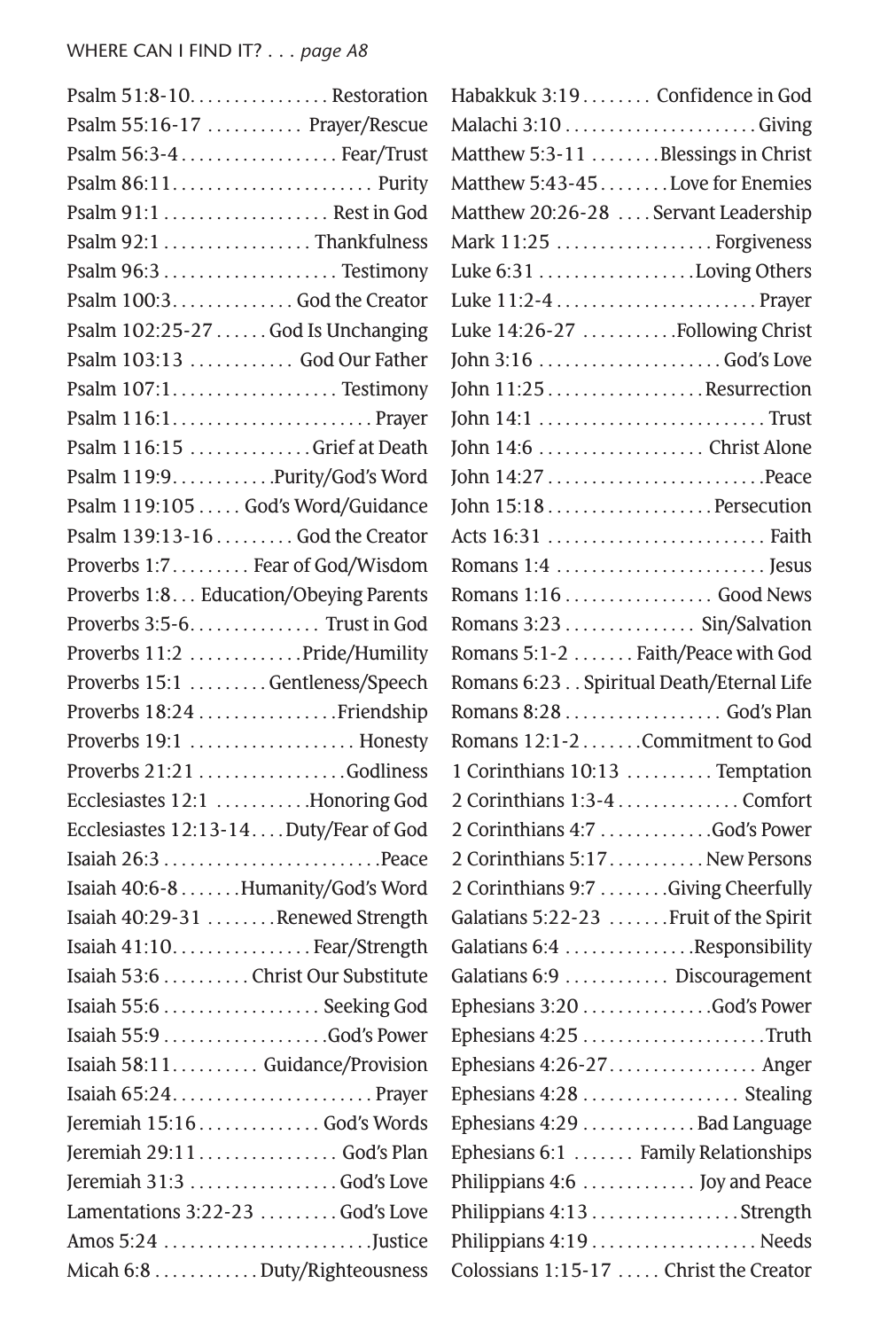| Colossians 3:2 Thoughts           |  |
|-----------------------------------|--|
| Colossians 3:13 Forgiveness       |  |
| Colossians 3:15 Peace from Christ |  |
| 1 Thessalonians 3:12Loving Others |  |
| 1 Thessalonians 4:3 Sexual Sin    |  |
| 1 Thessalonians 5:17-18  Prayer   |  |
| Hebrews 2:18  Temptation          |  |
| Hebrews 4:12 God's Word           |  |
| Hebrews 4:16 Grace/Mercy          |  |
| Hebrews 10:24-25 Encouragement    |  |
| Hebrews 11:1  Faith               |  |
|                                   |  |

| Hebrews 13:5-6 Money             |
|----------------------------------|
| James 1:5-8 Wisdom/Prayer        |
| James 1:17 God's Goodness        |
| James 1:19  Listening/Patience   |
| James 4:7-10Humility/Repentance  |
|                                  |
| 1 John 1:9Confession/Forgiveness |
| 1 John 2:3-6. Obeying God        |
| 1 John 3:18-19 Love in Action    |
| 1 John 5:18  God's Family        |
| Revelation 3:20 Salvation        |
|                                  |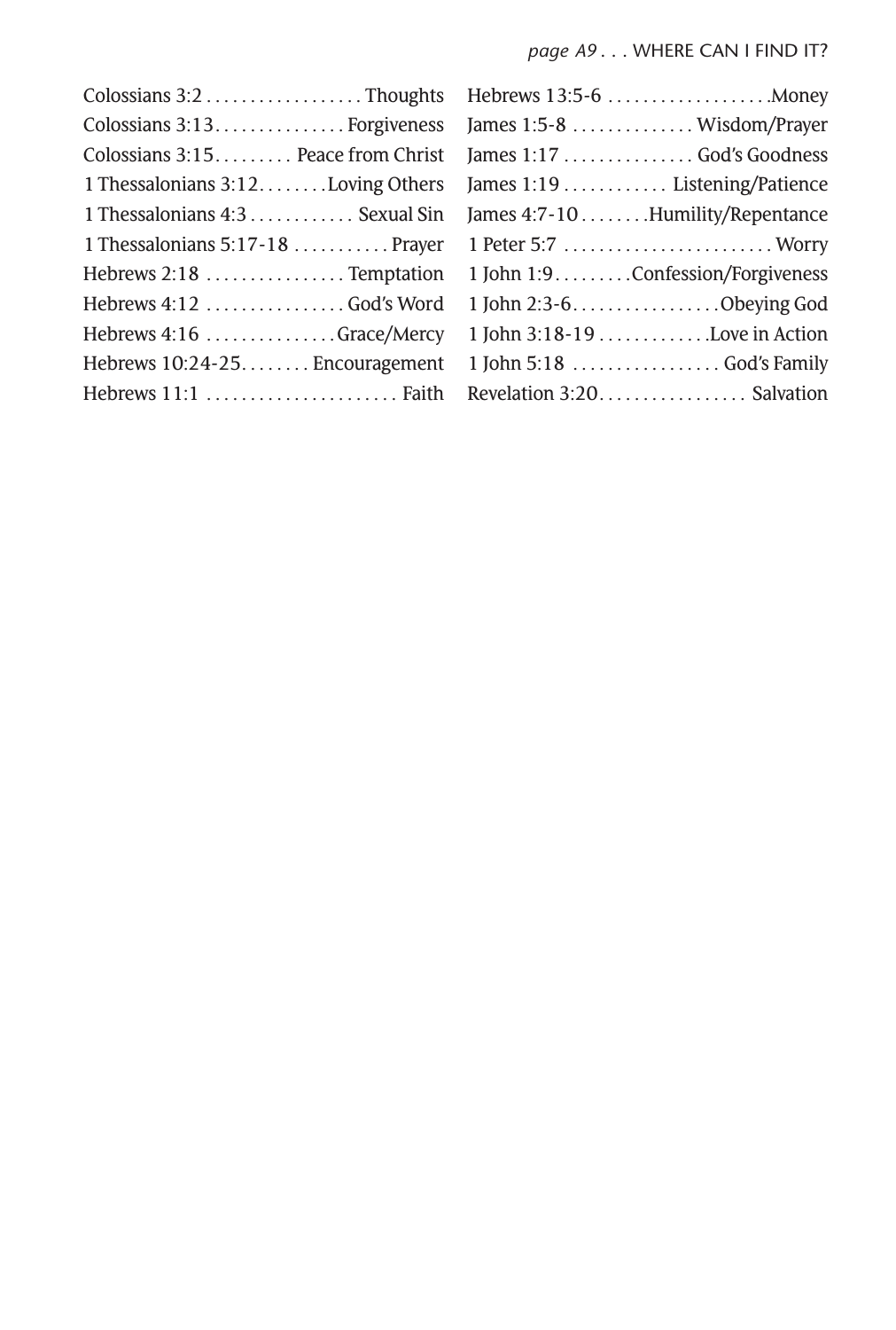## WELCOME TO THE BIBLE!

Life needs certain things to sustain it and provide for growth—food, air, and water. If these ingredients are in short supply, any living thing will shrivel, weaken, and even die. The same is true of our spiritual lives, and reading God's Word is one of the essentials for a healthy spiritual life.

The Bible is the most powerful book ever written—countless lives have been changed through its truth. That's because this book was inspired by God. Over hundreds of years, he chose certain people to write down what he wanted to communicate. As the Bible itself says, "No prophecy in Scripture ever came from the prophet's own understanding, or from human initiative. No, those prophets were moved by the Holy Spirit, and they spoke from God" (2 Peter 1:20-21).

Although the Bible was written long ago, its message is timeless, personal, and practical. Each day, readers all over the world turn to it for words of comfort, encouragement, hope, inspiration, and guidance. In one of his letters, the apostle Paul reminds Timothy: "All Scripture is inspired by God and is useful to teach us what is true and to make us realize what is wrong in our lives. It corrects us when we are wrong and teaches us to do what is right" (2 Timothy 3:16).

But the Bible is more than just an answer book. It is a library of books filled with inspiring stories, wisdom poetry, worship songs, and direct messages and instructions for living. And they all take part in telling one great story—the story of how God created our beautiful world, how it was broken and scarred by sin, and how our loving God has throughout history reached out to heal what was broken, ultimately through his visit to earth in the person of Jesus Christ. The Scriptures also teach us how we can participate in God's work by becoming part of his family through a relationship with Jesus. (To find out more, see *You Can Know God Personally* on page A29.)

Although the authors of Scripture wrote in ancient Hebrew or Greek, their words have been carefully translated into many languages, including modern English. You can be confident that this is an accurate translation of these ancient Scriptures.

## *Where Do You Begin?*

Eventually, you will want to read every word of the Bible. But you don't have to read straight through from the beginning. Since the Bible is a library of books, you can begin almost anywhere.

If the Bible is fairly new to you, start your reading in the New Testament with the book of Mark (page 761). This book will give you a dramatic introduction to the events that changed the world. It is a short, fast-moving biography of Jesus Christ, written by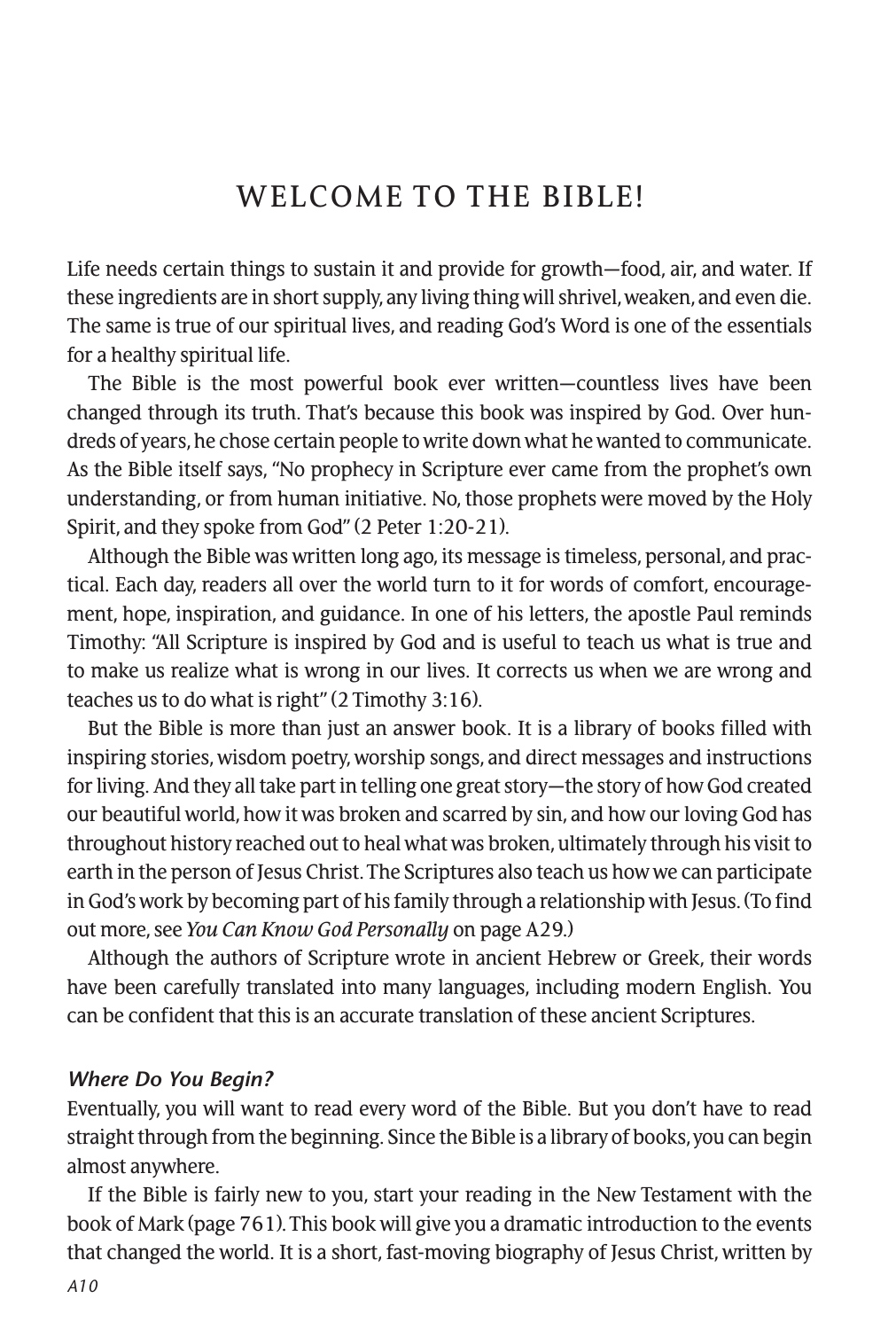a young man who probably witnessed most of Jesus' three-year ministry. In addition, Mark probably knew Jesus' disciples well and drew on their memories to help write this book.

Then follow the growth of Christianity by reading the book of Acts (page 830). This picks up where Mark ends and continues the story of the first Christians and how they spread the Good News of Jesus all over the world. Next read the book of Romans (page 857). This is one of the many letters written by the apostle Paul, sent to a group of firstcentury Christians in Rome. In it Paul clearly tells how selfish, sinful humans can find acceptance with God. After you finish Romans, read some of the shorter books in the New Testament before turning to the Old Testament.

In the Old Testament, begin with the people stories in Genesis. Then continue with some of the other books named after the main characters—Joshua, Ruth, Ezra, Job, Daniel, Jonah, and others. Be sure to read complete stories instead of stopping at the end of a chapter. For instance, the story of Gideon is covered in Judges 6–8 (pages 192-195). The story of Jonah is covered by all four chapters of the book with his name (pages 701-702). Turn to Psalms (page 415) and read enough of them to get a sense of what it means to worship God and pour out your feelings to him. (You may want to begin with Psalms 1, 18, 23, 24, 100, 121, and 139.) Also read from Proverbs (page 481) to discover just how practical God's wisdom can be.

For more direction in your reading, take a look at the list of *Great Stories of the Bible* (A6) for accounts of how God works in and through his people, the list of *Great Chapters of the Bible* (A7) for excellent passages for study and application, and the list of *Great Verses to Memorize* (A7) for verses you should take the time to commit to memory.

## *How to Understand What You Read*

The following three steps will be helpful as you interpret Scripture. Following them in order should help you to avoid some of these common pitfalls in interpretation.

**Observation:** The first step is to observe carefully what the author actually wrote. What is he saying? What is the obvious point? It might help if you stop and restate what the passage says in your own words. You might want to underline key phrases and words that seem to sum up what the author is saying. You can then try to understand what he means.

**Interpretation:** The second step is to try to interpret what the author meant when he wrote the passage. What is going on in the original context that would have prompted the message? Why did the author write what he did? What did it mean to him when he wrote it? For instance, in the book of John, the author says there were a lot of other things he could have written, "But these are written so that you may continue to believe that Jesus is the Messiah, the Son of God, and that by believing in him you will have life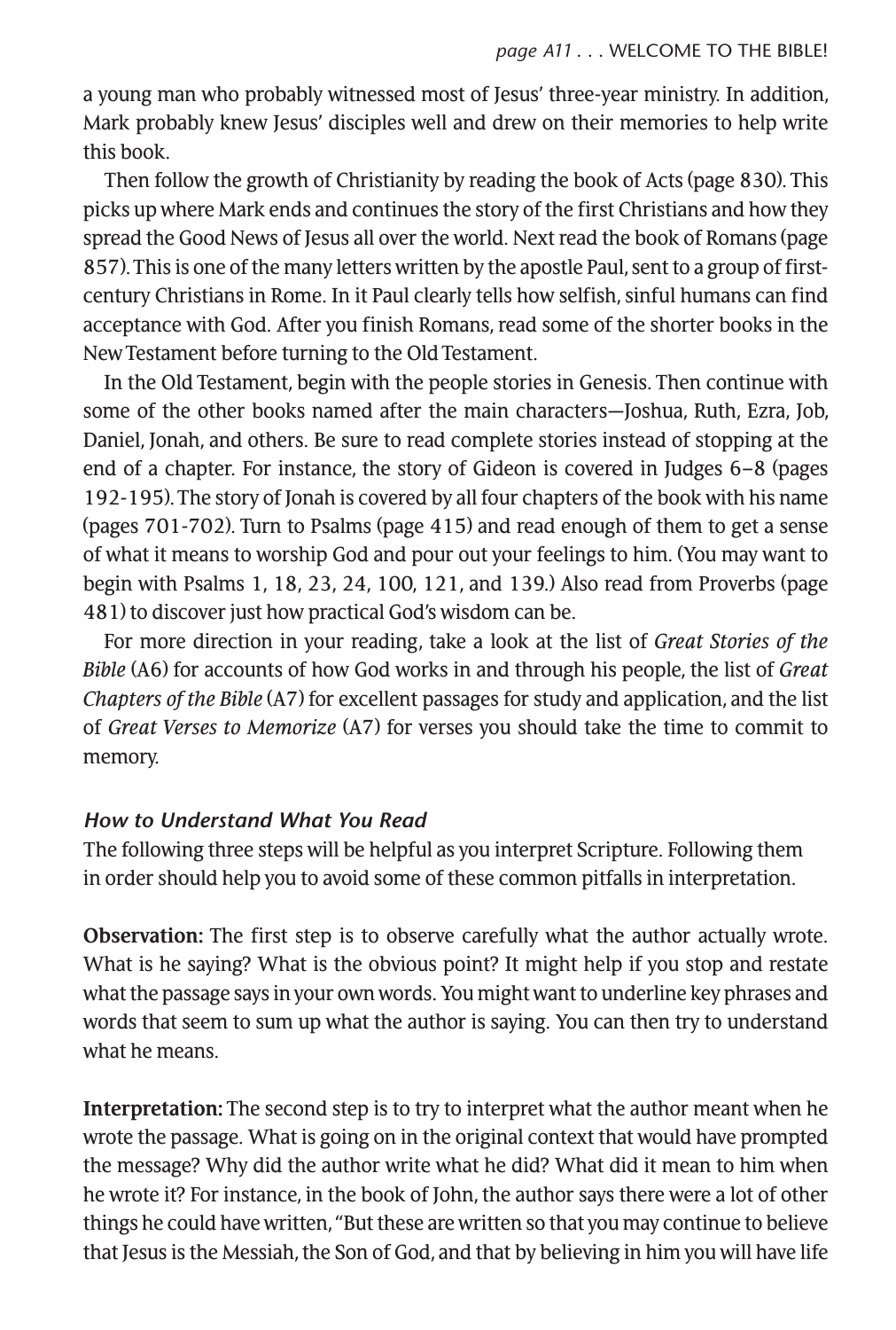WELCOME TO THE BIBLE! . . . *page A12*

by the power of his name" (John 20:31). As you read John 5, you might wonder why John included the story about the healing of the man at the pool of Bethesda. This requires the use of your imagination.

**Application:** The third step involves applying the meaning of the passage to your life. You want to discover what use you can make of the timeless truth discovered in the Scripture passage you have just read. Ask the questions, *So what?* and *What difference does this passage make in my life?* When you apply the meaning of the Bible to your life, you will find that the Bible's purpose is to "teach us what is true and to make us realize what is wrong in our lives. It corrects us when we are wrong and teaches us to do what is right" (2 Timothy 3:16).

It is important that you don't stop with just understanding the Bible's message, or even with knowing how to apply it. You need to actually put God's truth into action. Otherwise, you won't experience the benefits of living by God's plan. So after discovering God's truth and realizing what God wants you to do, take steps to obey him. The Scriptures tell us, "Don't just listen to God's word. You must do what it says. Otherwise, you are only fooling yourselves. For if you listen to the word and don't obey, it is like glancing at your face in a mirror. You see yourself, walk away, and forget what you look like. But if you look carefully into the perfect law that sets you free, and if you do what it says and don't forget what you heard, then God will bless you for doing it" (James  $1:22-25$ 

You may find it helpful to read the *Historical Journey through the Bible* (page A13). This article presents the sweeping story of the Bible by dividing it into ten major historical eras. Understanding the entire flow of biblical history and how each part fits into the whole will help you get your bearings as you begin your own great journey through Scripture.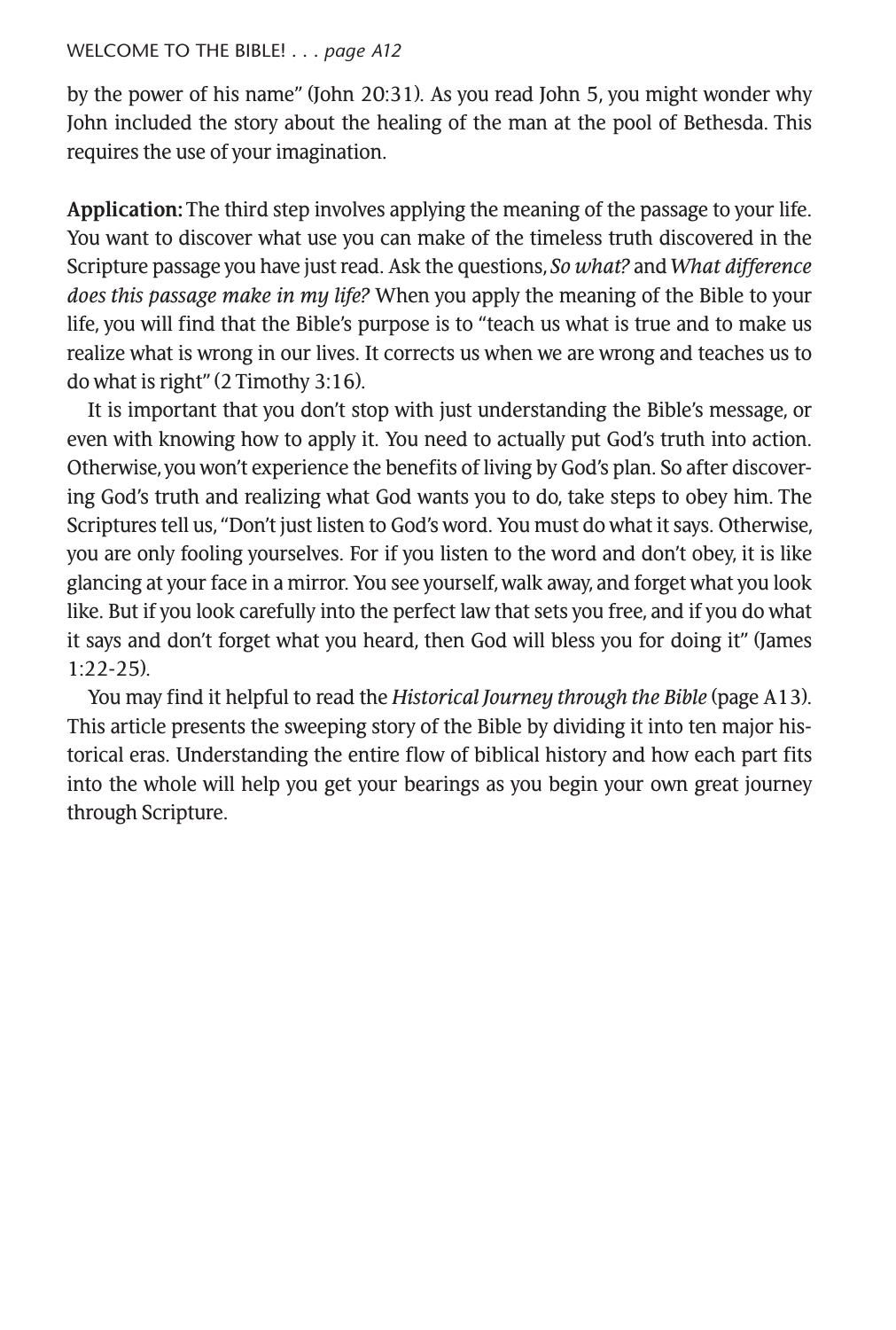## HISTORICAL JOURNEY THROUGH THE BIBLE

Biblical history spans the entire course of time from the creation of the world to the era of the early Christian church in the late first century A.D. At its most basic level, it is simply the story of God fashioning a people for himself and redemptively interacting with them throughout history. From the creation of the world and the first human beings to the fall of humanity; to the calling of Abraham and the rise of Israel; to the return of Judah from exile in Babylon; to the incarnation, life, death, and resurrection of Jesus; and finally to the indwelling presence of the Holy Spirit in all believers—God continually works to redeem a people for himself, a people he can lovingly bless with good things as they seek him and find their hope in him, the source of all good things.

## *Beginnings: Creation–2100 B.C.*

The story begins with the very creation of the world, when God formed the heavens and earth and then all living things to inhabit them. All that he created was "good," but God distinguished human beings from the rest of creation by creating them in his very own image. He abundantly provided for Adam and Eve, the first man and woman, by placing them in a specially prepared garden, and he enjoyed unbroken fellowship with them. But this perfect world was soon poisoned by sin when Adam and Eve sought to be their own masters and disobeyed God. Instead of trusting and obeying God, they swallowed the lie of the serpent, who told them they could be like God. Because of their sin, Adam and Eve were cast out of the garden and from then on suffered pain, sorrow, hardship, and even death. But thankfully, the story of God's people did not end there. In fact, that was just the beginning.

Sadly, the curse of sin brought into the world by Adam and Eve was passed down to all their descendants as well. Every human being is "bent," so to speak, just like their ancestors. This can be seen as early as their first child: Cain killed his brother out of jealousy. The curse of sin continued until the whole world was so wicked that God chose to wipe it all out and start over, in a sense, with a new people, a people descended from a righteous man named Noah.

God instructed Noah to build a giant boat to save his family and pairs of every kind of animal living on the earth. Then God made it rain for 40 days until the whole earth was covered with water, and every living thing that was not on the boat—including human beings—died. After the floodwaters subsided, Noah and his family left the boat to start a new humanity. God told them to multiply and fill the earth, and he promised never again to destroy the earth with a flood.

Noah's descendants multiplied. Everyone spoke a single language, enabling them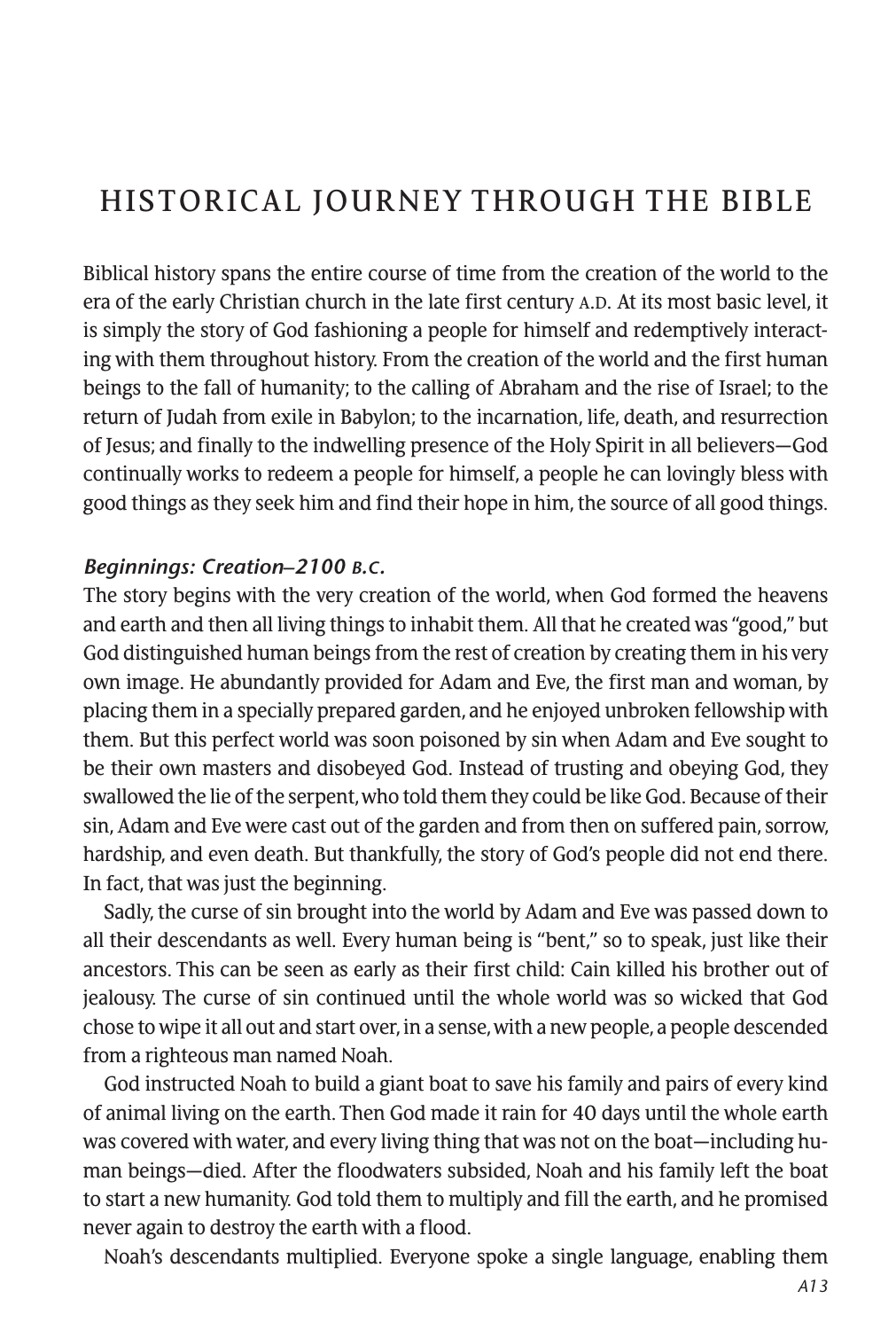to easily work together. So they decided to build a great tower to the heavens, a testimony to their own greatness. But God chose to confuse them with different languages, making it virtually impossible for them to continue with their great project, since they could no longer understand each other. As a result, the people soon dispersed and spread out over all the earth, which is what God had commanded them to do in the first place.

## *God's Chosen Family: 2100–1800 B.C.*

It appears that with each generation after Noah, people drifted further and further from God. God chose once again to create a new people for himself *within* the rest of humanity—this time through a man named Abram (eventually renamed Abraham). Through this chosen people, God would ultimately bless all of humanity. Interestingly, the Bible does not mention why God chose Abram. It simply says God told him to leave his family and his home country and go to a new land that God would show him. God promised to bless Abraham and make a great nation from his descendants. And Abraham obeyed God. Thus begins the rest of the story of the Old Testament—the story of God's chosen people.

In obedience and faith, Abraham left his home and traveled to the land of Canaan. God told Abraham that this was the land he was going to give him, and he sealed his promise with a solemn covenant ceremony. God also reaffirmed his promise to give Abraham many descendants. After an agonizing wait, God finally gave Abraham and his wife, Sarah, a son, Isaac. Abraham was 100 and Sarah was 91. Then God tested Abraham's faith by telling him to sacrifice Isaac. This was the ultimate demonstration of Abraham's faithful trust in God since Isaac was the only son born to Abraham and Sarah, the only visible hope that God would fulfill his promise to bless Abraham with many descendants. Abraham obeyed, and God spared Isaac's life.

Isaac lived much like his father, sojourning in various places in Canaan. Isaac's wife, Rebekah, gave birth to twin boys, Esau and Jacob. Esau was older, but he sold his birthright to Jacob for a bowl of stew, and Jacob then tricked his father into granting him the blessings that belonged to Esau. So Esau became very angry with Jacob, and Jacob fled to the homeland of his ancestors, where he lived with his uncle Laban for many years. While working for Laban, Jacob married his daughters Leah and Rachel and began to raise a family. He eventually returned to Canaan and reconciled with Esau. God changed Jacob's name to Israel. His 12 sons became the ancestors of the 12 tribes of Israel. God also reaffirmed to Jacob the covenant he had made with his father, Isaac, and his grandfather Abraham.

One of Jacob's 12 sons was named Joseph, clearly Jacob's favorite. Though one of the youngest, Joseph had dreams (literally) of one day becoming master over his brothers. His brothers became very angry with him because of this and sold him to slave traders headed to Egypt. Yet God blessed Joseph even while a slave in Egypt. Through a complicated interplay of circumstances, Joseph was eventually brought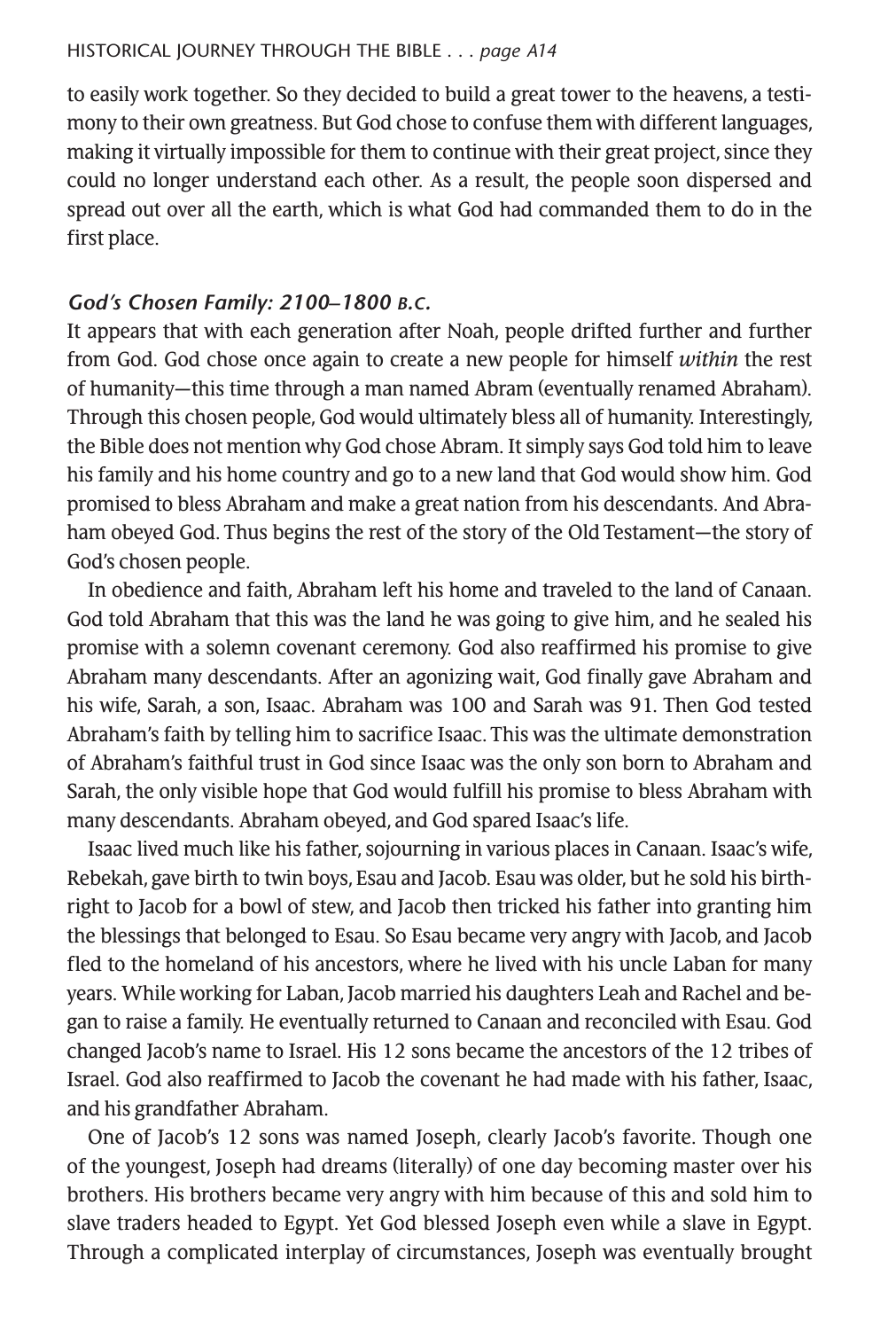before Pharaoh himself to interpret Pharaoh's dream. God gave Joseph wisdom to understand that the dream foretold of a coming worldwide famine. As a result, Pharaoh made him second in command of all of Egypt in order to prepare. During the famine, Joseph's brothers were forced to travel to Egypt to buy grain from Joseph, though they did not know he was their long-lost brother. Eventually Joseph revealed his identity to them, and they were reconciled. Joseph convinced his entire family, including his father, Jacob, to move to Egypt. And there Jacob's descendants flourished and multiplied.

## *The Birth of Israel: 1800–1406 B.C.*

Many years later, a new leader arose in Egypt who did not know of all that Joseph had done, and he began to oppress the Israelites for fear that they might rebel against him. The Israelites were made slaves, and eventually Pharaoh even ordered all Israelite baby boys to be thrown into the Nile River. One Israelite couple, however, hid their baby boy in a basket in the river to keep him from being killed. Pharaoh's daughter found the baby and adopted him, calling him Moses.

Moses grew up in the Egyptian royal court. One day, he witnessed an Egyptian beating an Israelite, so Moses killed the Egyptian and hid his body in the sand. When Pharaoh found out, Moses fled to the land of Midian. There God spoke to Moses from a burning bush, revealing his name—the Lord—and telling him to go back to Egypt and lead his people out of slavery to the land that God was giving them. Moses was reluctant to go, but the Lord assured him that he would be with him and would give him power to do amazing miracles before Pharaoh. God also sent Moses' brother, Aaron, along with him to Egypt.

When Moses arrived in Egypt, he spoke to Pharaoh, telling him God's command to let the Israelites go out into the wilderness to worship God. Pharaoh refused and then treated the Israelites even more harshly. This set in motion a series of 10 plagues that God inflicted on Egypt. Each plague cycle followed essentially the same pattern: Moses told Pharaoh to let God's people go; Pharaoh refused; the plague was unleashed; Pharaoh recanted and agreed to let the Israelites go; Moses prayed for the plague to be stopped; Pharaoh then changed his mind and refused to let the Israelites go. The final plague was a curse upon the firstborn of all people and animals in Egypt. All homes without the blood of a lamb smeared on the doorframe would be visited by the angel of death. The firstborn sons of Egypt were killed by the angel that night, including Pharaoh's own son. The annual feast of Passover commemorates this momentous event.

After this 10th plague, Pharaoh allowed the Israelites to leave Egypt; but once they had left, he again changed his mind and set out in pursuit of them. Just as Pharaoh's army was closing in on the Israelites, who were blocked by the Red Sea, the Lord miraculously parted the sea and allowed the Israelites to pass through on dry land. When the Egyptians tried to follow them, the sea closed over them and they drowned. This whole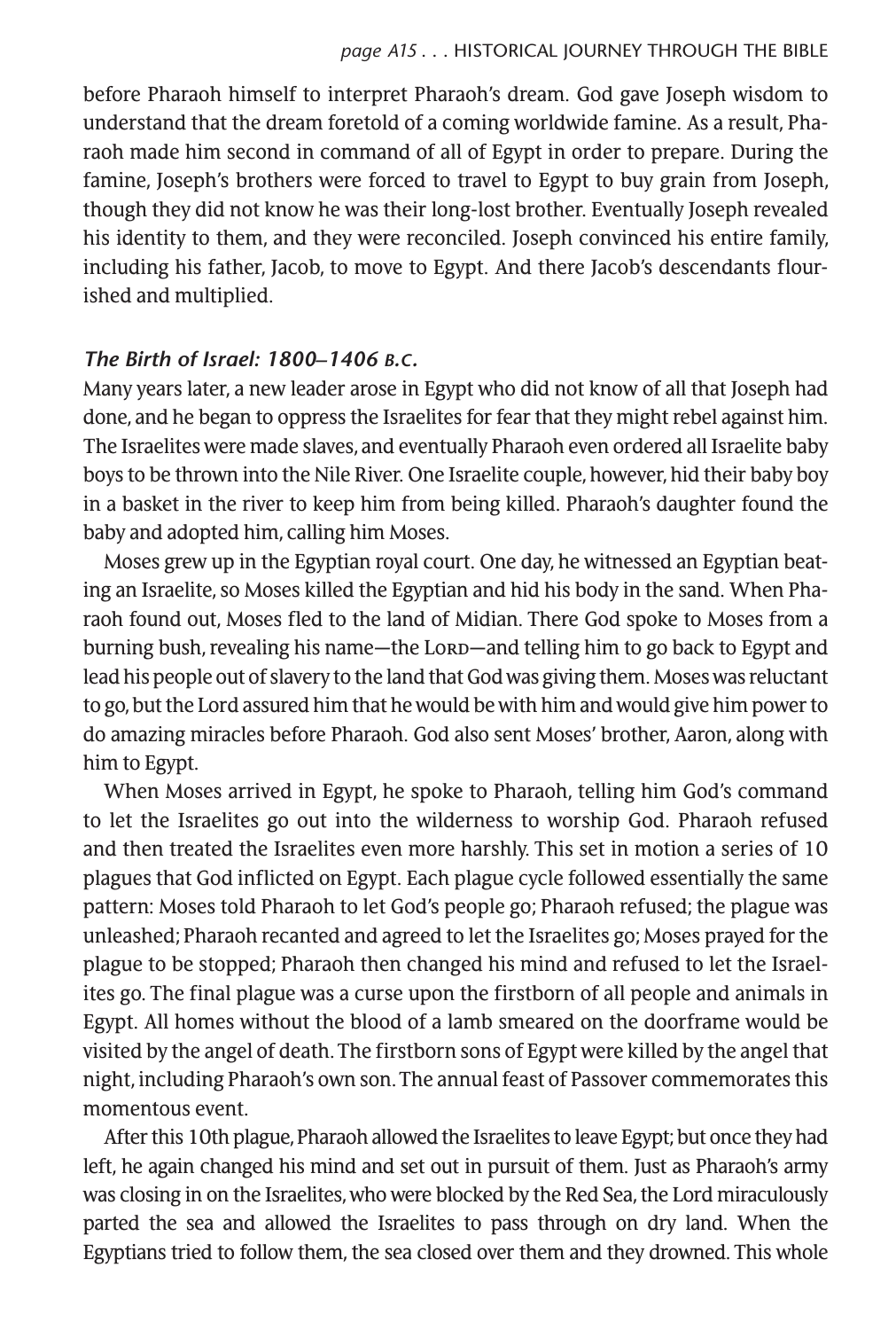event, the Exodus, became a defining moment in the history of the nation of Israel, when God decisively rescued and redeemed his people for himself. Repeatedly throughout the Old Testament, God would refer to himself as the one who led the Israelites out of bondage in Egypt with strength and miraculous signs.

With the threat of the Egyptians behind them, the Israelites were now free to journey to the place where God wanted them to worship him. They began to grumble for food, so God provided quail for meat, and each morning manna, mysterious bread-like flakes, fell from heaven. At times, God also provided water from a rock.

Finally the Israelites came to Mount Sinai, and God met with Moses there. God gave him the Ten Commandments and other instructions to give to the people. These essentially defined what it meant to live as the people of God. While the Israelites were at Sinai, God also gave Moses instructions for building the Tabernacle, which would serve as a sort of portable temple as the Israelites moved from place to place on their way to the land that God had promised to their ancestors Abraham, Isaac, and Jacob. Even while Moses was receiving God's laws, however, the people demonstrated their persistent unfaithfulness by constructing an idol and worshiping it! And Moses' brother Aaron, who had just been appointed high priest over the Israelites, was the one who instructed them to build it!

After the Israelites had camped at the foot of Mount Sinai for a year, God directed them to begin making their way to the Promised Land. God told Moses to send 12 scouts into Canaan. All but Joshua and Caleb reported that the land was good but that the inhabitants were stronger than them. So the Israelites refused to take possession of the land. Because they failed to trust in God for victory, he condemned them to wander in the wilderness for 40 years until that entire generation had died, except for Joshua and Caleb. God continued to provide for his people during those forty years, despite their repeated instances of grumbling and unfaithfulness to him. At the end of 40 years, the new generation of Israelites came to Kadesh-barnea, and then they began making their way to the Promised Land once again. They set up camp on the plains of Moab. The Promised Land lay just across the Jordan River to the west. Moses reviewed the history of God's dealings with them up to that point and exhorted them to be faithful to God after they conquered the land. Moses died just before the Israelites entered the land, leaving his assistant Joshua to lead the conquest.

## *Possessing the Land: 1406–1050 B.C.*

The first city to be taken was the imposing city of Jericho, which stood just across the Jordan River in Canaan. But the Israelites did not even have to lay siege to the city or attack its gates to capture it, because God miraculously caused the walls of the city to fall down. Joshua then led the Israelites to capture towns throughout the Promised Land. The entire conquest of the land occurred over many years, but they never fully completed it. God had commanded the Israelites to completely drive out the Canaanites, but they were satisfied to simply live alongside the inhabitants. Several areas within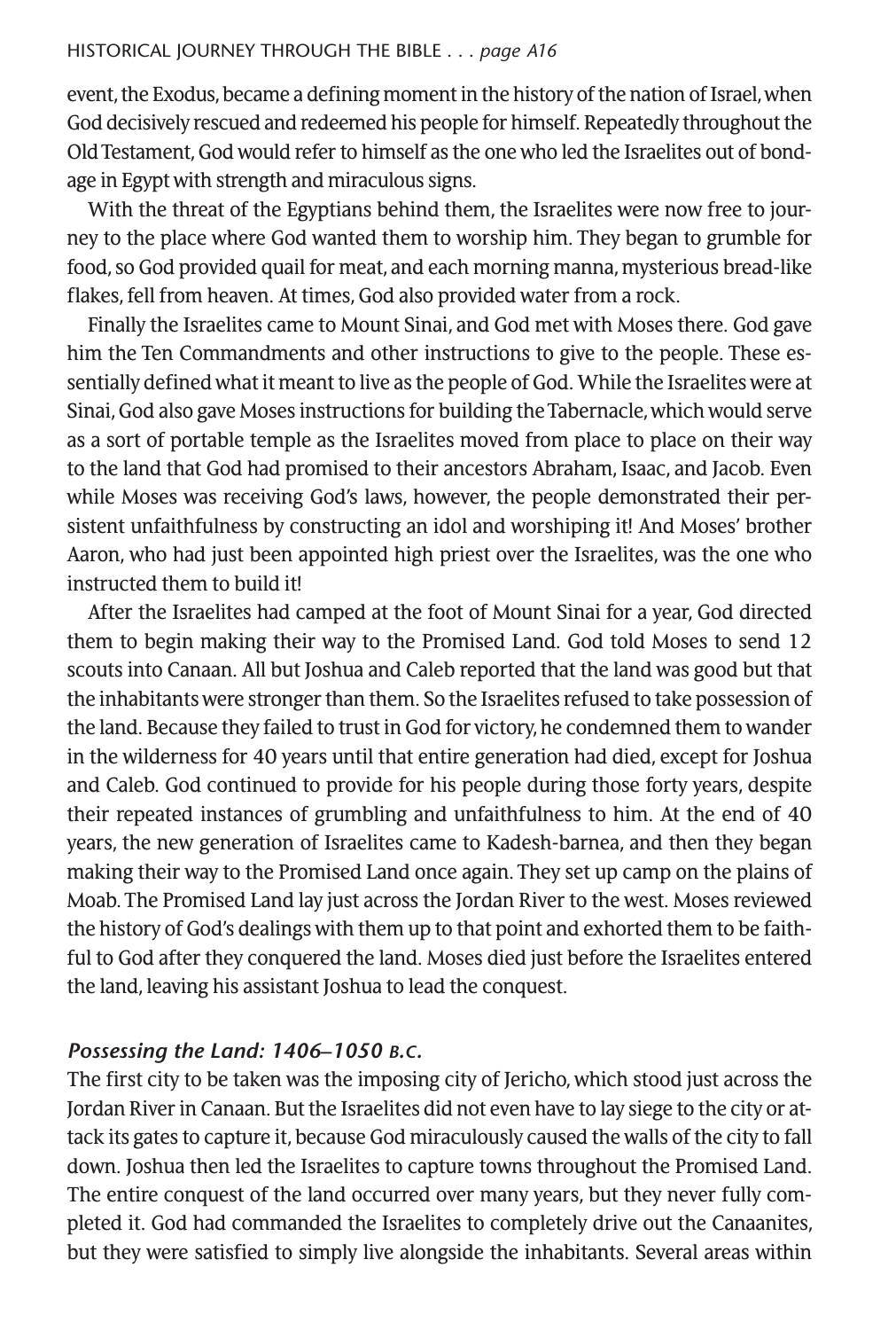the land continued to be controlled by Canaanites even after the conquest period was over, and their idolatry was a snare to the Israelites for centuries to come.

After Joshua died, God repeatedly raised up leaders, called judges, to deliver his people from oppression. This oppression was typically a direct result of the Israelites' sin. This cycle of sin, oppression, and deliverance occurred throughout the period of the judges. During this time the Israelites also experienced conflict among themselves as the tribe of Benjamin was almost completely wiped out by the other tribes in a bloody civil war. The period of the judges was a spiritually dark, chaotic time for Israel, all the people doing whatever seemed right in their own eyes.

## *The United Monarchy: 1050–930 B.C.*

The Israelites asked Samuel, the last of the judges, for a king to rule over them like the kings of the nations around them. God told Samuel to agree to their request but to warn them of the hardships a king would bring upon them. God had been their king, but they had rejected his leadership in favor of being more like the other nations.

God led Samuel to anoint Saul from the tribe of Benjamin as the first king (c. 1050 B.C.). Saul was tall and handsome. He also proved to be an able military leader in many ways. But his spiritual character was lacking. On various occasions, he sacrificed God's ways to ensure military success or personal gain. For these reasons, God rejected Saul as king and chose a man after his own heart to replace him: David.

David was an unlikely choice. The youngest of eight brothers, he was not even considered at first. But soon after Samuel anointed David to be the next king, David demonstrated that he was indeed specially chosen by God; for he slew the Philistine giant Goliath when all Israel's soldiers, including his brothers, were too afraid to face the giant in battle.

David joined Saul's warriors at his palace and became close friends with Saul's son Jonathan. David quickly proved himself to be a very able military leader and gained the favor of the Israelite people. This incited Saul's bitter jealousy, and Saul began trying to kill David. David fled, moving from place to place, at times narrowly escaping Saul and his men. When David heard that Saul and his sons had been killed in a battle with the Philistines, he moved to Hebron and was proclaimed king over Judah. But the commander of Saul's army proclaimed Ishbosheth, one of Saul's sons, king over Israel. Eventually Ishbosheth was assassinated by his own men, and David was proclaimed king over all the Israelite tribes.

After becoming king over all Israel around 1000 B.C., David captured the fortified city of Jerusalem from the Jebusites and moved his capital there. David was extremely successful in battle against virtually all the surrounding nations. He established a treaty with the powerful and wealthy city-state of Tyre. The king of Tyre supplied David with stonemasons and coveted cedar, and David built himself a palace and stockpiled materials for building the Temple.

The high point of David's reign was when God chose to establish a permanent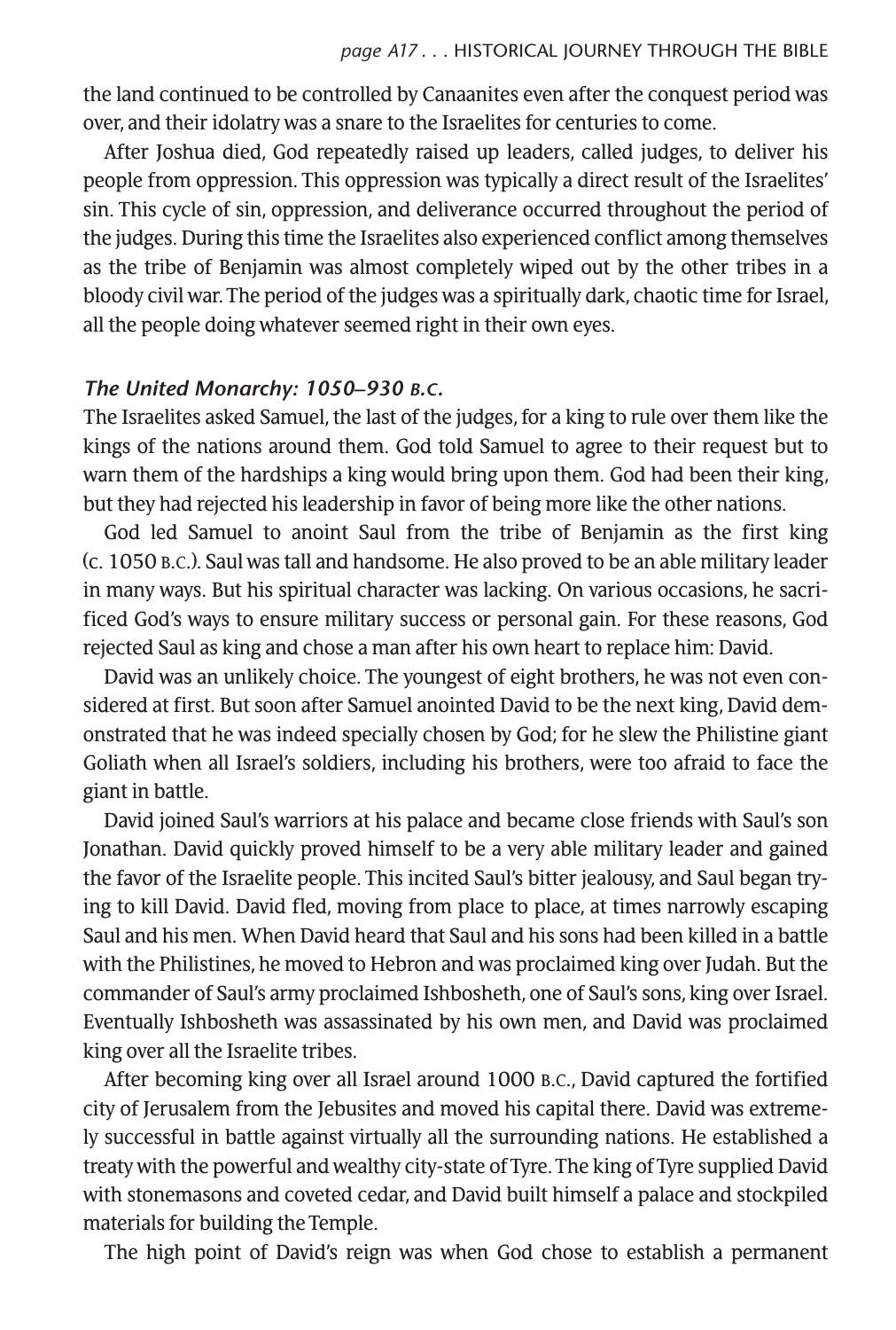covenant with David and his descendants. David wanted to build a permanent Temple for the Lord in Jerusalem but the Lord had a different plan: God was going to build David a "house," that is, he was going to establish David's family line as the ruling dynasty over Israel forever.

Unfortunately, David's reign as king was not without trouble. David himself committed adultery with the wife of Uriah, one of his most valiant warriors, and she became pregnant. Then David sought to cover up his sin by arranging Uriah's death on the battlefield. Later in his reign, David brought a plague upon all Israel because he ordered a census to be taken of all men of military age. Several of David's children brought heartache to him as well. David's son Amnon raped his own half-sister Tamar, and then her full brother Absalom killed Amnon in revenge. Absalom then fled into exile. Years later Absalom returned, but he mounted a rebellion against his father and proclaimed himself king. David was forced to flee Jerusalem for a time and set up his capital in Mahanaim. David's men fought against Absalom's men, and Absalom was killed, so David returned to Jerusalem.

Just before David died in 970 B.C., he appointed his son Solomon as king over Israel. Having received an extensive and powerful kingdom, Solomon was able to focus on tasks such as building a beautiful royal palace and the Temple for the Lord in Jerusalem. At the same time, Solomon capitalized on Israel's strategic position as a land bridge between Egypt and the other major powers of the ancient Near East. Solomon exacted lucrative tolls from those traveling through Israel, and he even engaged in arms dealing, buying horses and chariots from various nations and selling them to others. Solomon expanded his kingdom until it reached as far as the Euphrates River. Solomon's wisdom and riches were renowned throughout the ancient Near East.

However, Solomon's reign was not entirely a success story. He married literally hundreds of wives, primarily to seal political alliances with other nations, and this led to the spread of idolatry in Israel as these wives brought their idolatrous ways with them. Solomon even funded the building of pagan shrines for his wives on the hill across from the Temple of the Lord in Jerusalem. Solomon's extravagant royal court also placed a huge tax burden on the people of Israel, a burden that became difficult to bear.

## *Splintered Nation: 930–586 B.C.*

These cracks in Solomon's kingdom eventually led to outright rebellion. When his son Rehoboam became king in 930 B.C., the people of Israel demanded that he grant some reprieve from the heavy tax burden placed on them by his father. Rehoboam foolishly vowed instead to tax the people even more. So 10 of the 12 tribes of Israel refused to submit to Rehoboam, and they set up their own king instead. Only the tribes of Judah and Benjamin remained loyal. From then on, the kingdom established by the 10 northern tribes was called Israel, and the kingdom in the south that continued to be ruled by Davidic kings was called Judah. The division between these two kingdoms was very real, and they often fought wars against each other.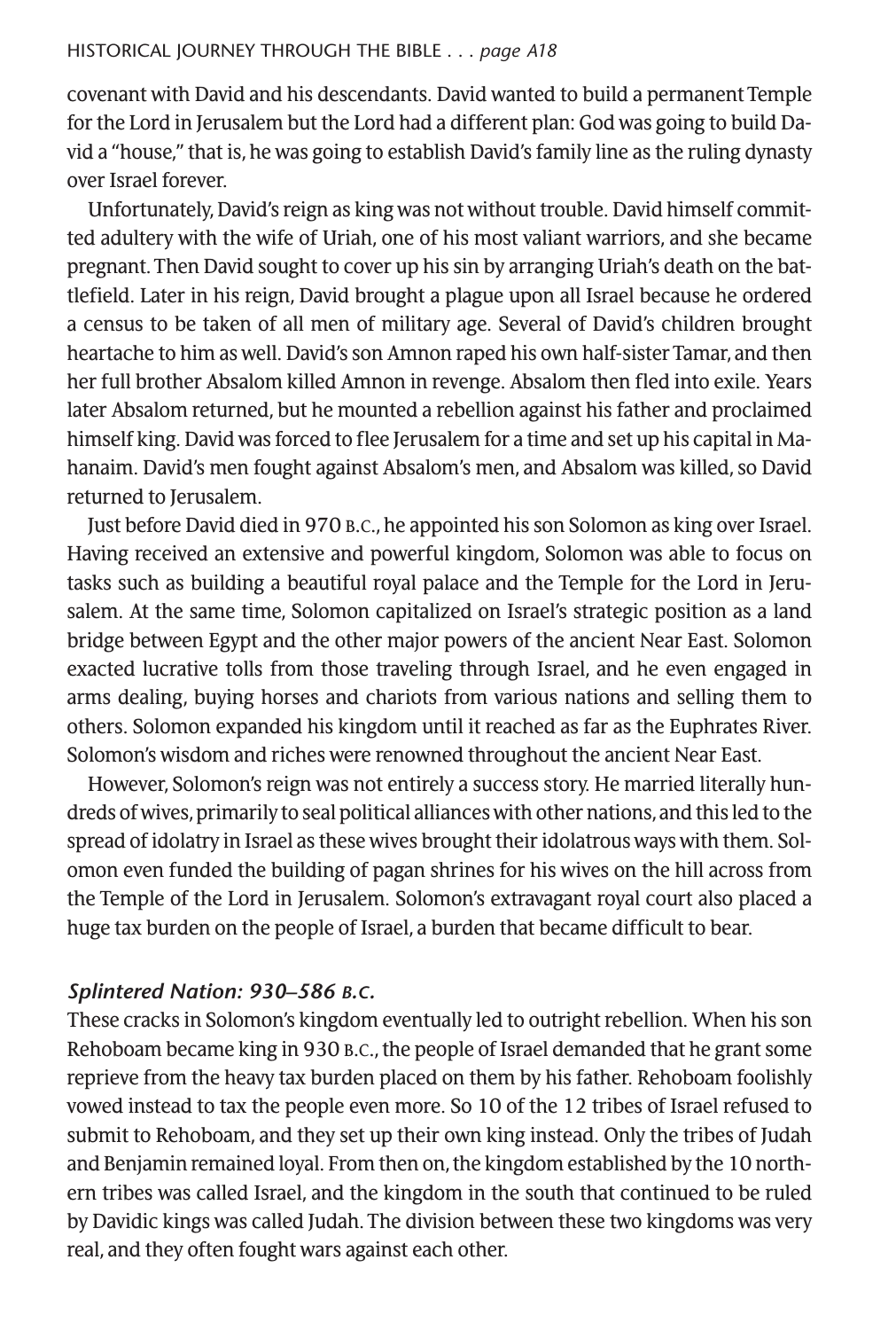The northern tribes installed a man named Jeroboam as their king, and he immediately set a wicked precedent of idolatry for Israel. In order to keep his people from traveling to Jerusalem (in Judah) to worship at the Temple, Jeroboam set up calf idols at the northern and southern extremes of his kingdom and encouraged the people to worship there instead. He also appointed priests who were not Levites. His wickedness was so renowned that later wicked kings were said to follow the example of Jeroboam, who led Israel into sin.

The people of Judah continued to worship at the Temple of the Lord in Jerusalem, and their priests were descended from Aaron, as the law of Moses stipulated. Not that idolatry was never a problem in Judah, but for most of Judah's existence, idolatry did not typically receive the same degree of royal backing and widespread acceptance as it did in the northern kingdom.

Another distinction between the two kingdoms was the frequency with which royal dynasties changed. The northern kingdom experienced numerous assassinations and coups, which led to new dynasties taking power. But the southern kingdom always remained loyal to the Davidic dynasty.

Perhaps one of the most significant kings of Israel was Ahab, who took the throne in 874 B.C. Ahab was a skilled military leader. Spiritually, however, Ahab was very wicked, leading the Israelites into idolatry and other sins. Much of his wickedness was due to the influence of his wife Jezebel, the daughter of a pagan king. Jezebel promoted idolatry throughout the land, and she and Ahab were often condemned by the prophet Elijah.

Around this time a number of prophets gained prominence in Israel and Judah, and they spoke out against many sins that had grown rampant in society, including social injustice, idolatry, and general unfaithfulness to the Lord. They also foretold of a day when God would send his deliverer to Israel, a divine ruler who would set all things right once again. This deliverer is sometimes referred to as the Messiah ("anointed one"). The writings of several of these prophets became part of the Old **Testament** 

Over time, Assyria regained strength and absorbed nation after nation into its vast empire. Israel's territory was repeatedly reduced by Assyrian attacks until it was less than half its original size. Finally in 722 B.C., Israel's capital city of Samaria fell to the Assyrians, and the northern kingdom came to an end. Many Israelites were exiled to faraway lands, and other foreign peoples were brought in to diffuse the possibility of unified revolt. The Bible makes it clear that this exile was a direct result of the wickedness and idolatry of the people of Israel. Long ago when God gave his laws to Moses, he had forewarned the people that they, too, would be cast out of the Promised Land if they became like the wicked Canaanites. Now the day of reckoning had finally come for Israel's many sins of idolatry and injustice.

Several kings of Judah stand out. Jehoshaphat was regarded as a righteous king by the writers of Scripture, and he earnestly sought the Lord when foreign armies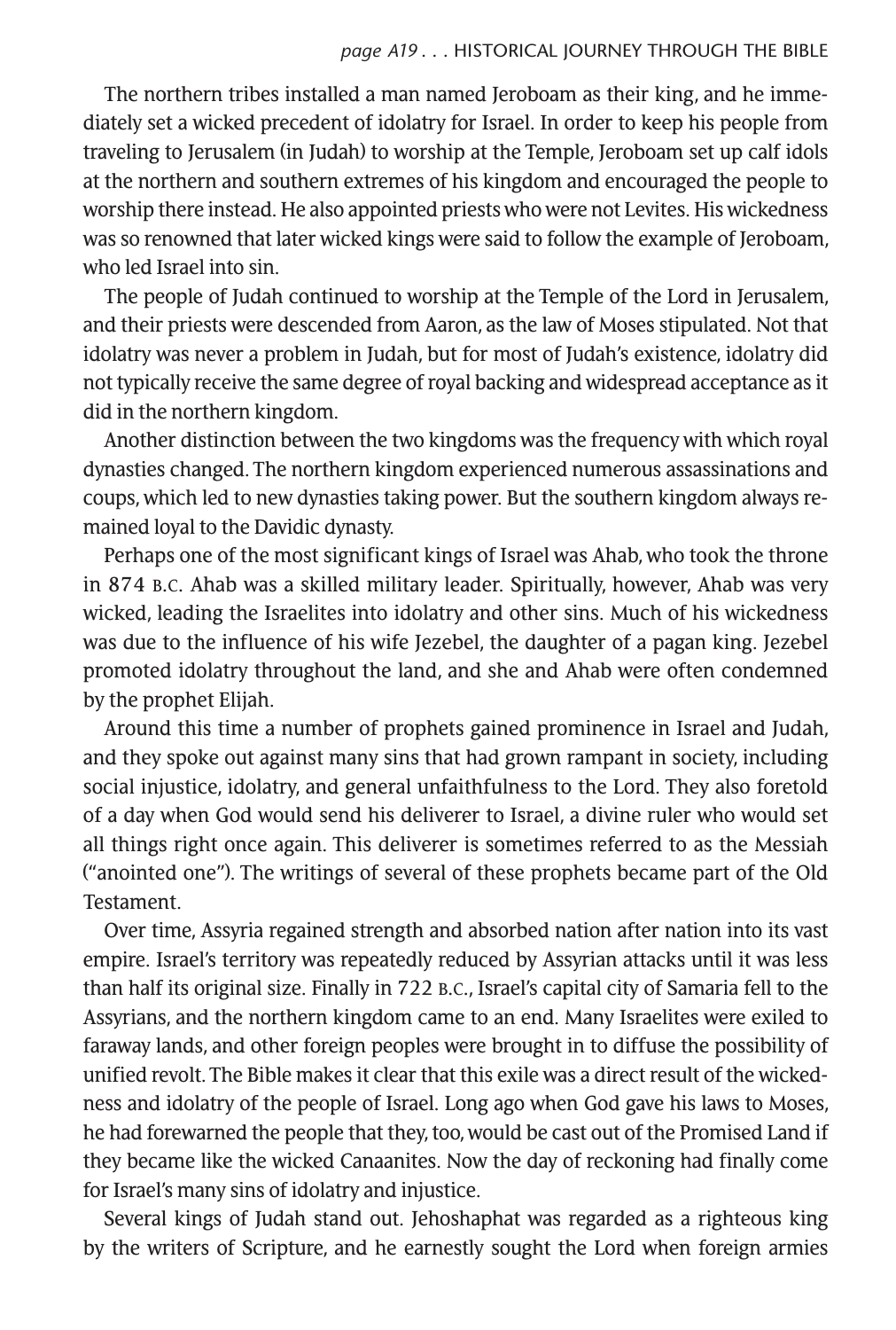threatened Judah. However, he formed an alliance with wicked King Ahab of Israel, which had consequences later.

King Ahaz of Judah was deemed a wicked king by the writers of Scripture. When the northern kingdom of Israel teamed up with the Arameans to attack Judah (733 B.C.), Ahaz made the fateful decision to appeal to Assyria for help, essentially making Judah a vassal (subservient) kingdom to Assyria. He also replaced the altar of the Lord with a replica of a pagan one he saw in Damascus, and he got rid of many other sacred Temple items. Eventually he closed up the Temple entirely and allowed idolatry to flourish in Judah.

Ironically, Ahaz's son Hezekiah was one of the most righteous kings of Israel, and he was also a successful military leader. Hezekiah knew that the Assyrians would soon attempt to conquer Judah. Hezekiah prepared the city for this attack, which kept it from falling for a long time. Finally God sent a plague throughout the Assyrian camp, and the few who survived broke off the siege and returned to Assyria. Hezekiah also restored and purified the Temple and the worship of the Lord, purged idolatry from the land, and reinstituted the festival of Passover.

Just as quickly as Hezekiah had restored proper worship of the Lord, his wicked son Manasseh corrupted it all once again. Manasseh promoted idolatry throughout Judah like no one else before him. He placed a pagan idol in the Temple of the Lord and even sacrificed his own sons by fire just outside the walls of Jerusalem. Near the end of his life, Manasseh was taken away into exile in Babylon, and he repented of all that he had done. After he was allowed to return to Judah, he strove to undo all the evil that he had done, tearing down pagan altars and restoring worship of the Lord.

By the time Manasseh's grandson Josiah became king of Judah (640 B.C.), Assyria was in decline, and the Babylonians were on the rise in the ancient Near East. Josiah capitalized on the situation, expanding the borders of Judah to include nearly all of the northern kingdom of Israel, whose people had by this time been carried away into exile. Josiah then strove to purge the land of idolatry and restore proper worship of the Lord. He also arranged for extensive repairs to be made to the Temple. Josiah died in 609 B.C. while trying to stop the Egyptians from passing through Judah and Israel to help the Assyrians, who were on the run from the Babylonians and the Medes in the far north.

After Josiah died, the Babylonians essentially took over Judah, installing and quickly deposing several of Josiah's sons as kings of Judah. They also exiled the upper echelon of society to Babylon in several waves (605 B.C., 597 B.C., and 586 B.C.) until finally in 586 B.C. the Babylonians attacked the city of Jerusalem and completely destroyed the Temple, leaving the once-proud nation in ruins.

## *Exile: 586–538 B.C.*

Unlike the experience of the northern kingdom of Israel, the Judeans were, for the most part, allowed to maintain their cultural and religious distinctiveness even in exile, and no large-scale effort was made to repopulate the land of Judah with foreigners. It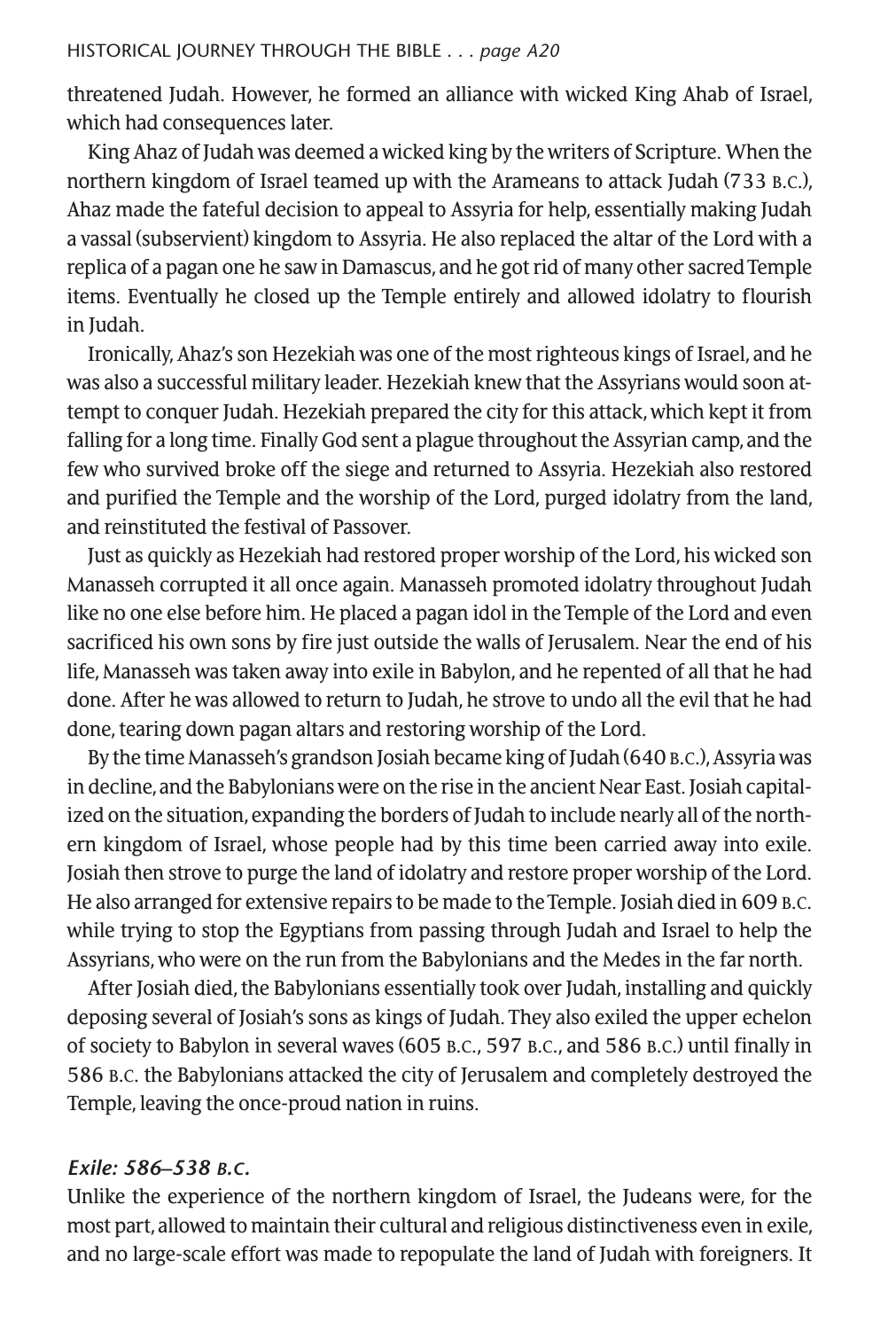was during the Exile that the people of Judah first came to be referred to as Jews (from the term *Judeans*).

This time of exile had a massive impact on virtually every aspect of Israelite life. Only the poor were left in Judah, and the ritual sacrificial system had essentially ceased. At the same time, many of those taken into exile became somewhat prosperous and even occupied positions of significant political power in the governments of their captors. Daniel and his friends were groomed to be part of the royal court, and Daniel was a close adviser to several Babylonian and Persian rulers.

The Babylonian empire were the ones who conquered Judah and took them off into exile, but the Babylonians soon faced a military threat themselves. The mighty Persian empire from the north was growing, and they eventually conquered Babylon and nearly everything else in the known world at the time. Persia had a different stance towards conquered peoples than Babylon had, which led to the end of this period of exile for the Jews.

## *Return and Diaspora: 538–6 B.C.*

King Cyrus of Persia captured Babylon in 539 B.C. and absorbed the Babylonian empire into his vast domain. In order to foster gratitude and loyalty among his subjects, Cyrus quickly decreed that those held captive in Babylon were free to return to their native lands. So around 538 B.C., a small contingent of Jews returned home to the land of Israel and reestablished a semiautonomous state under the dominion of Persia. They repaired the altar, reinstituted the daily sacrifices, and rebuilt the Temple as well. As the memoirs of Ezra and Nehemiah attest, Israel continued to enjoy relative religious freedom under the Persians throughout the remainder of the Old Testament period, despite occasional periods of oppression.

Not all of the Jews returned to the Promised Land, however. Over the decades in exile, many had largely integrated with the societies in which they were living and had built lives for themselves there. Over time the Hebrew language came to be replaced by Aramaic (the dominant language of the land of their exile) as the primary spoken language among Jews, and many Jews began to intermarry with the local foreign peoples and to regard their place of exile as their permanent home. This large population of Jews living permanently outside of the Promised Land while maintaining some degree of religious and cultural distinctiveness is often referred to as the Diaspora ("scattering"). Some, like Daniel, Mordecai, and Esther, continued to serve God faithfully even in prominent positions while far from the land of Israel. Over time, more and more of the Jews chose to return home, even leaving important positions to do so, such as Nehemiah, who was cup-bearer to the king.

## *The Intertestamental Period*

The time between the last recorded events of the Old Testament and the first recorded events of the New Testament are sometimes referred to as the intertestamental period.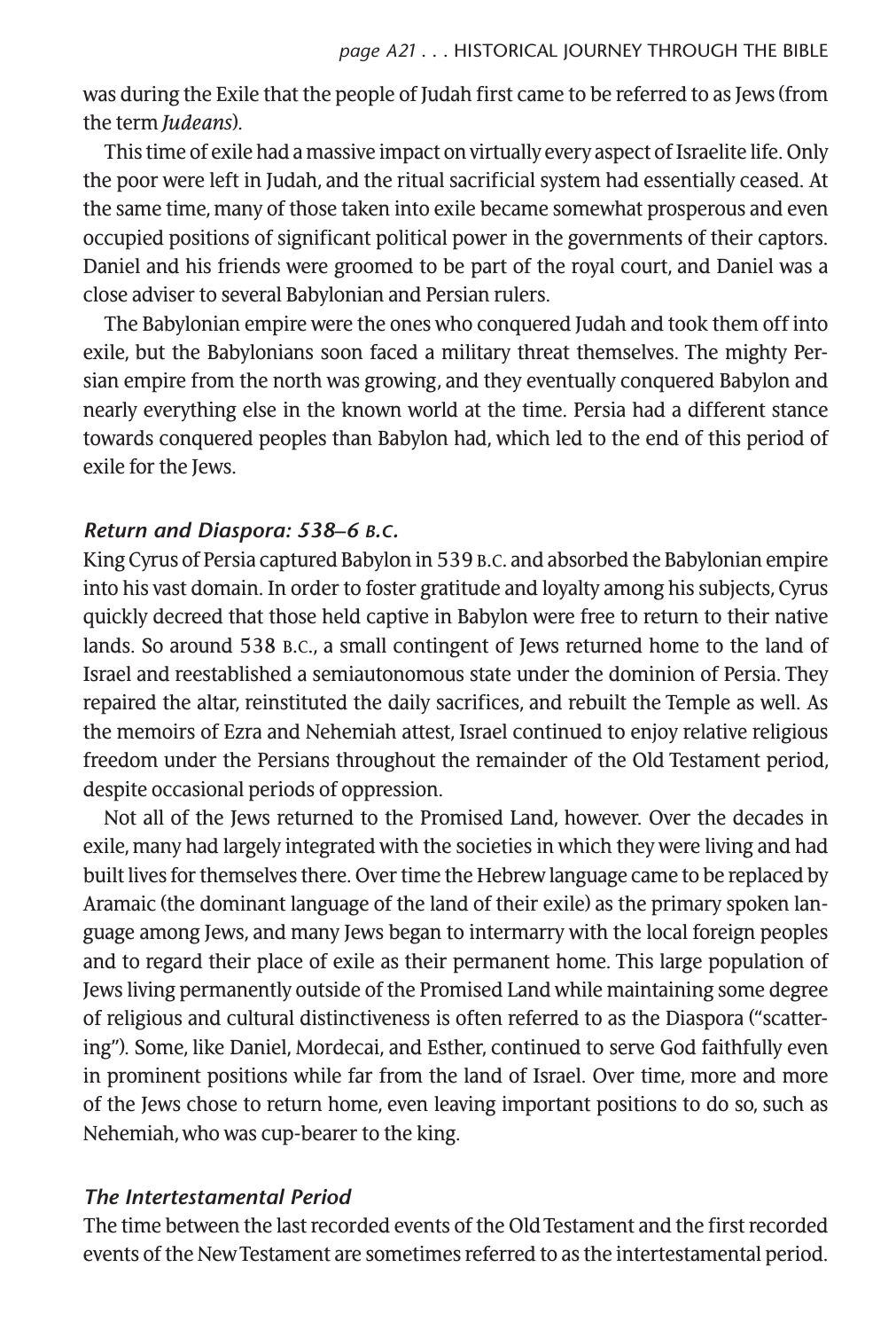#### HISTORICAL JOURNEY THROUGH THE BIBLE . . . *page A22*

Christians often think of this period as shrouded in mystery and darkness. In reality, quite a bit is known about this very formative period of biblical history, and understanding these events can help us better understand the New Testament. In a real way, the intertestamental period set the scene for the life and ministry of Jesus and his followers. For example, the Pharisees and Sadducees didn't even exist during Old Testament times; but by the time of Jesus, these two groups were key players in the political and religious life of Israel—so much so that Jesus spent considerable time and energy condemning them and instructing his disciples not to follow their example.

A brief review of a few events from the Old Testament will help us better understand the events that came after them. When the Assyrians exiled the northern kingdom *out* of the land, they brought foreign peoples from other lands *into* Israel in order to diffuse the possibility of unified revolt. Intermarriage among these foreigners and Israelites in Palestine gave rise to a group of people known as Samaritans, who were characterized by their syncretistic blend of Judaism and pagan religious practices. When Babylon conquered and exiled the southern kingdom of Judah, they destroyed the Temple in Jerusalem, bringing a halt to the ritual sacrificial system of Israel. This crisis led to a shift in focus away from the Temple and its rituals to the written word of Scripture, which was still accessible even in exile. Thus, it is likely during this time that synagogues and scribes became more widespread in Israelite society.

It is roughly at this point that we quietly exit the period of the Old Testament and enter the time known as the intertestamental period. Perhaps the single most significant event that occurred during this period was the rise of Alexander the Great. After ascending to the throne at the age of 20 (336 B.C.) and securing his grip over Macedonia and the Greek peninsula, young Alexander launched a series of stunning victories over the Persians that eventually culminated in his complete dominion over virtually all former Persian territory. Just as quickly as he rose to power, however, Alexander succumbed to illness and died in 323 B.C. at the age of 32.

One major effect of Alexander's conquest relates to his promotion of the Greek language and culture throughout his conquered lands. Greek soon came to function as a near universal means of communication and understanding throughout the ancient Near East. The pervasiveness and lasting influence of the Greek language can be seen most clearly in the fact that every single book of the New Testament, over 300 years after Alexander's death, was written in Greek.

Upon Alexander's death, his kingdom was broken up among his generals and other successors. A series of wars followed, with each successor vying for territory controlled by another. In time (around 220 B.C.), the Near East came to be dominated by three primary Greek powers: the Ptolemaic dynasty in Egypt; the Seleucid dynasty in much of Anatolia, Mesopotamia, and Persia; and the Antigonid dynasty in Macedonia. The land of Israel was initially part of the Ptolemaic realm, and Jews typically enjoyed a great deal of religious freedom and even favor at times. During this time a large number of Jews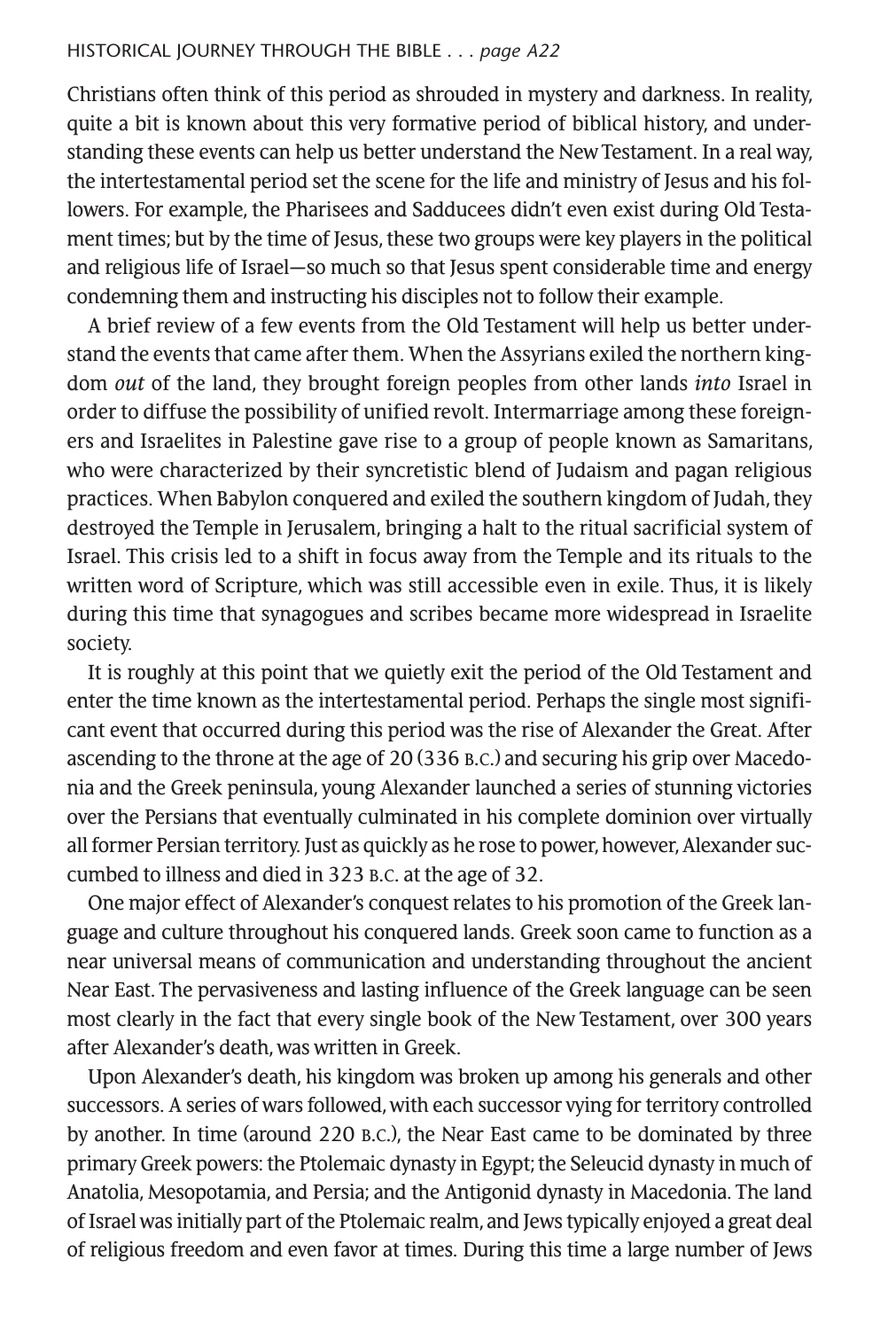moved to Alexandria in northern Egypt, where they became relatively prosperous and influential. It was in Alexandria that a group of Jewish biblical scholars translated the Old Testament into Greek to make it more accessible to the increasing number of Jews who no longer spoke Hebrew. The translation, known as the Septuagint, would later become the Bible of the early Christian church, and most Old Testament quotations found in the New Testament are drawn from it.

In 198 B.C., the Seleucid ruler Antiochus III seized the land of Israel from the Ptolemies. When his son Antiochus IV Epiphanes took the throne in 175 B.C., everything changed for the Jews. Antiochus held ambitions of conquering the Ptolemaic kingdom in Egypt. In order to shore up his defenses and to prepare for his Egyptian campaign, Antiochus imposed a strict policy of Hellenization upon his subjects, most notably the Jews in Palestine. Compliance was regarded as loyalty, and refusal was interpreted as rebellion. Jews were required to adopt the beliefs and practices of the Greeks (often abhorrent to pious Jews), and they were forbidden to practice many distinctly Jewish rituals and customs, such as circumcision, observance of the Sabbath, and ritual food laws. Copies of the law of Moses were burned. A pagan idol of Zeus was even placed in the Temple in Jerusalem. Antiochus sold the office of high priest in Israel, restricted to the line of Aaron by Mosaic law, to the highest bidder who would promote Antiochus's policies. Unsurprisingly, these policies caused a crisis of conscience for many Jews. The crisis became even more pronounced in 167 B.C. after Antiochus was forced by the Romans to turn back from certain defeat. He vented his anger mercilessly upon many Jews who refused to give up their religious beliefs, and he banned Judaism altogether. The situation was growing ripe for revolt.

Open revolt by the Jews finally broke out under the leadership of a priest named Mattathias and his five sons, who are often referred to as the Maccabees (meaning "hammers"). By 164 B.C. they had recaptured the Temple and ritually purified and restored it (the event commemorated by Hanukkah, the Feast of Dedication). The next several decades were characterized by armed resistance against the Seleucid rulers, and several of Mattathias's sons lost their lives. Over time, they established their dynasty as the permanent political leaders of Israel. They were also granted the office of the high priesthood. This concentration of political and religious power in a single family led to various abuses. Ironically, each succeeding Maccabean ruler also became increasingly enamored with the Hellenistic way of life. All this led to dissension among the Jews, and various sects and parties arose with different views on these issues. The Pharisees largely opposed Hellenization and the singular power of the ruler. The Sadducees favored both. Still others, such as the Qumran community, wholly rejected the Maccabean dynasty and the Temple system as completely corrupt and withdrew into their own communities.

Maccabean rule over Israel continued until 63 B.C., when the rising Roman Empire finally engulfed Israel and Jewish independence came to an end. Around 39 B.C., a young Idumean named Herod was named king of Judea by the Roman Senate. Herod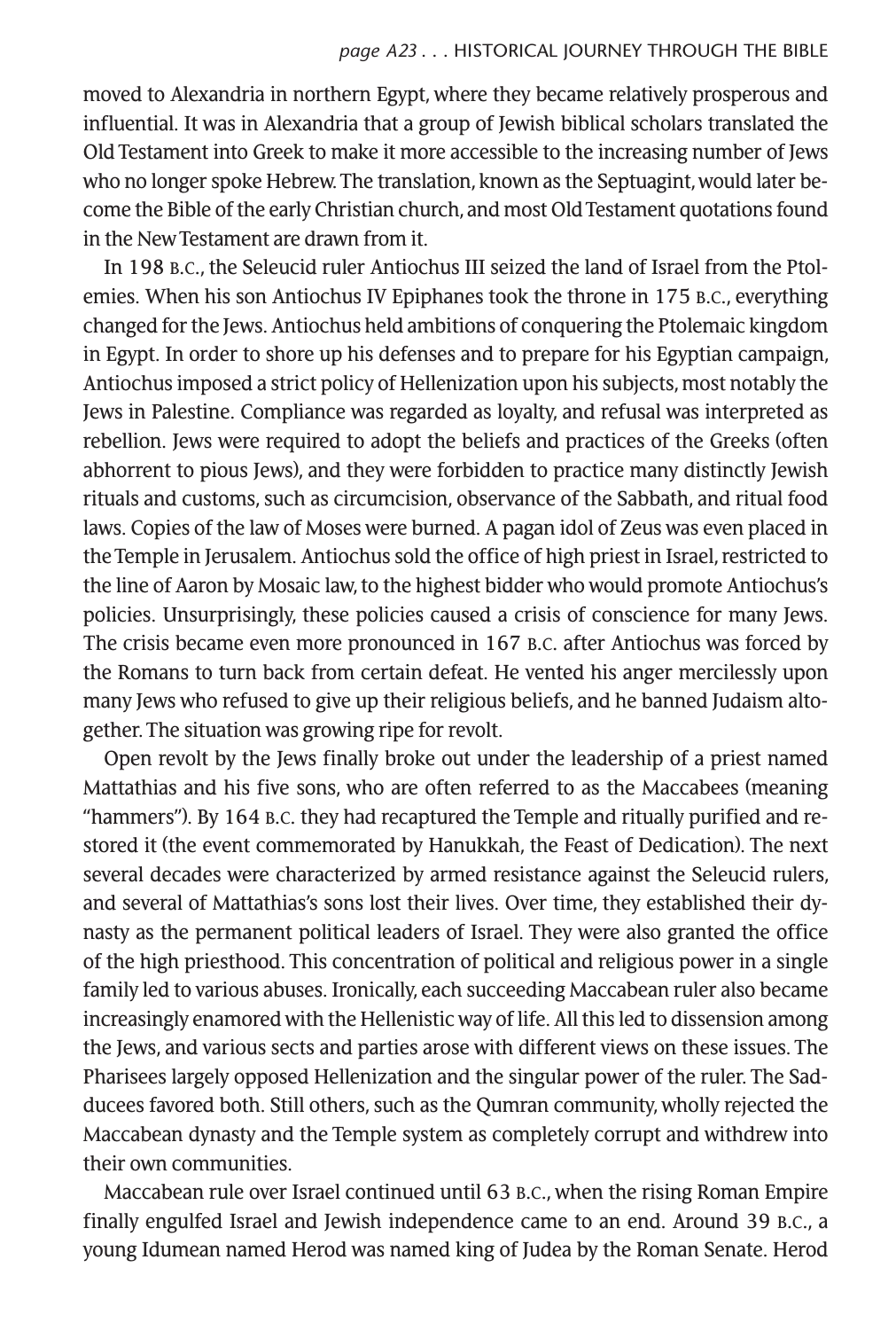the Great proved to be an extremely shrewd leader, an able builder (including completely refurbishing the Temple in Jerusalem), but fiercely brutal against those who opposed him.

By the end of the intertestamental period, distinct Jewish communities could be found throughout the known world, and each one would have been forced to reconcile how God's people were to continue to live in faithful obedience to God's laws in the midst of their unique cultural setting. In all of this, there also continued to be an ever evolving hope in a Messiah, the anointed one, God's chosen instrument of deliverance and restoration for his people. Various Old Testament passages laid the foundation for this hope, but exactly who the Messiah would be and what he would do were open to about as many interpretations as there were communities of God's people.

### *Jesus Christ: 6 B.C–A.D. 30*

In the midst of this incredibly complex interplay of religion, political struggle, and social change, God did indeed send his Messiah, the long-awaited hope of his people. But God's Messiah would not be quite like any conceived by human minds. The story of the New Testament opens with the shockingly humble birth of the King of kings.

The birth of the Messiah (called the Christ in Greek) took place in the final years of Herod the Great, probably around 6 or 5 B.C. (The odd phenomenon of Jesus being born "B.C." is due to a miscalculation by church scholars about 500 years after Jesus' death.) The angel Gabriel appeared to a virgin named Mary and foretold that she would conceive and bear a son by the power of the Holy Spirit and that he would be the Son of God and was to be called Jesus. Her fiancé, Joseph, was also told by an angel that Mary would give birth to the Messiah. Caesar Augustus ordered a census of the entire Roman world, so Joseph traveled with Mary to Bethlehem, the town of his ancestors. There Mary gave birth to Jesus, fulfilling prophecies that the Messiah would be born in Bethlehem. Shepherds came to worship him, as did wise men (royal astrologers) from the East, perhaps as much as two years later.

Herod the Great attempted to eliminate this newborn threat to his reign by killing all baby boys in Bethlehem. Joseph, Mary, and Jesus escaped to Egypt and then returned after an angel informed them of Herod's death. They resettled in Nazareth, and Joseph took up work as a carpenter or perhaps a stonemason. The Bible tells nothing more of Jesus' childhood until he was 12, when he amazed the scribes and teachers of the law with his understanding. As Jesus grew into adulthood, it is likely that he took up Joseph's trade.

At about the age of 30, Jesus began his public ministry. John the Baptist had been drawing great crowds throughout Israel with his declaration that "the Kingdom of Heaven is near" and his baptism of repentance. Jesus was baptized by John, after which God the Father verbally affirmed Jesus' Sonship and the Holy Spirit descended upon him. Soon after this, Jesus also began to preach that "the Kingdom of Heaven is near," a key theme in his teaching and parables. Some of John's own followers began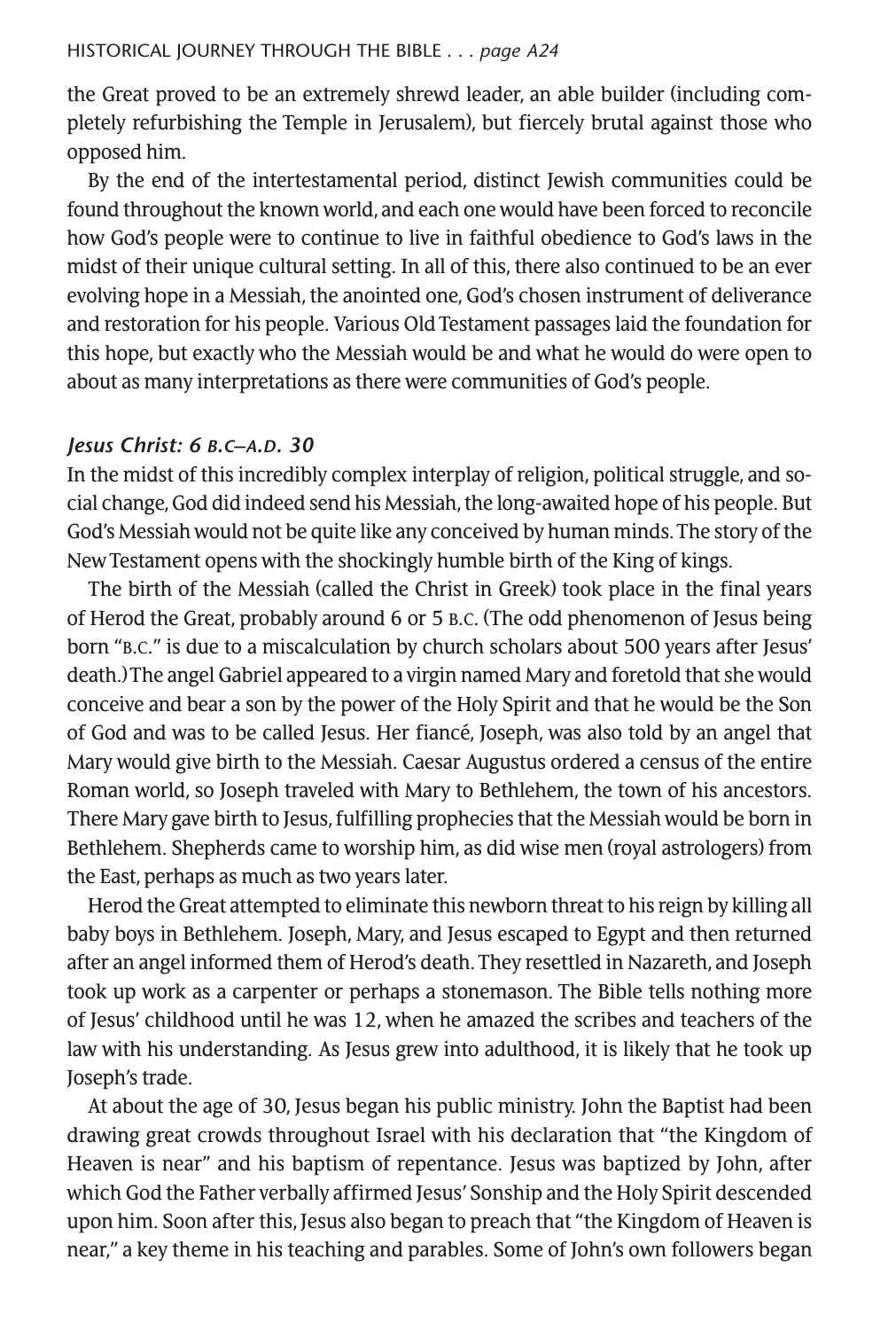to follow Jesus, apparently with the blessing of John himself, who saw his role as preparing the way for the coming of the Messiah, who had now arrived in the person of Jesus.

Early in his ministry, Jesus based his work in Capernaum on the Sea of Galilee. Using figurative and even somewhat cryptic stories called parables, Jesus captured people's interest and taught them about the Kingdom of Heaven. He also healed many sick people, cast out demons, and performed other miracles that demonstrated his divine power and provided a foretaste of life in the Kingdom of Heaven. He began to draw large crowds of followers. Jesus selected a special group of 12 disciples to follow him everywhere he went. Several of these men were previously fishermen, including Peter, Andrew, James, and John. These men would remain with Jesus throughout his ministry and became privy to his most intimate teaching and deeds.

Jesus' ministry likely lasted at least three years, the initial years marked by increasing popularity, the final year marked by increasing dissent and even animosity. Throughout his ministry, Jesus consistently condemned two particular groups of religious leaders: the Pharisees and the Sadducees. These two groups had very differing views from each other on both religion and politics. Jesus repeatedly castigated the Pharisees for their legalistic adherence to the law of Moses that lacked real love for God and people. Jesus exposed the Sadducees' faulty understanding of Scripture and of God's power. Sometimes he lumped the two groups together in his condemnations. At the same time, Jesus often praised prostitutes, tax collectors, and other "sinners" who repented of their sins and followed him. Over time, the combination of Jesus' growing popularity, his condemnation of the religious leaders, and his claims to be the Son of God proved more than the leaders could stomach, and a plot was hatched to end his life.

By the end of his ministry, Jesus began another journey from Galilee in northern Israel to Jerusalem in the south to celebrate the Passover with his disciples. By now Jesus was extremely well known throughout Israel, and many believed him to be—or at least wondered if he might be—the Messiah, as he claimed. No doubt many were hoping for the overthrow of the hated Roman rule. News of Jesus' impending arrival in Jerusalem went ahead of him, and people laid palm branches and cloaks on the road to receive him as king. Jesus, in turn, chose to enter the city on a donkey just as the Old Testament prophet Zechariah had foretold, apparently in recognition of his role as Messiah. Thus, the city was ripe with expectation for the upcoming week of Passover, when Jews celebrated their deliverance from slavery in Egypt many centuries before.

Immediately upon entering the city in triumph, Jesus went up to the Temple and threw out the money changers and merchants, declaring that his Father's house was to be a house of prayer. His actions angered many of the religious leaders, some of whom received a cut of the profits from the Temple sales.

Jesus spent much of the week of Passover teaching in the Temple area and debating with the Pharisees and Sadducees. He also foretold of events to come, including the destruction of the Temple and his eventual return to earth to gather his people. At some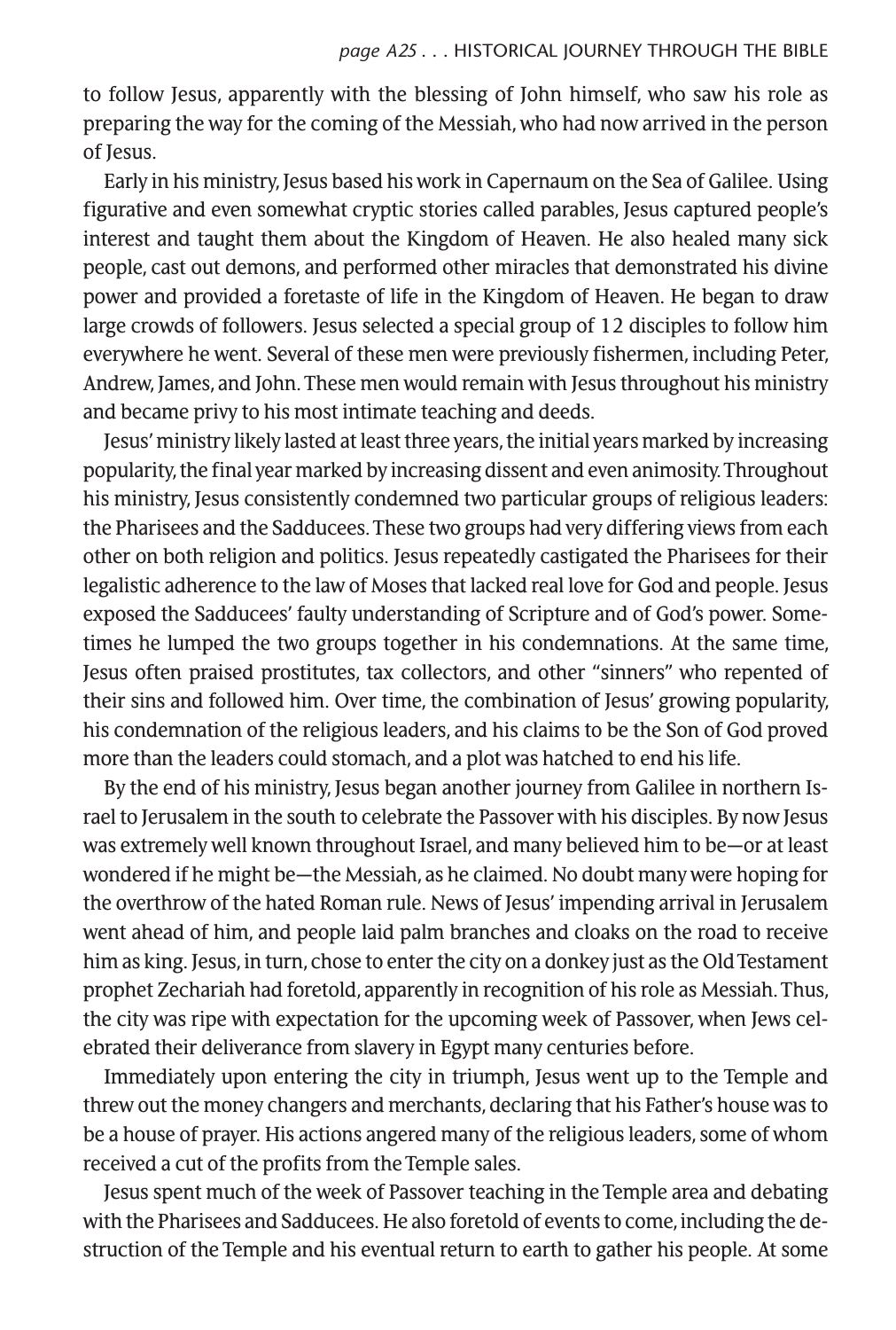#### HISTORICAL JOURNEY THROUGH THE BIBLE . . . *page A26*

point in the week, Judas Iscariot, one of Jesus' 12 closest disciples, agreed to betray Jesus to the religious leaders for 30 pieces of silver.

On Thursday of that week, Jesus shared the Passover meal with his 12 disciples. Judas Iscariot left during the meal to carry out his act of betrayal. Afterward, Jesus and his disciples went just outside the city to Gethsemane, an olive garden where they often relaxed from the busy events of the day in Jerusalem. There Judas carried out his betrayal. The guards arrested Jesus, and most of his disciples fled.

Jesus was interrogated throughout the night in order to find him guilty of a crime worthy of death. Various accusations were made, but none held up to close scrutiny. By morning, they settled on Jesus' own claim to be the Messiah in order to accuse him of treason against Rome. They led him to Pontius Pilate, the Roman governor, who held ultimate power to sentence someone to death, and they accused Jesus of treason. Pilate knew the leaders' true motives had nothing to do with loyalty to Rome, but in the end he acquiesced and condemned Jesus to death by crucifixion.

After Jesus was subjected to various abuses, beatings, and ridicule by Roman soldiers, he was nailed to a cross and put on public display as a deterrent to all who might consider committing the same crime of treason against Rome. Jesus' charge was posted: THIS IS JESUS. THE KING OF THE JEWS. Jesus continued to suffer on the cross until about 3 o'clock in the afternoon, when he cried with a loud voice, "It is finished," and he died.

Pilate granted permission to a rich man named Joseph of Arimathea to bury Jesus' body in his own nearby tomb. Because the Sabbath was fast approaching, Jesus' body was quickly placed in the tomb without being treated with burial spices.

On Sunday, some women who had followed Jesus and cared for his needs went to Jesus' tomb to finish preparing his body for burial. When they reached the tomb, however, they discovered that Jesus' body was gone! Angels at the tomb then told them that Jesus had risen from the dead! The women ran back to tell the other disciples the news. Jesus was alive!

During the 40 days following his resurrection, Jesus appeared to various disciples on different occasions, confirming that he had been raised from the dead, giving them further instructions and teaching, and commanding them to go out and be his witnesses, telling people everywhere about him. He told his disciples to remain in Jerusalem (not their home area of Galilee) until the Holy Spirit came and filled them with power. He then ascended to heaven as his disciples watched, where he remains until he returns in glory for his people.

## *The Church: A.D. 30–Present*

During the festival of Pentecost, 50 days after Passover, the promised Holy Spirit finally came upon Jesus' disciples, and they began proclaiming the great works of God in languages they did not even know. Peter spoke to the crowd about Jesus and his resurrection and implored his listeners to repent and follow him. About 3,000 people became believers in Jesus that day, launching the Christian church.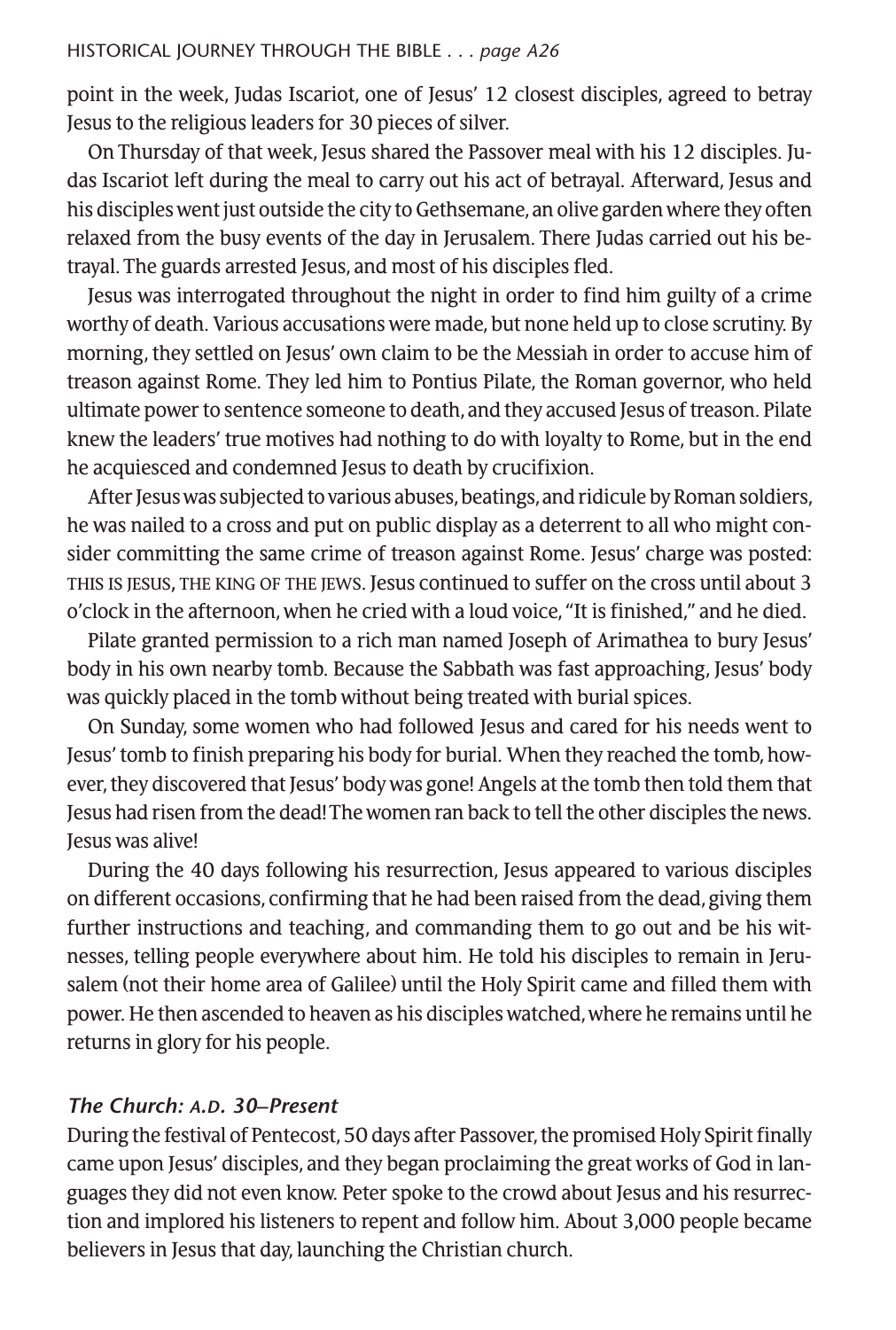The depth of Jesus' impact upon these new believers became immediately visible by their commitment to love and care for each other. Many believers voluntarily gave their possessions to help provide for the needs of others in the church, and the church made specific arrangements to care for the needs of widows. God also worked many miracles through Peter and the other leaders, confirming their authority and encouraging the believers.

Persecution soon came, however. A believer named Stephen and James, the brother of John, were killed for their faith in Jesus. Many believers fled Jerusalem, but God used even this to spread the Good News across the known world. Eventually new churches were established as far away as Damascus and Antioch in Syria. Some of the leaders in the Jerusalem church moved to Antioch, including a man named Barnabas. James, the brother of Jesus, became a leader in the church in Jerusalem.

One of the persecutors was a zealous young Pharisee named Saul. As Saul was traveling to Damascus from Jerusalem to pursue Christians there, the Lord Jesus appeared to Saul, temporarily blinding him, and asked why he was persecuting him. After this, Saul completed his journey to Damascus, but as a new man: a zealous servant of Jesus Christ. God would eventually use Saul, who became known as Paul, to reach countless others with the message of the gospel.

In the meantime, the church continued to grow, as did the bounds of the gospel itself. What had originally started out essentially as a Jewish sect had expanded to include Samaritans (despised by many Jews as half-breeds), proselytized Jews (Gentiles who had become Jews), and even God-fearing Gentiles. The church received these changes with joy, but they also introduced some questions that would not be fully resolved until several years later at the Jerusalem council.

Over time Barnabas convinced Paul to join him at Antioch, and later they traveled through Cyprus and Galatia preaching the gospel to Jews and Gentiles alike. During this journey, Paul was repeatedly persecuted by Jews, and he eventually decided to begin preaching primarily to Gentiles. This raised a key question: Did these Gentiles need to adhere to the laws of Moses in order to be followers of Jesus? That is, did these Gentiles need to become converts to Judaism (including being circumcised and following strict food laws) before they could become Christians? Soon after Paul and Barnabas returned from their journey, the leaders of the Jerusalem church held a council to decide the issue. After some discussion, the leaders agreed that Gentile believers did not need to be circumcised and become Jewish converts in order to become Christians. They were full-fledged Christians just as they were.

Soon after this Paul embarked on two more missionary journeys. The great distances traveled were made possible in part by Rome's excellent road system and the relative peace ("Pax Romana") due to Rome's unrivaled power in the region. Along the way Paul established churches throughout Asia Minor, Macedonia, and Achaia, and several of his letters to these churches have become part of the canon of the New Testament.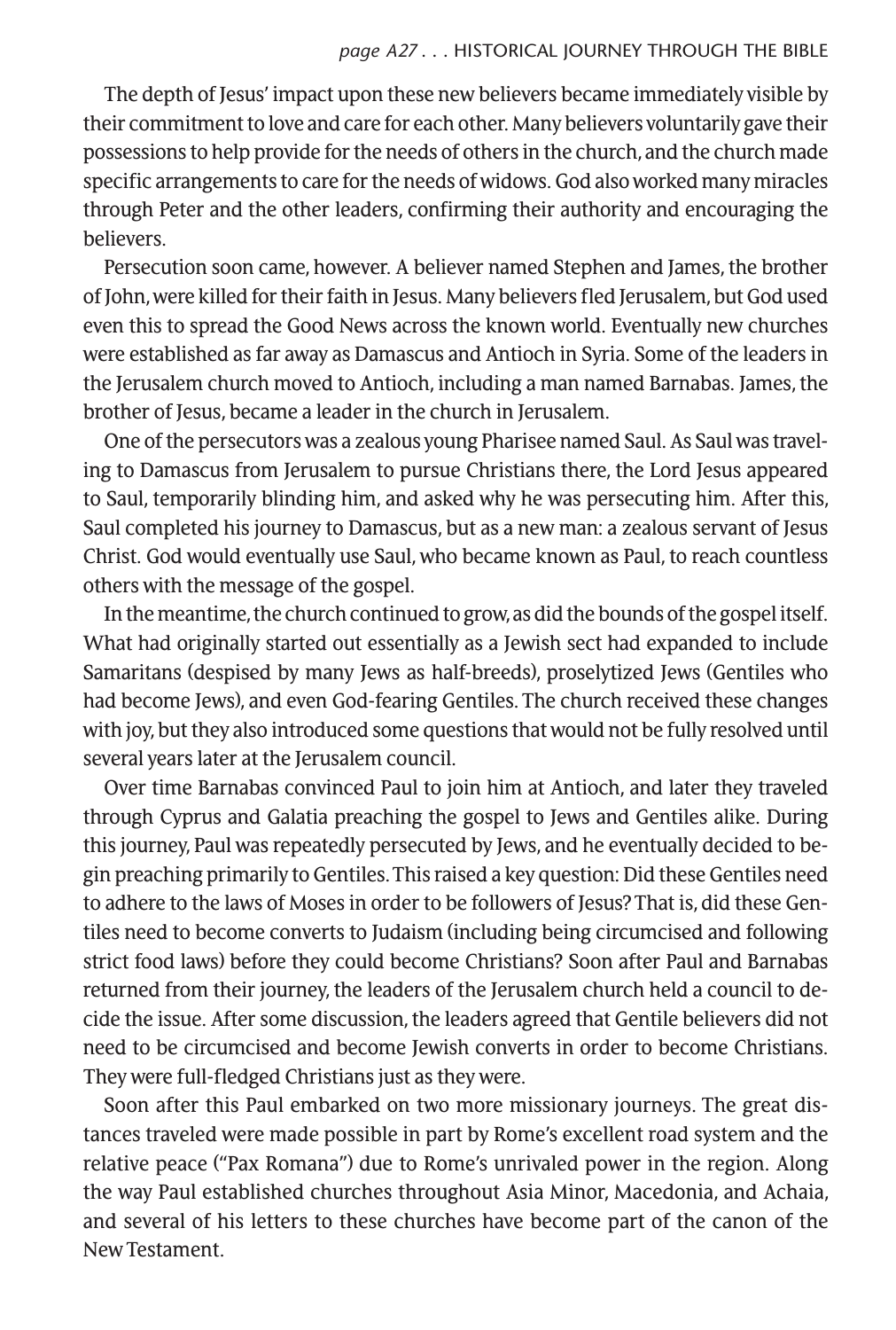At the end of his third missionary journey, Paul's work among the Gentiles fostered rumor and anger among many Jews who were zealous for the law of Moses. They accused Paul of teaching Gentiles to flout the laws of Moses, and they mistakenly thought he had brought a Gentile into the Jewish section of the Temple courts. A riot erupted, and the Roman commander took Paul into custody for his safety. Paul was then transferred to Caesarea on the coast. He remained in custody for nearly two years until finally he invoked his right as a Roman citizen to appeal his case to Caesar himself. So Paul was sent under guard to Rome.

Paul's journey to Rome proved difficult, as Paul suffered shipwreck off the island of Malta near Sicily. Eventually Paul made it safely to Rome, however, and as he awaited trial in Rome under house arrest, he continued to minister to believers there and probably wrote several other letters of the New Testament. It is not certain exactly what happened to Paul after this, but it appears that he was soon released and embarked on at least one other journey before he was arrested again. Church tradition holds that Paul was finally executed under the emperor Nero.

During these years, other changes were taking place in the church as well. Apparently the apostle Peter moved to Rome, where he, too, suffered martyrdom under Nero. According to tradition, Barnabas's relative John Mark recorded Peter's stories and teachings from Jesus' life and ministry (the Gospel of Mark). Likewise, the apostle John moved to Ephesus (probably along with Mary, the mother of Jesus), where he served as a prominent leader for several churches that had been established in western Asia Minor. John also recorded many stories and teachings of Jesus in the Gospel of John. Eventually John was exiled to the island of Patmos (not far from Ephesus), where he recorded the revelation from Jesus concerning the end of the world. According to church tradition, John died on Patmos. The Gospels of Matthew (another apostle) and Luke (a Gentile companion of Paul's) were also compiled from the testimonies of those who had been eyewitnesses to Jesus' life and ministry.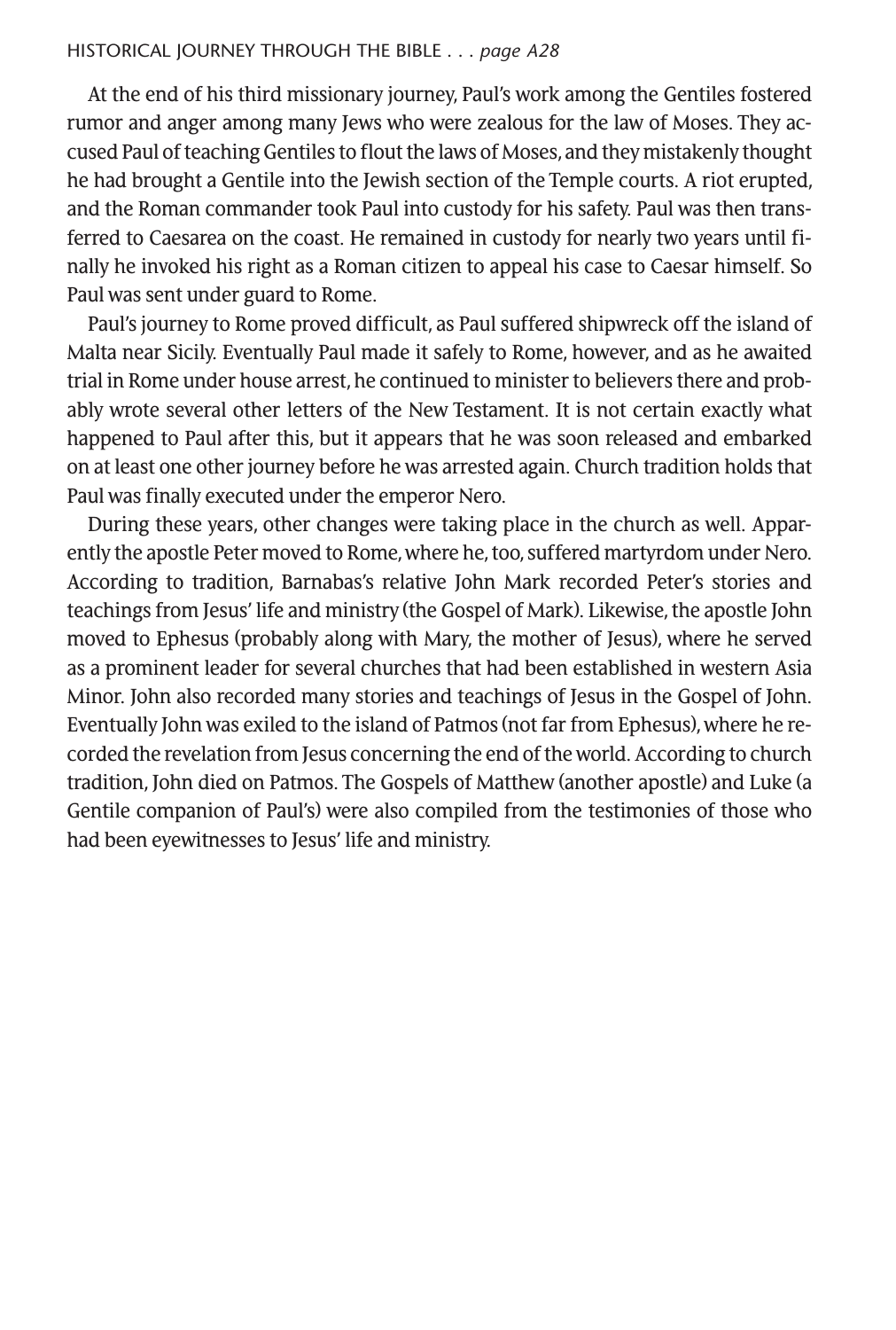# YOU CAN KNOW GOD PERSONALLY

God wants each of us to experience a life that has meaning, direction, love, and peace. God makes this kind of life possible through a personal relationship with his Son, Jesus Christ. But before you accept Jesus as your Savior, here are five truths that will help you understand God's desire for you:

## *God has a plan for your life.*

"No one can receive anything unless God gives it from heaven" (John 3:27). God created you and has good plans for your life. To know those plans, you must know God personally.

## *God's plan gives meaning.*

"Jesus replied, 'I am the bread of life. Whoever comes to me will never be hungry again. Whoever believes in me will never be thirsty" (John 6:35). Many people seek meaning and purpose for their life. But they never find it because they look for meaning in the wrong things and the wrong people. When you follow God's plans for your life, the most important of which is to know Jesus as your Lord and Savior, you will find meaning and purpose in all that you do.

## *God's plan gives direction.*

"Jesus spoke to the people once more and said, 'I am the light of the world. If you follow me, you won't have to walk in darkness, because you will have the light that leads to life'" (John 8:12). Without God's direction, you may not know what to do with your life. You may try a lot of things, hoping to find meaning in each one. But if you have God in your life, he will lead you and show you how to make your life count for him and his Kingdom.

## *God's plan brings peace.*

"I am leaving you with a gift—peace of mind and heart. And the peace I give is a gift the world cannot give. So don't be troubled or afraid" (John 14:27). When you follow Jesus as your Lord and Savior, you will be at peace with God. You will also be filled with God's peace. So when troubles come, you will be able to have peace as you endure hardships.

## *God's plan is for you to live with him in heaven.*

"For this is how God loved the world: He gave his one and only Son, so that everyone who believes in him will not perish but have eternal life" (John 3:16). Before Adam and Eve sinned (Genesis 3), they had a good relationship with God. Therefore, they were not ashamed to come into God's presence. But after they sinned, their relationship with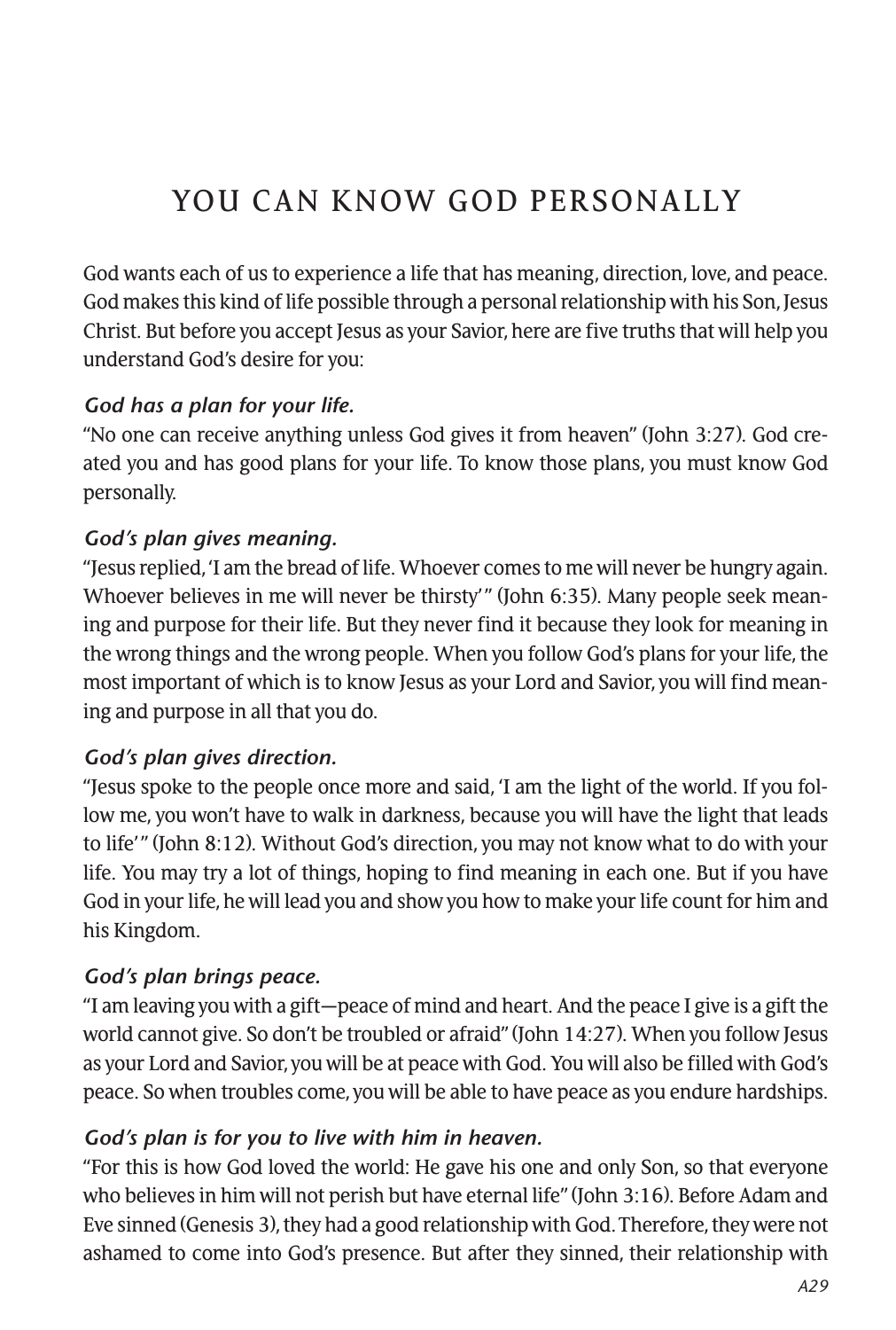God changed, and they were ashamed to come into God's physical presence. Sin had separated them and the entire human race—including you—from God. But God did not want sin to keep people from having a relationship with him. So he provided a way in which people could be cleansed of their sins and live with him in heaven forever. He gave his only Son, Jesus, as the perfect payment for everyone's sins.

Here are three things you must do in order to know Jesus personally as your Lord and Savior:

**1. Recognize that you are a sinner.** "For everyone has sinned; we all fall short of God's glorious standard" (Romans 3:23). "As the Scriptures say, 'No one is righteous—not even one'" (Romans 3:10). Because everyone is a sinner, no one deserves eternal life with God in heaven. In addition, no one can work hard enough to earn this life. Instead, God gives eternal life to everyone who believes that Jesus Christ is his Son. Before you can appreciate what Jesus has done for you, you need to recognize that you are a sinner in need of God's forgiveness. If you never acknowledge this, you will never receive God's forgiveness for your sins. And you will never enter into heaven.

**2. Ask God to forgive you.** "Yet now he has reconciled you to himself through the death of Christ in his physical body. As a result, he has brought you into his own presence, and you are holy and blameless as you stand before him without a single fault" (Colossians 1:22). If you recognize that you are a sinner, then you may be ready to ask God to forgive you. Do you believe that Jesus is the eternal Son of God, who died to pay for your sins? If you do and you have never thanked Christ for dying for you, thank him right now in a simple prayer. Pray, "Lord, I thank you for paying for the sins I have committed. I give my life to you. Teach me the right way to live. Amen."

If you have believed in Christ now for the first time, write your name and today's date on the blank lines as a record of the time of your salvation.

| Name: |  |
|-------|--|
| Date: |  |
| Time: |  |

**3. Turn away from your sins.** "Those who have been born into God's family do not make a practice of sinning, because God's life is in them. So they can't keep on sinning, because they are children of God" (1 John 3:9). As a Christian, you may sin from time to time. But you should not continue to live a sinful lifestyle. Putting your faith in Jesus means that you are willingly turning away from your old sinful nature. It also means that you are living to please God. You can live to please God by obeying the commands he has given everyone in the Bible. If you obey God, you can be sure that you are a Christian and will one day have eternal life in heaven.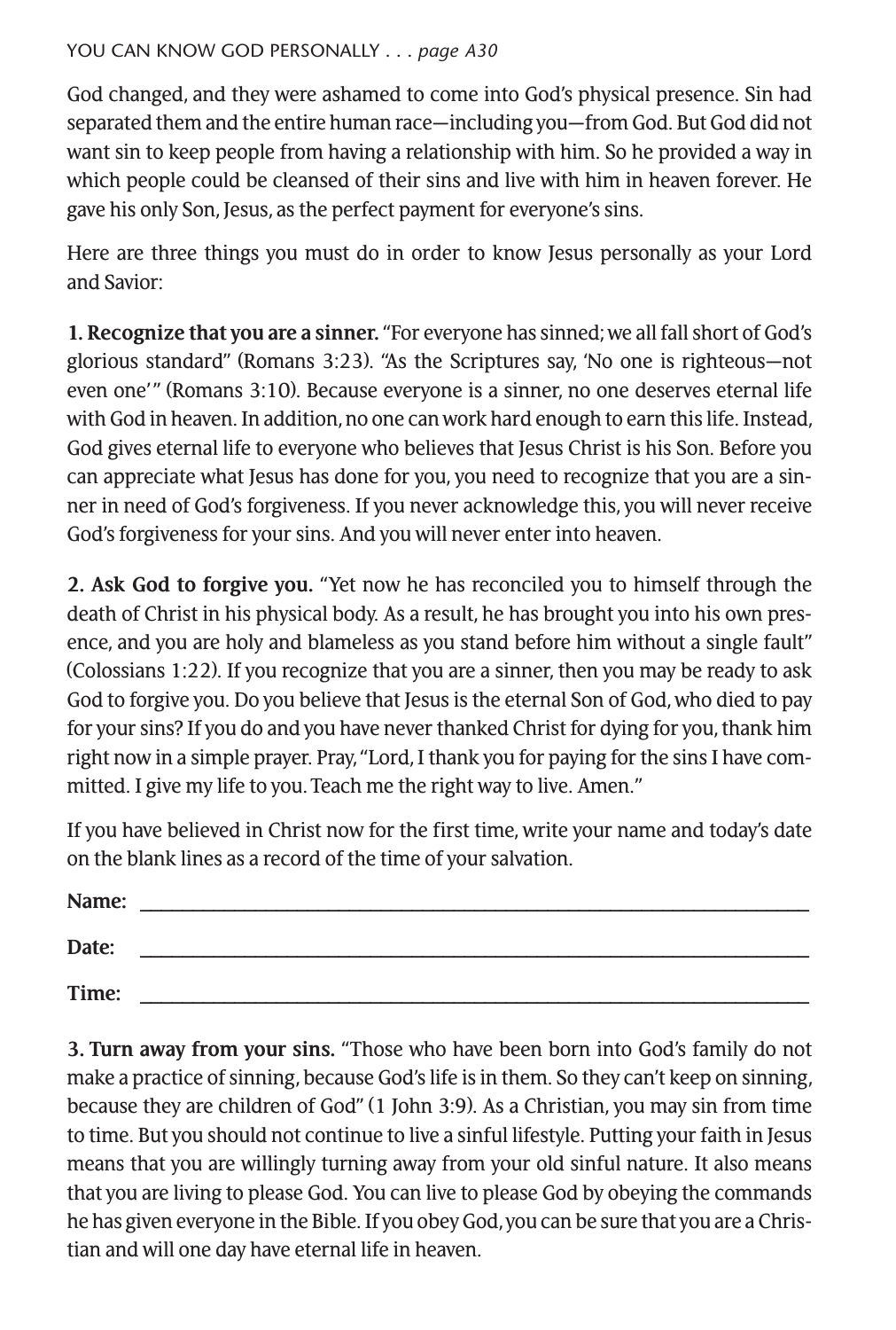# THE OLD TESTAMENT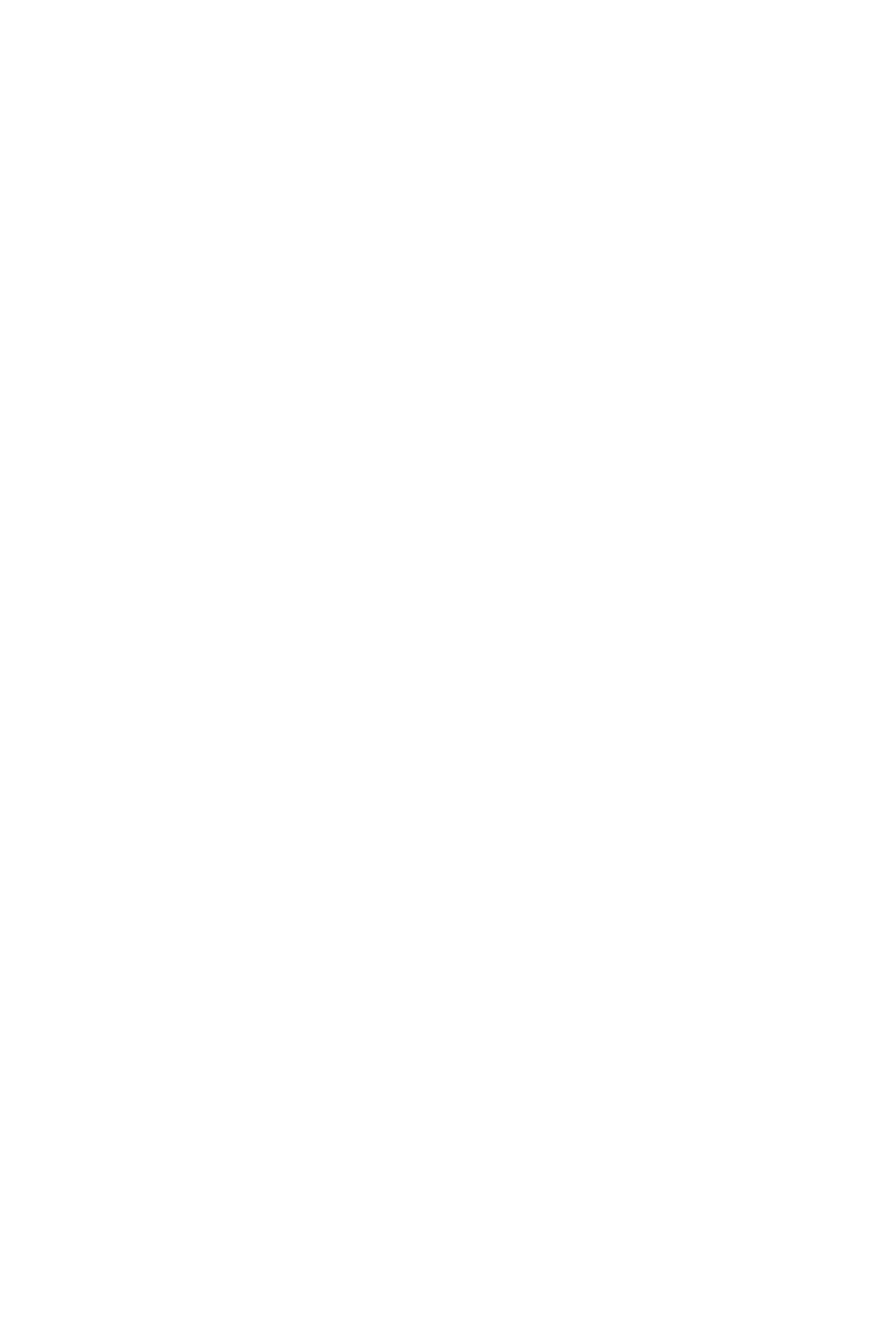# *Genesis*

#### *The Account of Creation* **<sup>1</sup>**

In the beginning God created the heavens and the earth.\* **<sup>2</sup>**The earth was formless and empty, and darkness covered the deep waters. And the Spirit of God was hovering over the surface of the waters.

**<sup>3</sup>**Then God said, "Let there be light," and there was light. **<sup>4</sup>**And God saw that the light was good. Then he separated the light from the darkness. **<sup>5</sup>**God called the light "day" and the darkness "night."

And evening passed and morning came, marking the first day.

**<sup>6</sup>**Then God said, "Let there be a space between the waters, to separate the waters of the heavens from the waters of the earth." **<sup>7</sup>**And that is what happened. God made this space to separate the waters of the earth from the waters of the heavens. **<sup>8</sup>**God called the space "sky."

And evening passed and morning came, marking the second day.

**<sup>9</sup>**Then God said, "Let the waters beneath the sky flow together into one place, so dry ground may appear." And that is what happened. **<sup>10</sup>**God called the dry ground "land" and the waters "seas." And God saw that it was good. **<sup>11</sup>**Then God said, "Let the land sprout with vegetation—every sort of seed-bearing plant, and trees that grow seed-bearing fruit. These seeds will then produce the kinds of plants and trees from which they came." And that is what happened. **<sup>12</sup>**The land produced vegetation—all sorts of seed-bearing plants, and trees with seed-bearing fruit. Their seeds produced plants and trees of the same kind. And God saw that it was good.

**<sup>13</sup>**And evening passed and morning came, marking the third day.

**<sup>14</sup>**Then God said, "Let lights appear in the sky to separate the day from the night. Let them be signs to mark the seasons, days, and years. **<sup>15</sup>**Let these lights in the sky shine down on the earth." And that is what happened. **<sup>16</sup>**God made two great lights—the larger one

to govern the day, and the smaller one to govern the night. He also made the stars. **<sup>17</sup>**God set these lights in the sky to light the earth, **<sup>18</sup>**to govern the day and night, and to separate the light from the darkness. And God saw that it was good.

**<sup>19</sup>**And evening passed and morning came, marking the fourth day.

**<sup>20</sup>**Then God said, "Let the waters swarm with fish and other life. Let the skies be filled with birds of every kind." **<sup>21</sup>**So God created great sea creatures and every living thing that scurries and swarms in the water, and every sort of bird—each producing offspring of the same kind. And God saw that it was good. **<sup>22</sup>**Then God blessed them, saying, "Be fruitful and multiply. Let the fish fill the seas, and let the birds multiply on the earth."

**<sup>23</sup>**And evening passed and morning came, marking the fifth day.

**<sup>24</sup>**Then God said, "Let the earth produce every sort of animal, each producing offspring of the same kind—livestock, small animals that scurry along the ground, and wild animals." And that is what happened. **<sup>25</sup>**God made all sorts of wild animals, livestock, and small animals, each able to produce offspring of the same kind. And God saw that it was good.

**<sup>26</sup>**Then God said, "Let us make human beings\* in our image, to be like us. They will reign over the fish in the sea, the birds in the sky, the livestock, all the wild animals on the earth,\* and the small animals that scurry along the ground."

**<sup>27</sup>** So God created human beings\* in his own image.

In the image of God he created them; male and female he created them.

**<sup>28</sup>**Then God blessed them and said, "Be fruitful and multiply. Fill the earth and govern it. Reign over the fish in the sea, the birds in the sky, and all the animals that scurry along the ground."

**<sup>29</sup>**Then God said, "Look! I have given you every seed-bearing plant throughout the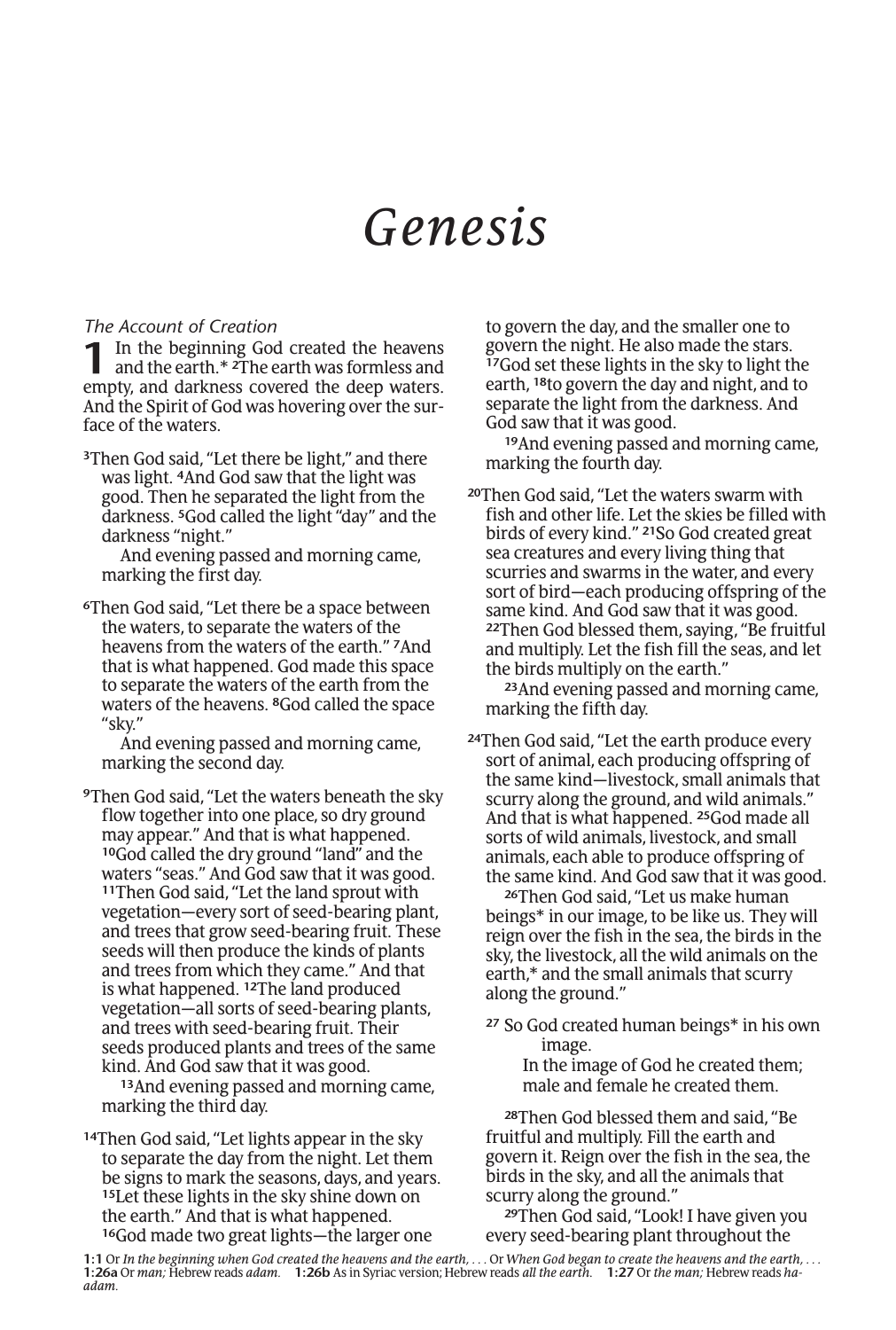#### **GENESIS 2** . . . *page 4*

earth and all the fruit trees for your food. **<sup>30</sup>**And I have given every green plant as food for all the wild animals, the birds in the sky, and the small animals that scurry along the ground—everything that has life." And that is what happened.

**<sup>31</sup>**Then God looked over all he had made, and he saw that it was very good!

And evening passed and morning came, marking the sixth day. **<sup>2</sup>**

So the creation of the heavens and the earth and everything in them was completed. **<sup>2</sup>**On the seventh day God had finished his work of creation, so he rested\* from all his work. **<sup>3</sup>**And God blessed the seventh day and declared it holy, because it was the day when he rested from all his work of creation.

**4**This is the account of the creation of the heavens and the earth.

#### *The Man and Woman in Eden*

When the Lorp God made the earth and the heavens, **<sup>5</sup>**neither wild plants nor grains were growing on the earth. For the Lorp God had not yet sent rain to water the earth, and there were no people to cultivate the soil. **<sup>6</sup>**Instead, springs\* came up from the ground and watered all the land. <sup>7</sup>Then the Lor<sub>D</sub> God formed the man from the dust of the ground. He breathed the breath of life into the man's nostrils, and the man became a living person.

**8Then the Lorp God planted a garden in Eden** in the east, and there he placed the man he had made. <sup>9</sup>The Lorp God made all sorts of trees grow up from the ground—trees that were beautiful and that produced delicious fruit. In the middle of the garden he placed the tree of life and the tree of the knowledge of good and evil.

**10**A river flowed from the land of Eden, watering the garden and then dividing into four branches. **<sup>11</sup>**The first branch, called the Pishon, flowed around the entire land of Havilah, where gold is found. **<sup>12</sup>**The gold of that land is exceptionally pure; aromatic resin and onyx stone are also found there. **<sup>13</sup>**The second branch, called the Gihon, flowed around the entire land of Cush. **<sup>14</sup>**The third branch, called the Tigris, flowed east of the land of Asshur. The fourth branch is called the Euphrates.

<sup>15</sup>The Lorp God placed the man in the Garden of Eden to tend and watch over it. **<sup>16</sup>**But the Lord God warned him, "You may freely eat the fruit of every tree in the garden—**17**except the tree of the knowledge of good and evil. If you eat its fruit, you are sure to die."

<sup>18</sup>Then the Lorp God said, "It is not good for the man to be alone. I will make a helper who is just right for him." <sup>19</sup>So the Lorp God formed from the ground all the wild animals and all the birds of the sky. He brought them to the man\* to see what he would call them, and the man chose a name for each one. **<sup>20</sup>**He gave names to all the livestock, all the birds of the sky, and all the wild animals. But still there was no helper just right for him.

**<sup>21</sup>**So the Lord God caused the man to fall into a deep sleep. While the man slept, the Lorp God took out one of the man's ribs\* and closed up the opening. <sup>22</sup>Then the Lorp God made a woman from the rib, and he brought her to the man.

**<sup>23</sup>**"At last!" the man exclaimed.

"This one is bone from my bone, and flesh from my flesh! She will be called 'woman,' because she was taken from 'man.'"

**<sup>24</sup>**This explains why a man leaves his father and mother and is joined to his wife, and the two are united into one.

**<sup>25</sup>**Now the man and his wife were both naked, but they felt no shame.

#### **The Man and Woman Sin**

**3** The serpent was the shrewdest of all the wild onimals the Lapp Cod had made. One wild animals the Lorp God had made. One day he asked the woman, "Did God really say you must not eat the fruit from any of the trees in the garden?"

**<sup>2</sup>**"Of course we may eat fruit from the trees in the garden," the woman replied. **<sup>3</sup>**"It's only the fruit from the tree in the middle of the garden that we are not allowed to eat. God said, 'You must not eat it or even touch it; if you do, you will die.'"

**<sup>4</sup>**"You won't die!" the serpent replied to the woman. **<sup>5</sup>**"God knows that your eyes will be opened as soon as you eat it, and you will be like God, knowing both good and evil."

**<sup>6</sup>**The woman was convinced. She saw that the tree was beautiful and its fruit looked delicious, and she wanted the wisdom it would give her. So she took some of the fruit and ate it. Then she gave some to her husband, who was with her, and he ate it, too. **<sup>7</sup>**At that moment their eyes were opened, and they suddenly felt shame at their nakedness. So they sewed fig leaves together to cover themselves.

**8**When the cool evening breezes were blowing, the man\* and his wife heard the Lorp God walking about in the garden. So they hid from the Lorp God among the trees. <sup>9</sup>Then the Lorp God called to the man, "Where are you?"

**10**He replied, "I heard you walking in the garden, so I hid. I was afraid because I was naked."

**<sup>11</sup>**"Who told you that you were naked?" the Lord God asked. "Have you eaten from the tree whose fruit I commanded you not to eat?"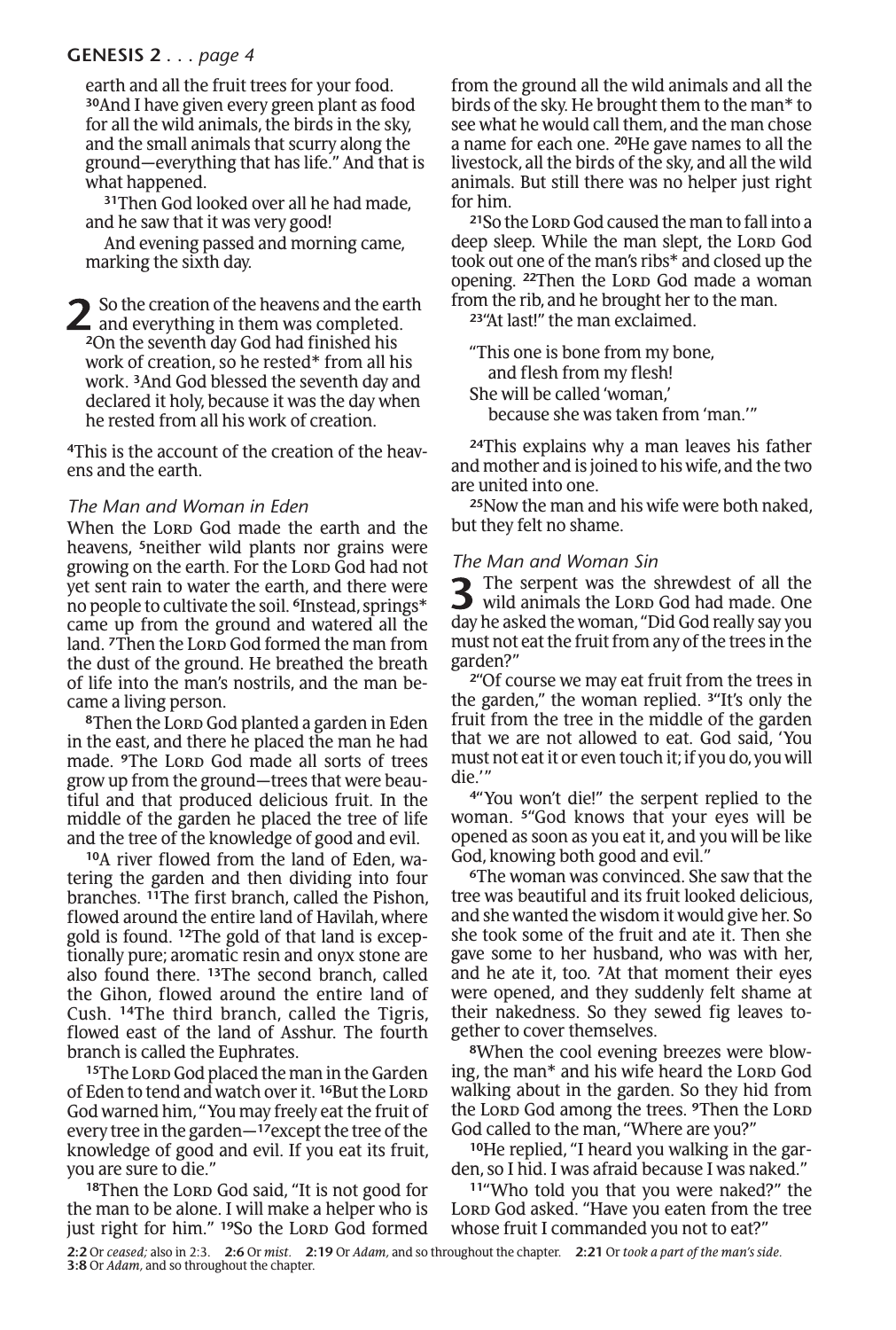**<sup>12</sup>**The man replied, "It was the woman you gave me who gave me the fruit, and I ate it."

<sup>13</sup>Then the Lorp God asked the woman, "What have you done?"

"The serpent deceived me," she replied. "That's why I ate it."

<sup>14</sup>Then the Lorp God said to the serpent,

"Because you have done this, you are cursed more than all animals, domestic and wild. You will crawl on your belly,

groveling in the dust as long as you live.

**<sup>15</sup>** And I will cause hostility between you and the woman,

> and between your offspring and her offspring.

He will strike\* your head, and you will strike his heel."

**<sup>16</sup>**Then he said to the woman,

"I will sharpen the pain of your pregnancy, and in pain you will give birth.

And you will desire to control your husband, but he will rule over you.\*'

**<sup>17</sup>**And to the man he said,

"Since you listened to your wife and ate from the tree

whose fruit I commanded you not to eat,

the ground is cursed because of you.

All your life you will struggle to scratch a living from it.

**<sup>18</sup>** It will grow thorns and thistles for you, though you will eat of its grains.

**<sup>19</sup>** By the sweat of your brow will you have food to eat until you return to the ground from which you were made. For you were made from dust,

and to dust you will return."

#### *Paradise Lost: God's Judgment*

**<sup>20</sup>**Then the man—Adam—named his wife Eve, because she would be the mother of all who live.\* <sup>21</sup>And the Lorp God made clothing from animal skins for Adam and his wife.

<sup>22</sup>Then the Lorp God said, "Look, the human beings\* have become like us, knowing both good and evil. What if they reach out, take fruit from the tree of life, and eat it? Then they will live forever!" <sup>23</sup>So the Lorp God banished them from the Garden of Eden, and he sent Adam out to cultivate the ground from which he had been made. <sup>24</sup>After sending them out, the Lorp God stationed mighty cherubim to the east of the Garden of Eden. And he placed a flaming sword that flashed back and forth to guard the way to the tree of life.

*Cain and Abel* **<sup>4</sup>**

Now Adam\* had sexual relations with his wife, Eve, and she became pregnant. When she gave birth to Cain, she said, "With the Lord's help, I have produced\* a man!" **<sup>2</sup>**Later she gave birth to his brother and named him Abel.

When they grew up, Abel became a shepherd, while Cain cultivated the ground. **<sup>3</sup>**When it was time for the harvest, Cain presented some of his crops as a gift to the Lorp. <sup>4</sup>Abel also brought a gift—the best portions of the firstborn lambs from his flock. The Lorp accepted Abel and his gift, **<sup>5</sup>**but he did not accept Cain and his gift. This made Cain very angry, and he looked dejected.

<sup>6"</sup>Why are you so angry?" the Lord asked Cain. "Why do you look so dejected? **<sup>7</sup>**You will be accepted if you do what is right. But if you refuse to do what is right, then watch out! Sin is crouching at the door, eager to control you. But you must subdue it and be its master."

**<sup>8</sup>**One day Cain suggested to his brother, "Let's go out into the fields."\* And while they were in the field, Cain attacked his brother, Abel, and killed him.

<sup>9</sup>Afterward the Lorp asked Cain, "Where is your brother? Where is Abel?"

"I don't know," Cain responded. "Am I my brother's guardian?"

<sup>10</sup>But the Lorp said, "What have you done? Listen! Your brother's blood cries out to me from the ground! **<sup>11</sup>**Now you are cursed and banished from the ground, which has swallowed your brother's blood. **<sup>12</sup>**No longer will the ground yield good crops for you, no matter how hard you work! From now on you will be a homeless wanderer on the earth."

<sup>13</sup>Cain replied to the Lord, "My punishment\* is too great for me to bear! **<sup>14</sup>**You have banished me from the land and from your presence; you have made me a homeless wanderer. Anyone who finds me will kill me!"

15The Lorp replied, "No, for I will give a sevenfold punishment to anyone who kills you." Then the Lorp put a mark on Cain to warn anyone who might try to kill him. **<sup>16</sup>**So Cain left the Lord's presence and settled in the land of Nod,\* east of Eden.

#### *The Descendants of Cain*

**<sup>17</sup>**Cain had sexual relations with his wife, and she became pregnant and gave birth to Enoch. Then Cain founded a city, which he named Enoch, after his son. **<sup>18</sup>**Enoch had a son named Irad. Irad became the father of\* Mehujael. Mehujael became the father of Methushael. Methushael became the father of Lamech.

**<sup>19</sup>**Lamech married two women. The first was named Adah, and the second was Zillah. **<sup>20</sup>**Adah

3:15 Or *bruise;* also in 3:15b. 3:16 Or *And though you will have desire for your husband, / he will rule over you.* 3:20 *Eve sounds* that means "to give life." 3:22 Or *it in mach that means* the developed in the *have*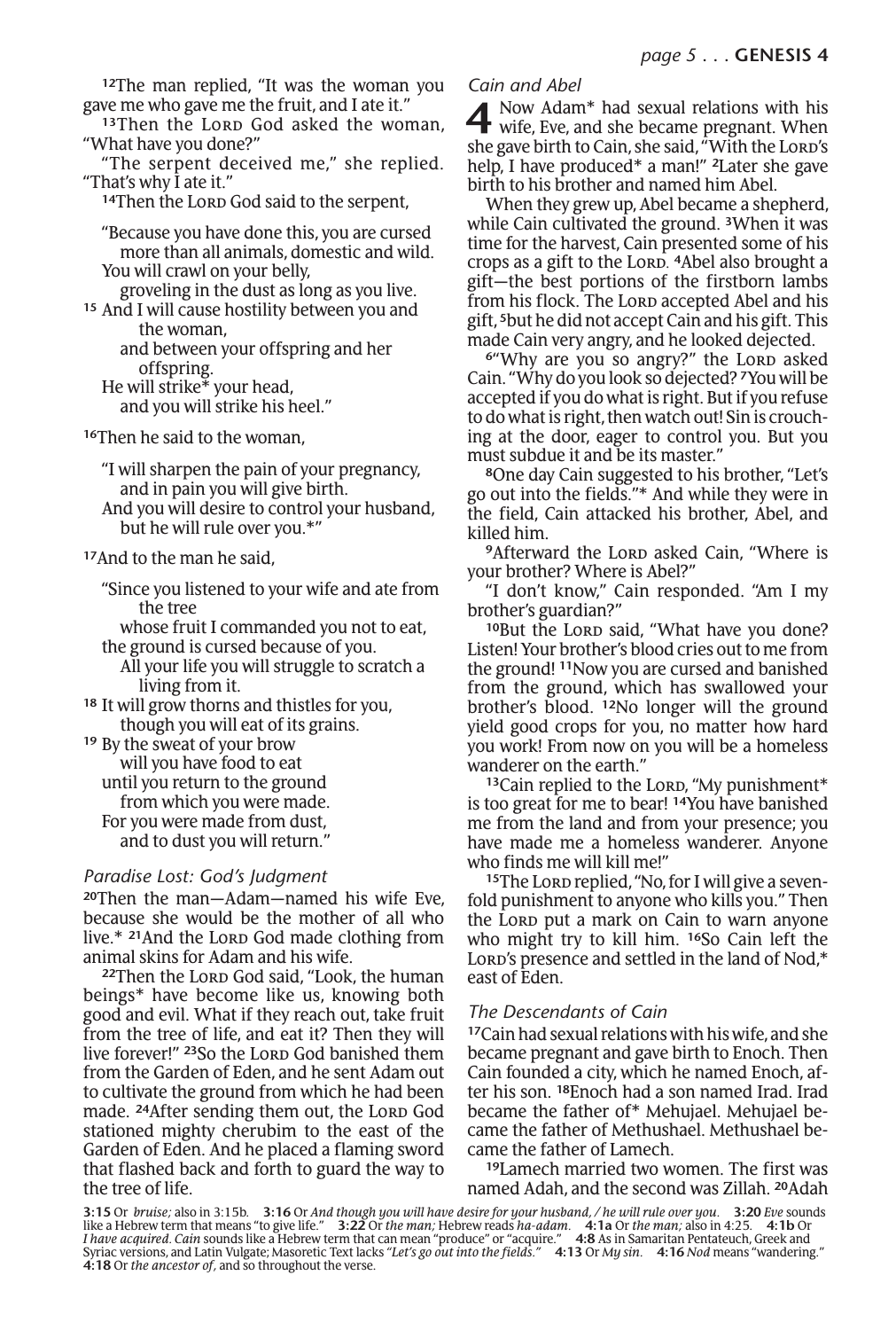#### **GENESIS 5** . . . *page 6*

gave birth to Jabal, who was the first of those who raise livestock and live in tents. **<sup>21</sup>**His brother's name was Jubal, the first of all who play the harp and flute. **<sup>22</sup>**Lamech's other wife, Zillah, gave birth to a son named Tubal-cain. He became an expert in forging tools of bronze and iron. Tubal-cain had a sister named Naamah. **<sup>23</sup>**One day Lamech said to his wives,

"Adah and Zillah, hear my voice;

listen to me, you wives of Lamech.

- I have killed a man who attacked me, a young man who wounded me.
- **<sup>24</sup>** If someone who kills Cain is punished seven times,
	- then the one who kills me will be punished seventy-seven times!"

#### *The Birth of Seth*

**<sup>25</sup>**Adam had sexual relations with his wife again, and she gave birth to another son. She named him Seth,\* for she said, "God has granted me another son in place of Abel, whom Cain killed." **<sup>26</sup>**When Seth grew up, he had a son and named him Enosh. At that time people first began to worship the Lorp by name.

#### *The Descendants of Adam* **<sup>5</sup>**

This is the written account of the descendants of Adam. When God created human beings,\* he made them to be like himself. **<sup>2</sup>**He created them male and female, and he blessed them and called them "human."

- **<sup>3</sup>**When Adam was 130 years old, he became the father of a son who was just like him—in his very image. He named his son Seth. **<sup>4</sup>**After the birth of Seth, Adam lived another 800 years, and he had other sons and daughters. **<sup>5</sup>**Adam lived 930 years, and then he died.
- **<sup>6</sup>**When Seth was 105 years old, he became the father of\* Enosh. **<sup>7</sup>**After the birth of\* Enosh, Seth lived another 807 years, and he had other sons and daughters. **<sup>8</sup>**Seth lived 912 years, and then he died.
- **<sup>9</sup>**When Enosh was 90 years old, he became the father of Kenan. **<sup>10</sup>**After the birth of Kenan, Enosh lived another 815 years, and he had other sons and daughters. **<sup>11</sup>**Enosh lived 905 years, and then he died.
- **<sup>12</sup>**When Kenan was 70 years old, he became the father of Mahalalel. **<sup>13</sup>**After the birth of Mahalalel, Kenan lived another 840 years, and he had other sons and daughters. **<sup>14</sup>**Kenan lived 910 years, and then he died.
- **<sup>15</sup>**When Mahalalel was 65 years old, he became the father of Jared. **<sup>16</sup>**After the birth of Jared, Mahalalel lived another 830 years, and he had other sons and daughters. **<sup>17</sup>**Mahalalel lived 895 years, and then he died.
- **<sup>18</sup>**When Jared was 162 years old, he became the father of Enoch. **<sup>19</sup>**After the birth of Enoch, Jared lived another 800 years, and he had other sons and daughters. **<sup>20</sup>**Jared lived 962 years, and then he died.
- **<sup>21</sup>**When Enoch was 65 years old, he became the father of Methuselah. **<sup>22</sup>**After the birth of Methuselah, Enoch lived in close fellowship with God for another 300 years, and he had other sons and daughters. **<sup>23</sup>**Enoch lived 365 years, **<sup>24</sup>**walking in close fellowship with God. Then one day he disappeared, because God took him.
- **<sup>25</sup>**When Methuselah was 187 years old, he became the father of Lamech. **<sup>26</sup>**After the birth of Lamech, Methuselah lived another 782 years, and he had other sons and daughters. **<sup>27</sup>**Methuselah lived 969 years, and then he died.
- **<sup>28</sup>**When Lamech was 182 years old, he became the father of a son. **<sup>29</sup>**Lamech named his son Noah, for he said, "May he bring us relief\* from our work and the painful labor of farming this ground that the Lorp has cursed." **<sup>30</sup>**After the birth of Noah, Lamech lived another 595 years, and he had other sons and daughters. **<sup>31</sup>**Lamech lived 777 years, and then he died.
- **<sup>32</sup>**After Noah was 500 years old, he became the father of Shem, Ham, and Japheth.

*A World Gone Wrong*<br>**6** Then the people began to multiply on the<br>**6** earth, and daughters were born to them. **2** earth, and daughters were born to them.<br><sup>2</sup>The sons of God saw the beautiful women\* and took any they wanted as their wives. **<sup>3</sup>**Then the Lord said, "My Spirit will not put up with\* humans for such a long time, for they are only mortal flesh. In the future, their normal lifespan will be no more than 120 years."

**<sup>4</sup>**In those days, and for some time after, giant Nephilites lived on the earth, for whenever the sons of God had intercourse with women, they gave birth to children who became the heroes and famous warriors of ancient times.

<sup>5</sup>The Lorp observed the extent of human wickedness on the earth, and he saw that everything they thought or imagined was consistently and totally evil. <sup>6</sup>So the Lorp was sorry he had ever made them and put them on the earth. It broke his heart. <sup>7</sup>And the Lorp said, "I will wipe this human race I have created from the face of the earth. Yes, and I will destroy every living thing—all the people, the large animals, the small animals that scurry along the ground, and even the birds of the sky. I am sorry I ever made them." **<sup>8</sup>**But Noah found favor with the Lord.

4:25 Seth probably means "granted"; the name may also mean "appointed." 5:1 Or man; Hebrew reads adam; similarly in 5:2.<br>5:6 Or the ancestor of; also in 5:9, 12, 15, 18, 21, 25. 5:7 Or the birth of this ancestor of; also i **5:29** *Noah* sounds like a Hebrew term that can mean "relief" or "comfort." **6:2** Hebrew *daughters of men;* also in 6:4. **6:3** Greek version reads *will not remain in.*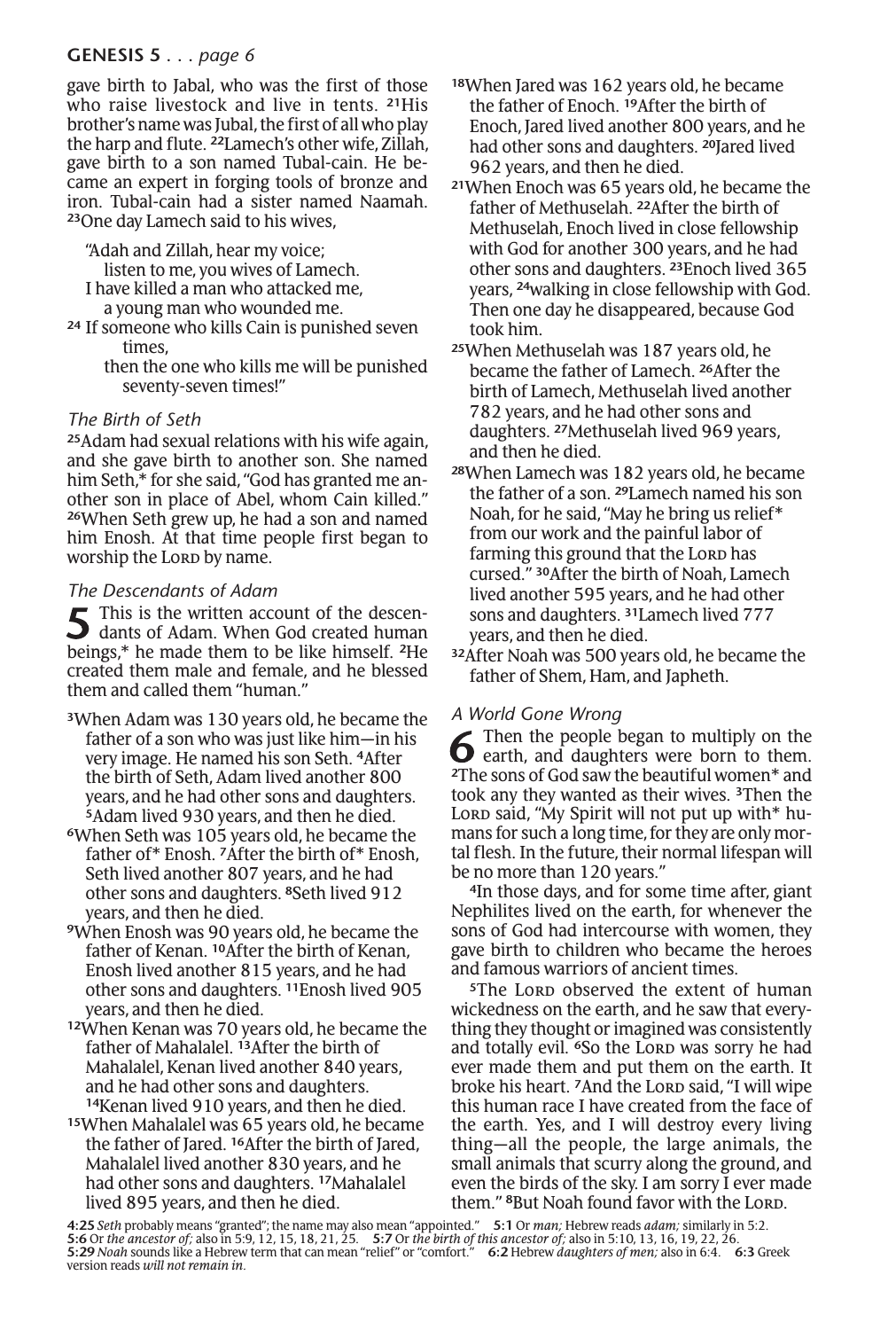#### *The Story of Noah*

**<sup>9</sup>**This is the account of Noah and his family. Noah was a righteous man, the only blameless person living on earth at the time, and he walked in close fellowship with God. **<sup>10</sup>**Noah was the father of three sons: Shem, Ham, and Japheth.

**<sup>11</sup>**Now God saw that the earth had become corrupt and was filled with violence. **<sup>12</sup>**God observed all this corruption in the world, for everyone on earth was corrupt. **<sup>13</sup>**So God said to Noah, "I have decided to destroy all living creatures, for they have filled the earth with violence. Yes, I will wipe them all out along with the earth!

**<sup>14</sup>**"Build a large boat\* from cypress wood\* and waterproof it with tar, inside and out. Then construct decks and stalls throughout its interior. **<sup>15</sup>**Make the boat 450 feet long, 75 feet wide, and 45 feet high.\* **<sup>16</sup>**Leave an 18-inch opening\* below the roof all the way around the boat. Put the door on the side, and build three decks inside the boat—lower, middle, and upper.

**<sup>17</sup>**"Look! I am about to cover the earth with a flood that will destroy every living thing that breathes. Everything on earth will die. **<sup>18</sup>**But I will confirm my covenant with you. So enter the boat—you and your wife and your sons and their wives. **<sup>19</sup>**Bring a pair of every kind of animal—a male and a female—into the boat with you to keep them alive during the flood. **<sup>20</sup>**Pairs of every kind of bird, and every kind of animal, and every kind of small animal that scurries along the ground, will come to you to be kept alive. **<sup>21</sup>**And be sure to take on board enough food for your family and for all the animals."

**<sup>22</sup>**So Noah did everything exactly as God had commanded him.

#### *The Flood Covers the Earth* **<sup>7</sup>**

When everything was ready, the Lorp said to Noah, "Go into the boat with all your family, for among all the people of the earth, I can see that you alone are righteous. **<sup>2</sup>**Take with you seven pairs—male and female—of each animal I have approved for eating and for sacrifice,\* and take one pair of each of the others. **<sup>3</sup>**Also take seven pairs of every kind of bird. There must be a male and a female in each pair to ensure that all life will survive on the earth after the flood. **<sup>4</sup>**Seven days from now I will make the rains pour down on the earth. And it will rain for forty days and forty nights, until I have wiped from the earth all the living things I have created."

<sup>5</sup>So Noah did everything as the Lord commanded him.

**6**Noah was 600 years old when the flood covered the earth. **<sup>7</sup>**He went on board the boat to escape the flood—he and his wife and his sons and their wives. **<sup>8</sup>**With them were all the various

kinds of animals—those approved for eating and for sacrifice and those that were not—along with all the birds and the small animals that scurry along the ground. **<sup>9</sup>**They entered the boat in pairs, male and female, just as God had commanded Noah. **<sup>10</sup>**After seven days, the waters of the flood came and covered the earth.

**11**When Noah was 600 years old, on the seventeenth day of the second month, all the underground waters erupted from the earth, and the rain fell in mighty torrents from the sky. **<sup>12</sup>**The rain continued to fall for forty days and forty nights.

**<sup>13</sup>**That very day Noah had gone into the boat with his wife and his sons—Shem, Ham, and Japheth—and their wives. **<sup>14</sup>**With them in the boat were pairs of every kind of animal—domestic and wild, large and small—along with birds of every kind. **<sup>15</sup>**Two by two they came into the boat, representing every living thing that breathes. **<sup>16</sup>**A male and female of each kind entered, just as God had commanded Noah. Then the Lorp closed the door behind them.

**<sup>17</sup>**For forty days the floodwaters grew deeper, covering the ground and lifting the boat high above the earth. **<sup>18</sup>**As the waters rose higher and higher above the ground, the boat floated safely on the surface. **<sup>19</sup>**Finally, the water covered even the highest mountains on the earth, **<sup>20</sup>**rising more than twenty-two feet\* above the highest peaks. **<sup>21</sup>**All the living things on earth died birds, domestic animals, wild animals, small animals that scurry along the ground, and all the people. **<sup>22</sup>**Everything that breathed and lived on dry land died. **<sup>23</sup>**God wiped out every living thing on the earth—people, livestock, small animals that scurry along the ground, and the birds of the sky. All were destroyed. The only people who survived were Noah and those with him in the boat. **<sup>24</sup>**And the floodwaters covered the earth for 150 days.

#### *The Flood Recedes* **<sup>8</sup>**

But God remembered Noah and all the wild<br>animals and livestock with him in the hard animals and livestock with him in the boat. He sent a wind to blow across the earth, and the floodwaters began to recede. **<sup>2</sup>**The underground waters stopped flowing, and the torrential rains from the sky were stopped. **<sup>3</sup>**So the floodwaters gradually receded from the earth. After 150 days, **<sup>4</sup>**exactly five months from the time the flood began,\* the boat came to rest on the mountains of Ararat. **<sup>5</sup>**Two and a half months later,\* as the waters continued to go down, other mountain peaks became visible.

**<sup>6</sup>**After another forty days, Noah opened the window he had made in the boat **<sup>7</sup>**and released a raven. The bird flew back and forth until the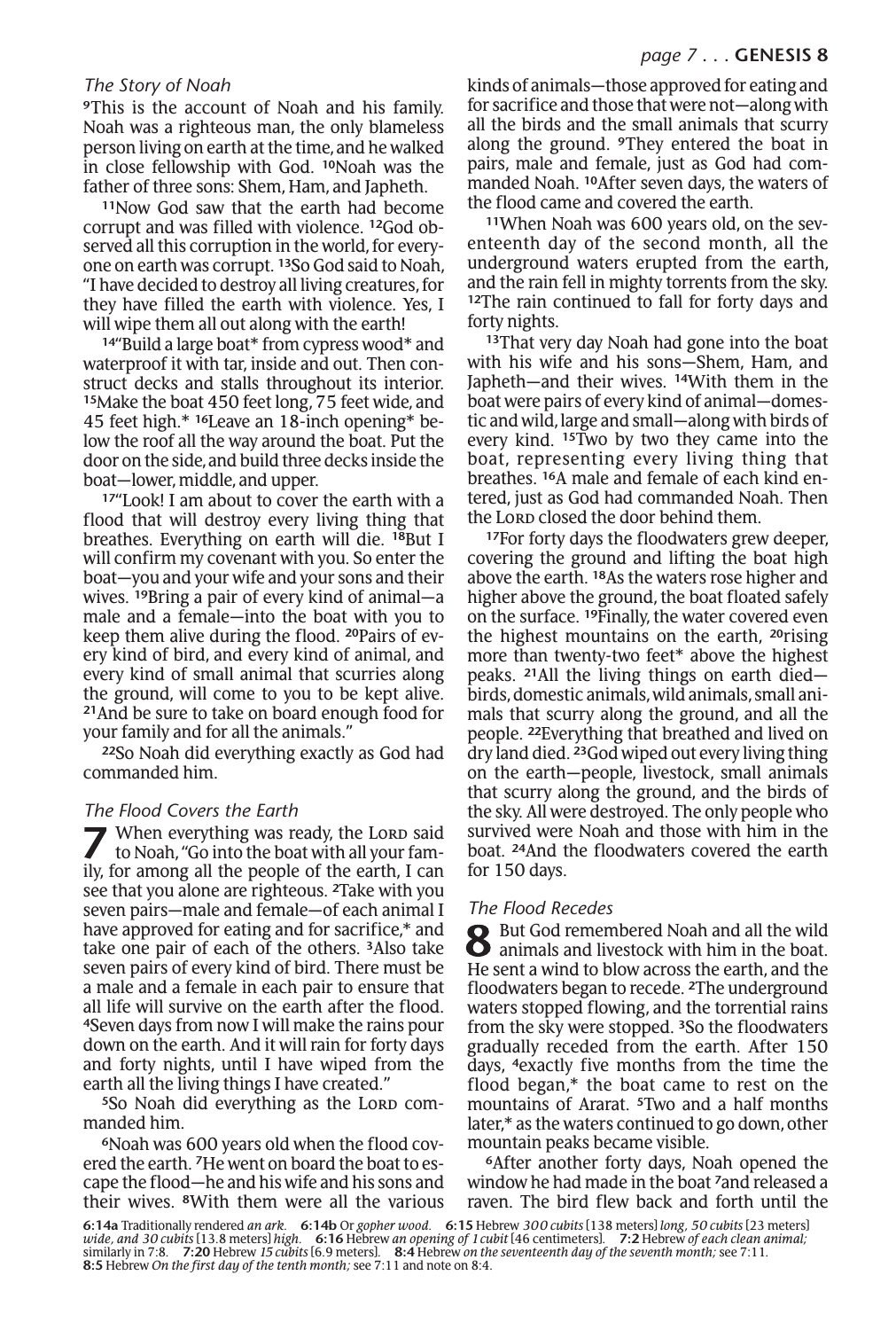#### **GENESIS 9** . . . *page 8*

floodwaters on the earth had dried up. **<sup>8</sup>**He also released a dove to see if the water had receded and it could find dry ground. **<sup>9</sup>**But the dove could find no place to land because the water still covered the ground. So it returned to the boat, and Noah held out his hand and drew the dove back inside. **<sup>10</sup>**After waiting another seven days, Noah released the dove again. **<sup>11</sup>**This time the dove returned to him in the evening with a fresh olive leaf in its beak. Then Noah knew that the floodwaters were almost gone. **<sup>12</sup>**He waited another seven days and then released the dove again. This time it did not come back.

**<sup>13</sup>**Noah was now 601 years old. On the first day of the new year, ten and a half months after the flood began,\* the floodwaters had almost dried up from the earth. Noah lifted back the covering of the boat and saw that the surface of the ground was drying. **<sup>14</sup>**Two more months went by,\* and at last the earth was dry!

**<sup>15</sup>**Then God said to Noah, **<sup>16</sup>**"Leave the boat, all of you—you and your wife, and your sons and their wives. **<sup>17</sup>**Release all the animals—the birds, the livestock, and the small animals that scurry along the ground—so they can be fruitful and multiply throughout the earth."

**<sup>18</sup>**So Noah, his wife, and his sons and their wives left the boat. **<sup>19</sup>**And all of the large and small animals and birds came out of the boat, pair by pair.

<sup>20</sup>Then Noah built an altar to the Lord, and there he sacrificed as burnt offerings the animals and birds that had been approved for that purpose.\* <sup>21</sup>And the Lorp was pleased with the aroma of the sacrifice and said to himself, "I will never again curse the ground because of the human race, even though everything they think or imagine is bent toward evil from childhood. I will never again destroy all living things. **<sup>22</sup>**As long as the earth remains, there will be planting and harvest, cold and heat, summer and winter, day and night."

#### *God Confirms His Covenant* **<sup>9</sup>**

Then God blessed Noah and his sons and told them, "Be fruitful and multiply. Fill the earth. **<sup>2</sup>**All the animals of the earth, all the birds of the sky, all the small animals that scurry along the ground, and all the fish in the sea will look on you with fear and terror. I have placed them in your power. **<sup>3</sup>**I have given them to you for food, just as I have given you grain and vegetables. **<sup>4</sup>**But you must never eat any meat that still has the lifeblood in it.

**<sup>5</sup>**"And I will require the blood of anyone who takes another person's life. If a wild animal kills a person, it must die. And anyone who murders a fellow human must die. **<sup>6</sup>**If anyone takes a human life, that person's life will also be taken by human hands. For God made human beings\* in his own image. **<sup>7</sup>**Now be fruitful and multiply, and repopulate the earth."

**<sup>8</sup>**Then God told Noah and his sons, **<sup>9</sup>**"I hereby confirm my covenant with you and your descendants, **<sup>10</sup>**and with all the animals that were on the boat with you—the birds, the livestock, and all the wild animals—every living creature on earth. **<sup>11</sup>**Yes, I am confirming my covenant with you. Never again will floodwaters kill all living creatures; never again will a flood destroy the earth."

**<sup>12</sup>**Then God said, "I am giving you a sign of my covenant with you and with all living creatures, for all generations to come. **<sup>13</sup>**I have placed my rainbow in the clouds. It is the sign of my covenant with you and with all the earth. **<sup>14</sup>**When I send clouds over the earth, the rainbow will appear in the clouds, **<sup>15</sup>**and I will remember my covenant with you and with all living creatures. Never again will the floodwaters destroy all life. **<sup>16</sup>**When I see the rainbow in the clouds, I will remember the eternal covenant between God and every living creature on earth." **<sup>17</sup>**Then God said to Noah, "Yes, this rainbow is the sign of the covenant I am confirming with all the creatures on earth."

#### *Noah's Sons*

**<sup>18</sup>**The sons of Noah who came out of the boat with their father were Shem, Ham, and Japheth. (Ham is the father of Canaan.) **<sup>19</sup>**From these three sons of Noah came all the people who now populate the earth.

**<sup>20</sup>**After the flood, Noah began to cultivate the ground, and he planted a vineyard. **<sup>21</sup>**One day he drank some wine he had made, and he became drunk and lay naked inside his tent. **<sup>22</sup>**Ham, the father of Canaan, saw that his father was naked and went outside and told his brothers. **<sup>23</sup>**Then Shem and Japheth took a robe, held it over their shoulders, and backed into the tent to cover their father. As they did this, they looked the other way so they would not see him naked.

**<sup>24</sup>**When Noah woke up from his stupor, he learned what Ham, his youngest son, had done. **<sup>25</sup>**Then he cursed Canaan, the son of Ham:

"May Canaan be cursed!

May he be the lowest of servants to his relatives."

**<sup>26</sup>**Then Noah said,

"May the Lorp, the God of Shem, be blessed, and may Canaan be his servant!

**<sup>27</sup>** May God expand the territory of Japheth! May Japheth share the prosperity of Shem,\* and may Canaan be his servant."

**<sup>28</sup>**Noah lived another 350 years after the great flood. **<sup>29</sup>**He lived 950 years, and then he died.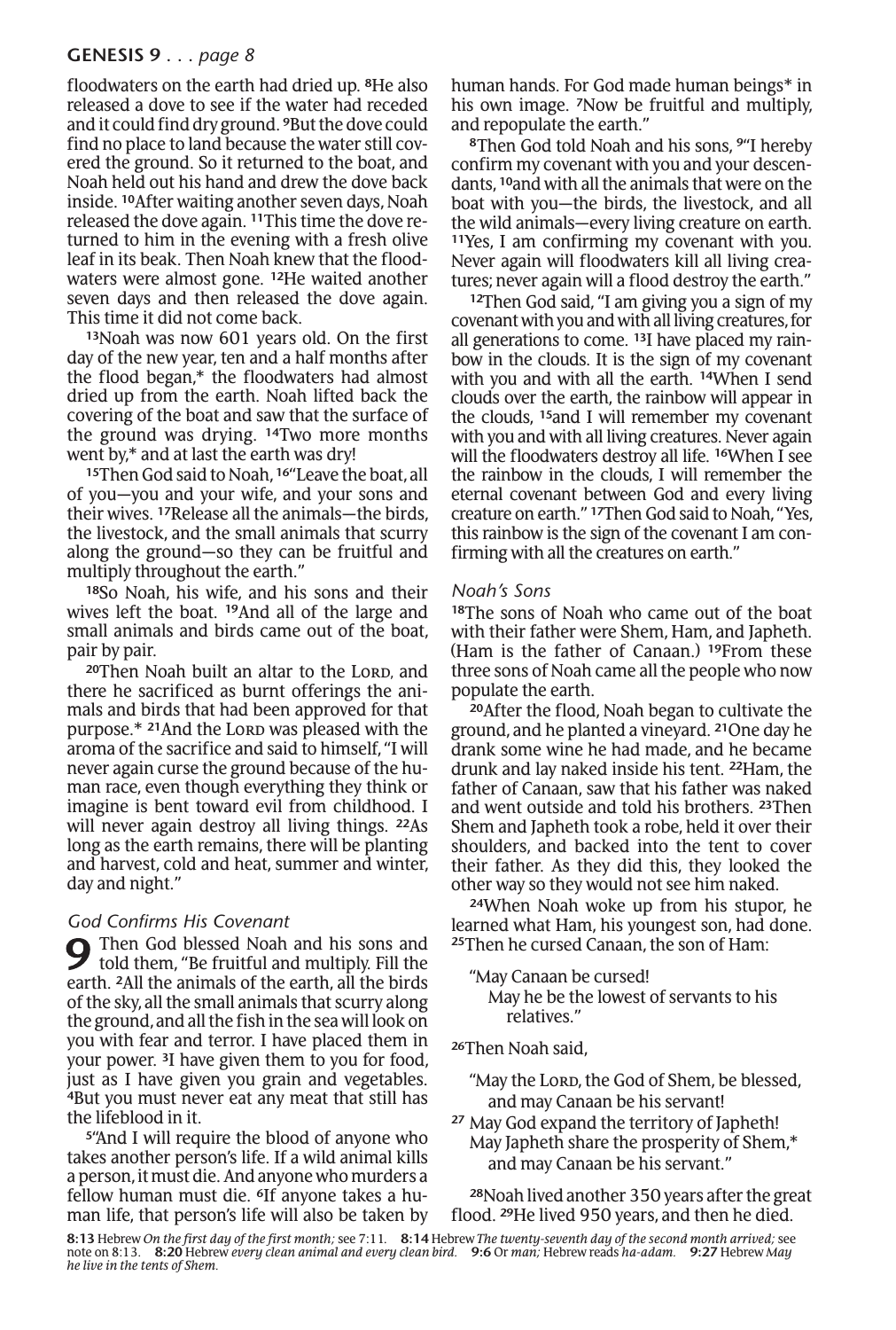This is the account of the families of Shem, Ham, and Japheth, the three sons of Noah. Many children were born to them after the great flood.

#### *Descendants of Japheth*

- **<sup>2</sup>**The descendants of Japheth were Gomer, Magog, Madai, Javan, Tubal, Meshech, and **Tiras**
- **<sup>3</sup>**The descendants of Gomer were Ashkenaz, Riphath, and Togarmah.
- **<sup>4</sup>**The descendants of Javan were Elishah, Tarshish, Kittim, and Rodanim.\* **<sup>5</sup>**Their descendants became the seafaring peoples that spread out to various lands, each identified by its own language, clan, and national identity.

#### *Descendants of Ham*

- **<sup>6</sup>**The descendants of Ham were Cush, Mizraim, Put, and Canaan.
- **<sup>7</sup>**The descendants of Cush were Seba, Havilah, Sabtah, Raamah, and Sabteca. The descendants of Raamah were Sheba and Dedan.

**<sup>8</sup>**Cush was also the ancestor of Nimrod, who was the first heroic warrior on earth. **<sup>9</sup>**Since he was the greatest hunter in the world,\* his name became proverbial. People would say, "This man is like Nimrod, the greatest hunter in the world." **<sup>10</sup>**He built his kingdom in the land of Babylonia,\* with the cities of Babylon, Erech, Akkad, and Calneh. **<sup>11</sup>**From there he expanded his territory to Assyria,\* building the cities of Nineveh, Rehoboth-ir, Calah, **<sup>12</sup>**and Resen (the great city located between Nineveh and Calah).

- **<sup>13</sup>**Mizraim was the ancestor of the Ludites, Anamites, Lehabites, Naphtuhites, **<sup>14</sup>**Pathrusites, Casluhites, and the Caphtorites, from whom the Philistines came.\*
- **<sup>15</sup>**Canaan's oldest son was Sidon, the ancestor of the Sidonians. Canaan was also the ancestor of the Hittites\*, **<sup>16</sup>**Jebusites, Amorites, Girgashites, **<sup>17</sup>**Hivites, Arkites, Sinites, **<sup>18</sup>**Arvadites, Zemarites, and Hamathites. The Canaanite clans eventually spread out, **<sup>19</sup>**and the territory of Canaan extended from Sidon in the north to Gerar and Gaza in the south, and east as far as Sodom, Gomorrah, Admah, and Zeboiim, near Lasha.

**20**These were the descendants of Ham, identified by clan, language, territory, and national identity.

*Descendants of Shem*

**<sup>21</sup>**Sons were also born to Shem, the older brother of Japheth.\* Shem was the ancestor of all the descendants of Eber.

- **<sup>22</sup>**The descendants of Shem were Elam, Asshur, Arphaxad, Lud, and Aram.
- **<sup>23</sup>**The descendants of Aram were Uz, Hul, Gether, and Mash.
- **<sup>24</sup>**Arphaxad was the father of Shelah,\* and Shelah was the father of Eber.

**<sup>25</sup>**Eber had two sons. The first was named Peleg (which means "division"), for during his lifetime the people of the world were divided into different language groups. His brother's name was Joktan.

**<sup>26</sup>**Joktan was the ancestor of Almodad, Sheleph, Hazarmaveth, Jerah, **<sup>27</sup>**Hadoram, Uzal, Diklah, **<sup>28</sup>**Obal, Abimael, Sheba, **<sup>29</sup>**Ophir, Havilah, and Jobab. All these were descendants of Joktan. **<sup>30</sup>**The territory they occupied extended from Mesha all the way to Sephar in the eastern mountains.

**31**These were the descendants of Shem, identified by clan, language, territory, and national identity.

#### *Conclusion*

**<sup>32</sup>**These are the clans that descended from Noah's sons, arranged by nation according to their lines of descent. All the nations of the earth descended from these clans after the great flood.

#### *The Tower of Babel* **<sup>11</sup>**

At one time all the people of the world spoke the same language and used the same words. **<sup>2</sup>**As the people migrated to the east, they found a plain in the land of Babylonia\* and settled there.

**<sup>3</sup>**They began saying to each other, "Let's make bricks and harden them with fire." (In this region bricks were used instead of stone, and tar was used for mortar.) **<sup>4</sup>**Then they said, "Come, let's build a great city for ourselves with a tower that reaches into the sky. This will make us famous and keep us from being scattered all over the world."

<sup>5</sup>But the Lorp came down to look at the city and the tower the people were building. **<sup>6</sup>**"Look!" he said. "The people are united, and they all speak the same language. After this, nothing they set out to do will be impossible for them! **<sup>7</sup>**Come, let's go down and confuse the people with different languages. Then they won't be able to understand each other."

<sup>8</sup>In that way, the Lorp scattered them all over the world, and they stopped building the city.

<sup>10:4</sup> As in some Hebrew manuscripts and Greek version (see also 1 Chr 1:7); most Hebrew manuscripts read *Dodanim.* 10:9 Hebrew and Dodanim. 10:9 Hebrew and the metal of the state and the control and the control of the cont